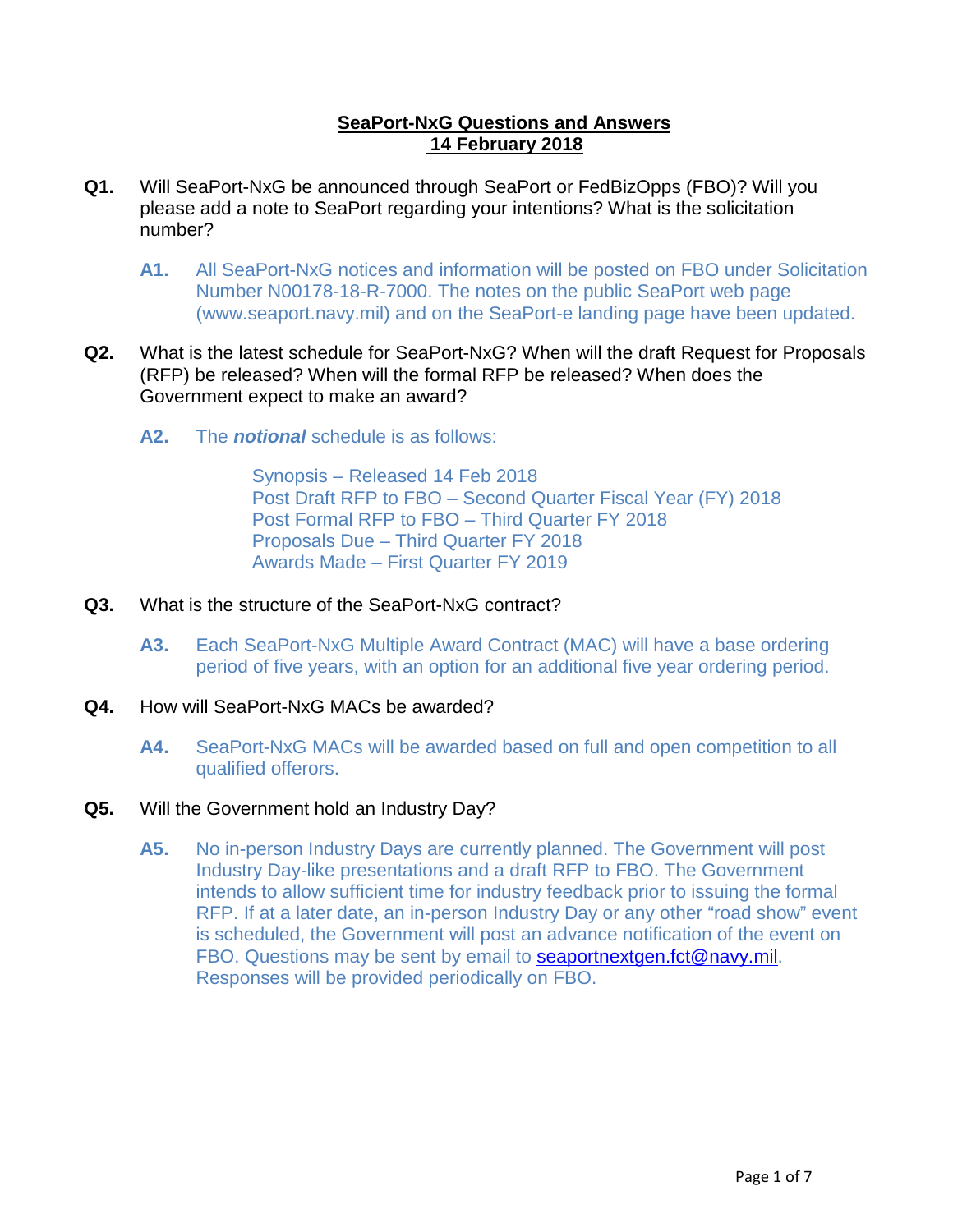- **Q6.** Will the Government post the SeaPort-NxG presentations that were given at Navy Gold Coast in August 2017, Charleston Defense Contractor Association ("CDCA") Conference in December 2017, and Professional Services Council ("PSC") meeting in January 2018?
	- **A6.** Yes, the CDCA presentation will be posted on FBO. The CDCA presentation was updated from the Navy Gold Coast presentation; therefore, the Navy Gold Coast presentation has not been uploaded. Additionally, the PSC presentation has not been uploaded because it is merely a subset of the CDCA presentation. Please note that the notional timeline of events (slide 16) of the CDCA presentation is continually being updated. For the Government's most up to date estimate of the SeaPort-NxG schedule, see [A2.](#page-0-0)

## **Q7.** What kind of experience is necessary in order to be qualified to be awarded a SeaPort-NxG MAC? What other criteria are required?

<span id="page-1-0"></span>**A7.** A single company (not a joint venture) must have, within the past five years, experience "in direct support of the Navy." This experience can be either as a prime or as a subcontractor. Experience in support of the Department of Defense, Fourth Estate, Missile Defense Agency, Coast Guard, non-Navy military departments, or other federal agencies is not sufficient. The experience must be related to one of the twenty-three functional areas covered by SeaPort-NxG. In addition, the company must be registered in System for Award Management (SAM), owe no federal taxes, not be debarred or suspended, and if a large business, submit a compliant small business subcontracting plan.

## **Q8.** How many past performance references will be required?

**A8.** Past performance is not being evaluated for award of the SeaPort-NxG MACs. There is no requirement to submit past performance references. Offerors will provide information, i.e., contract number/subcontract agreement, describing their experience related to one of the twenty-three functional areas, either as a prime or as a subcontractor.

#### **Q9.** If the contracting activity issuing the contract is not Navy, but the effort performed was in support of the Navy, will that experience count?

**A9.** If the scope of work clearly shows that the effort was in direct support of the Navy the experience would count. For example, a contract issued by Aegis BMD, part of the Missile Defense Agency, would be accepted where the effort contracted is clearly in direct support of the Navy. The issuing activity is not criteria, the scope of work is.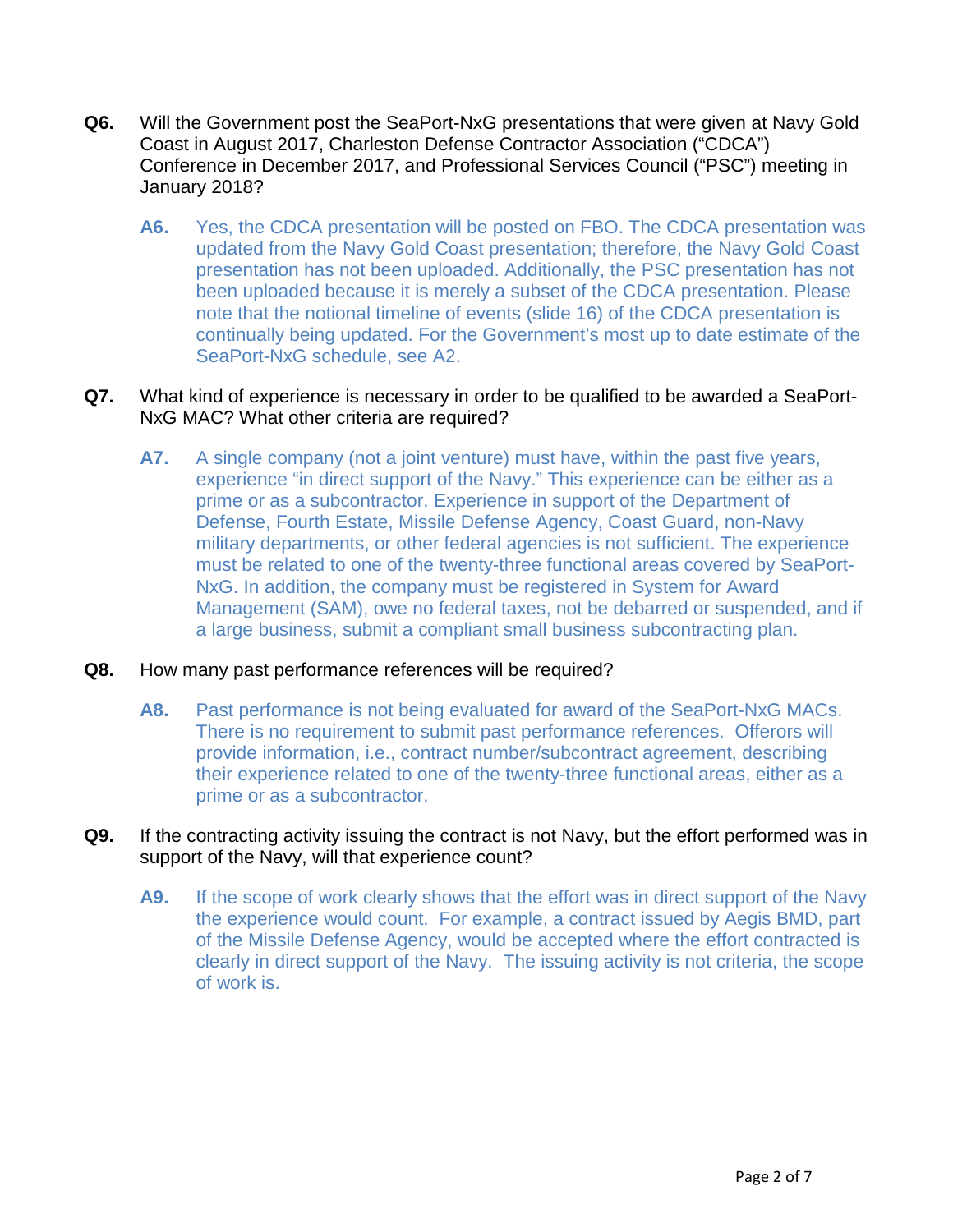- **Q10.** Is there a required length of time for the experience to count? For example, would experience working on a Navy simplified acquisition that only lasted a month count?
	- **A10.** The length of experience doesn't matter, as long as it was within the past five years, in direct support of the Navy, and related to one of the twenty-three functional areas covered by SeaPort-NxG.
- **Q11.** What if a company holds a SeaPort-e MAC? Does that count as experience?
	- **A11.** Simply holding a SeaPort-e MAC is not sufficient. The company would have had to actually perform work under the MAC, i.e., been awarded a task order under the SeaPort-e MAC.
- **Q12.** What if my team member has the experience but I do not can I still get a MAC?
	- **A12.** No. In that situation, your team member would be eligible, but you would not.
- <span id="page-2-0"></span>**Q13.** If my company is a subcontractor under SeaPort-NxG, will that experience be sufficient to qualify as a prime under SeaPort-NxG at a later date? Will there be any on-ramps?
	- **A13.** Yes, if your company actually performs work as a subcontractor to a prime SeaPort-NxG MAC holder under a SeaPort-NxG task order, you will have gained the requisite experience in order to qualify as a prime yourself. See [A29](#page-5-0) for information on on-ramps.
- **Q14.** If my company has no experience in direct support of the Navy in the twenty-three functional areas, does that mean my company can never qualify to hold a SeaPort-NxG MAC?

**A14.** No. See [A13.](#page-2-0)

**Q15.** Can a company and its subsidiary or sister organization each have a MAC?

**A15.** No, there will only be one MAC per corporate entity.

**Q16.** Can joint ventures receive a MAC?

**A16.** No, proposals submitted by joint ventures will not be considered for award.

- **Q17.** Would the experience of key employees satisfy the experience requirement?
	- **A17.** No. Experience of employees will not qualify a company for award if the *company* has no experience in direct support of the Navy within the past five years related to one of the twenty-three functional areas covered by SeaPort-NxG.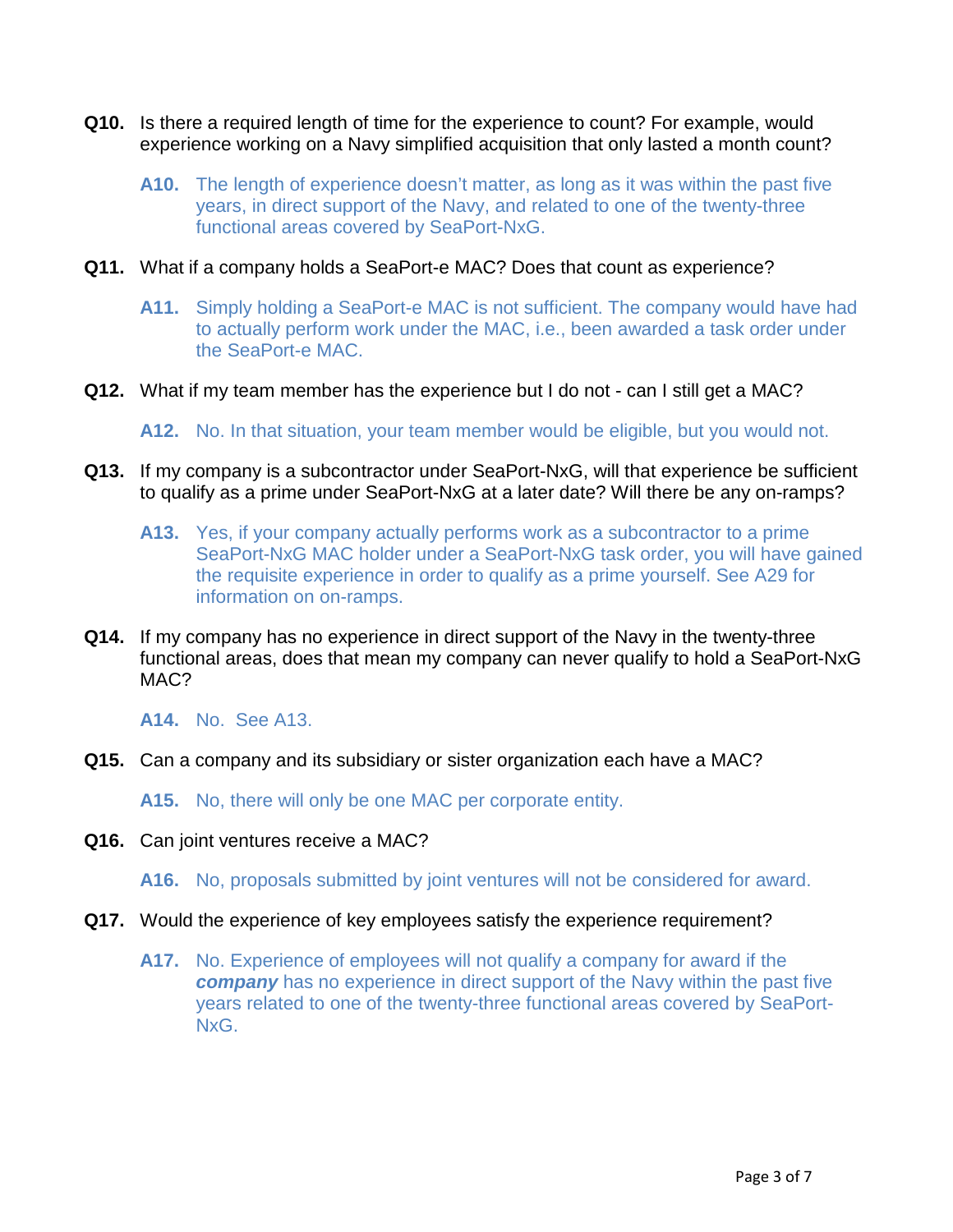- **Q18.** Should offerors identify their proposed team members in their proposals for SeaPort-NxG?
	- **A18.** Yes, offerors should identify their proposed team members so that they and their team members can receive access to the SeaPort-NxG portal once award is made. Otherwise, primes would have to request the SeaPort-NxG MAC Contracting Officer to add their team members post-award, which may take some time due to the Contracting Officer's workload.
- **Q19.** Will there be a Cost Accounting Standard (CAS) compliancy requirement as part of the RFP? Can an offeror receive a SeaPort-NxG MAC without having CAS compliance?
	- **A19.** Yes, an offeror can receive a SeaPort-NxG MAC without having CAS compliance, but would not be eligible to be awarded a cost type task order without it. The applicable FAR clauses will be included in the RFP. After award of the SeaPort-NxG MACs, a message will be sent out via the portal providing contact information to assist in facilitating a pre-award accounting system review. Any MAC holder that does not currently have an approved DCAA Pre-Award Accounting System Audit but is intending to propose on flexibly priced task orders (any type other than Firm-Fixed Price without Progress Payments), or has a prior audit older than five years with no other contact with DCAA since that audit, or who's accounting system has changed since their last DCAA audit will want to take advantage of the offered assistance in facilitating a pre-award accounting system review.,
- **Q20.** What dollar size threshold are you using to evaluate 8(a) companies for an award on the MAC (as 541330 is a \$15,000,000 North American Industry Classification System ("NAICS") but has multiple exceptions)?

#### <span id="page-3-0"></span>**A20.** NAICS 541330 utilizing the exception for marine engineering and naval architecture - average annual receipts - \$38.5M.

**Q21.** We are a VOSB looking to participate in SeaPort-NxG. Is it possible to increase the revenue threshold to \$50,000,000 for NAICS 541330?

**A21.** No. Refer to [A20.](#page-3-0)

- **Q22.** Is the SeaPort-e contracting vehicle open to non-Department of the Navy activities (such as the Defense Information Systems Agency)? Will the SeaPort-NxG vehicle be open to non-Department of the Navy activities?
	- **A22.** No, SeaPort-e is only open to Department of the Navy activities. SeaPort-NxG will also only be open to Department of the Navy activities except Naval Air Systems Command (NAVAIR) and its field activities. NAVAIR has opted out of SeaPort-NxG and will pursue different business models to best meet their needs. If at some point in the future, it is determined that NAVAIR would like to utilize the SeaPort-NxG vehicle, the inclusion will be advertised and admission process will be held in order for their vendor base to compete for SeaPort-NxG MACs.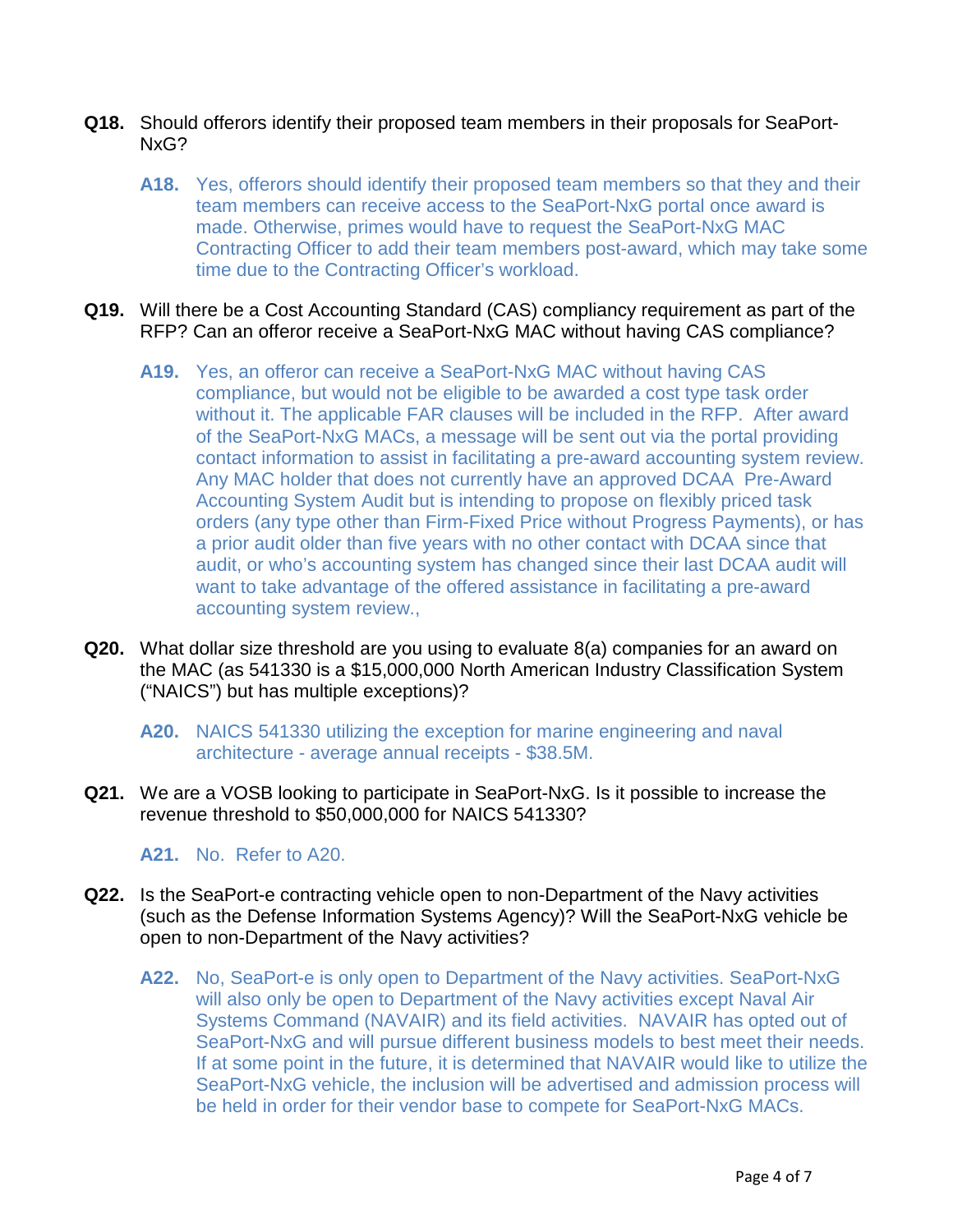- **Q23.** We are a current SeaPort-e prime contractor in two particular zones. We have not proposed on any RFQ to date, typically because the RFQs/ opportunities for which we were qualified were outside our two zones. Since one of the Navy's stated goals for moving to SeaPort-NxG is to essentially get rid of firms that do not propose on RFQs, is it really worth our while to propose on SeaPort-NxG, or will our proposal be dead on arrival since we have never proposed in the past? A candid reply is appreciated.
	- **A23.** The Navy's main goal for SeaPort-NxG is for rigorous competition under the MACs. The Navy desires firms to participate. There is also an administrative burden associated with the oversight of MACs held by firms who do not participate. One element of the decision to award the option for the additional five year ordering period will be the extent of a company's participation during the first five years. Companies that never submit proposals will most likely be off-ramped at the five year mark. Consideration for award is discussed in [A7.](#page-1-0) All awardees will receive all zones.
- **Q24.** We understand that the existing SeaPort-e MACs will be extended through December 2019. Does the government have a timeline for when that extension will take place? Has the government determined the surrounding criteria and by what method this will occur (unilateral modification), etc.? Is there an established notational timeline for events leading up to SeaPort-NxG RFP release? Should the government use a "brownout period" for completion to establish transition from SeaPort-e to SeaPort-NxG, and if so, has it been determined how long that period will be?
	- **A24.** The unilateral modifications extending the SeaPort-e MACs are complete. For information relating to the SeaPort-NxG RFP release, refer to [A2.](#page-0-0) There will be a period that has been referred to as a "brown out period" where certain solicitations that normally would have been issued under the SeaPort-e MACs will be issued outside of SeaPort-e because the SeaPort-NxG MACs are not awarded yet. There is no definition of how long that period is or how many procurements may be conducted during the period. The Government is, however, trying to minimize the length of time between the award of SeaPort-NxG MACs and the expiration of the SeaPort-e MACs. It is recommended that you contact the specific Contracting Officers at each activity for more information on specific procurements and where they will be advertised.

#### **Q25.** Will product manufacturers be awarded SeaPort-NxG MACs?

**A25.** SeaPort-NxG is a vehicle for the procurement of services and does not allow for the direct procurement of supplies/hardware. Any and all material or products ordered under SeaPort-NxG shall be in direct support of performed services, i.e., small scale testing equipment, prototypes, or spares for direct performance of services.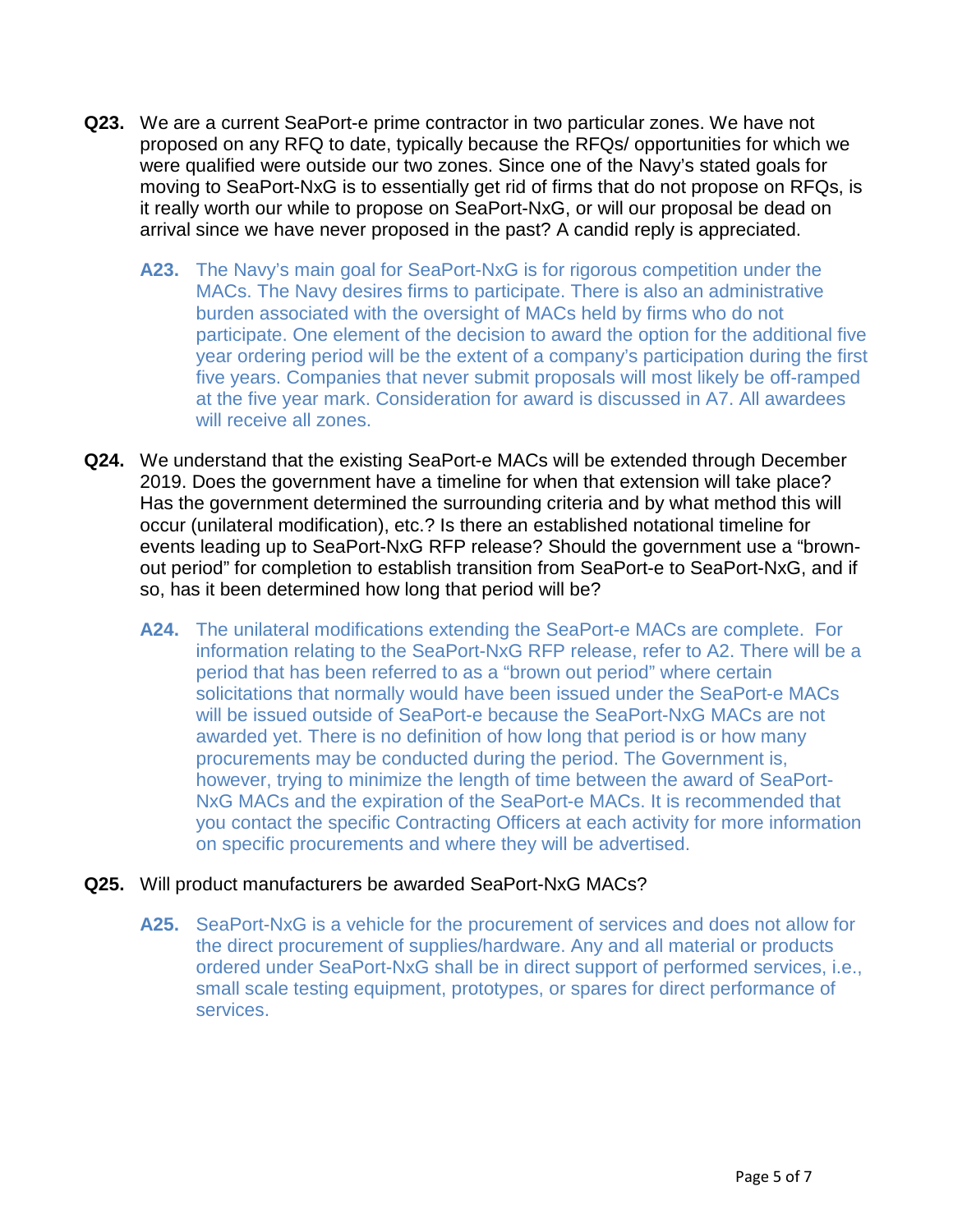- **Q26.** Where can I find information, training, and guides for SeaPort-NxG?
	- **A26.** When the SeaPort-NxG MACs are awarded, information for awardees related to operation of the SeaPort-NxG platform will be available on SeaPort-NxG for those companies and their registered team members.
- **Q27.** There is a technical issue on your website the link for the SeaPort-e contract holders list is not working; and neither is the link in the "contact us" teaming question (see [http://www.seaport.navy.mil/Home/Partners/\)](http://www.seaport.navy.mil/Home/Partners/). A list of all SeaPort-e prime contract holders would be greatly appreciated.
	- **A27.** Due to security requirements, we cannot provide a listing of SeaPort-e contract holders, therefore the links on the website were disabled.
- **Q28.** Will Capability Maturity Model Integration (CMMI) or International Organization for Standardization (ISO) be required at the MAC IDIQ level?
	- **A28.** No. There are no CMMI/ISO requirements at the MAC level; however, once the MACs are awarded, solicitations for individual task orders may require CMMI or ISO.
- <span id="page-5-0"></span>**Q29.** Will SeaPort-NxG have rolling admissions ("on-ramps") like the previous SeaPort-e?
	- **A29.** Yes. There will be rolling admissions but the Government has yet to determine exactly when they will be. They will not be as often as SeaPort-e, which was annually. Any rolling admissions will be advertised well in advance to industry.
- **Q30.** Will there be any cost or price evaluation as part of the source selection for SeaPort-NxG?
	- **A30.** No. In accordance with the DPAP Class Deviation Evaluation Factors for Certain Multiple-Award Task- or Delivery- Order Contracts dated 13 December 2017, price or cost evaluation is not required for certain DOD multiple award contracts. The Contracting Officer has determined that the Government may exclude price and cost as an evaluation factor for SeaPort-NxG.
- **Q31.** Will a small business subcontracting plan be required to be submitted with the proposal for SeaPort-NxG for large business offerors?

**A31.** Yes, large businesses will be required to submit a small business subcontracting plan in accordance with FAR 19.702 with their proposals for SeaPort-NxG.

- **Q32.** If a company is a small business at the time they are awarded a SeaPort-NxG MAC, but they become a large business later, will they still be eligible to participate in small business set-aside task order solicitations?
	- **A32.** Yes, but only for the first five years of the MAC. If a company is a small business at the time they are awarded a SeaPort-NxG MAC, but they become a large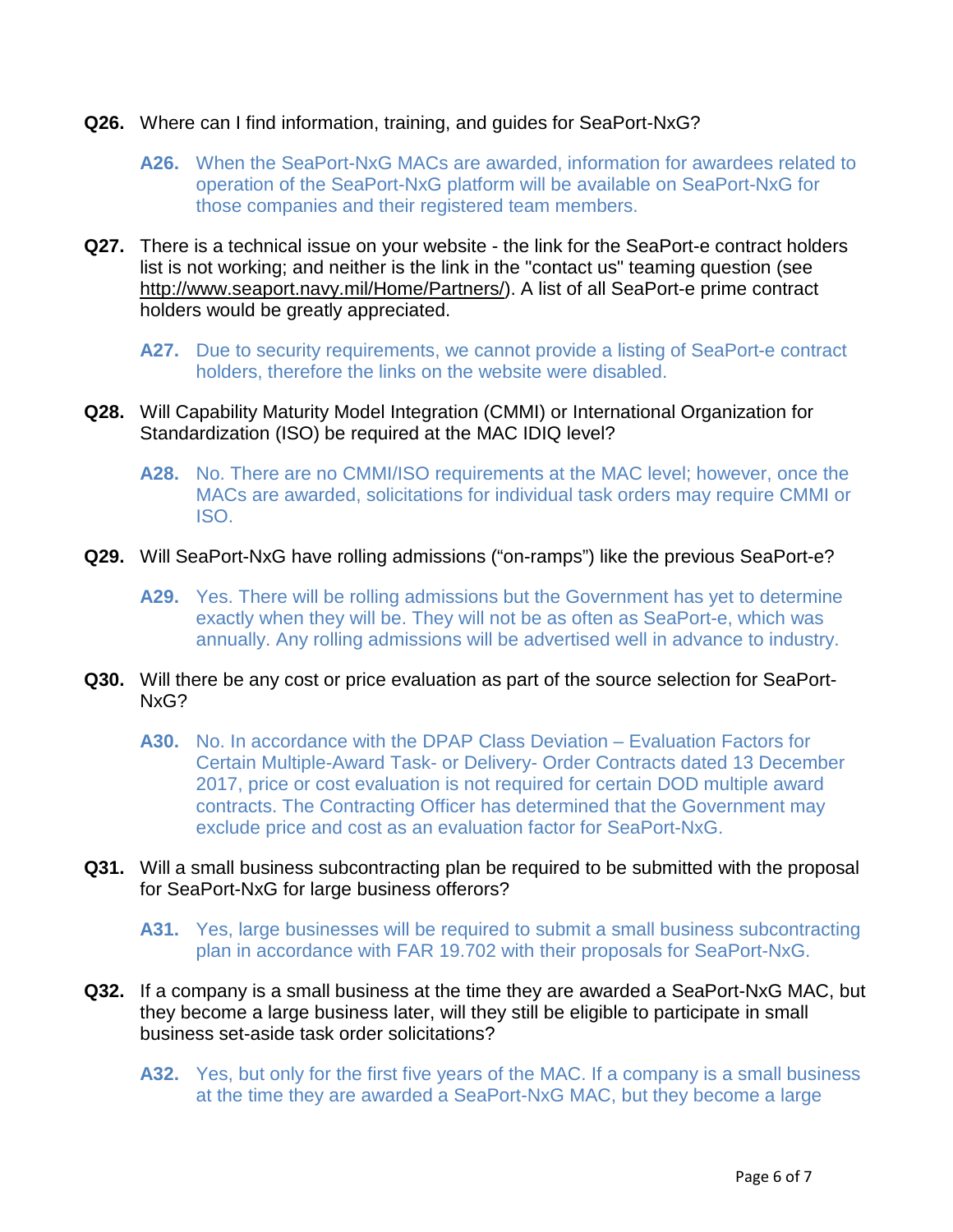business within the first five years, they can participate in small business setaside task order solicitations until they have to re-certify their size status in order to receive the additional five year ordering period option. Upon receiving the option, they would now be a large business and ineligible for small business setasides.

**Q33.** Is SeaPort-NxG anticipated to be a point score proposal (similar to GSA OASIS/Alliant 2) using past performances, contracts and certifications?

**A33.** No. See [A7.](#page-1-0)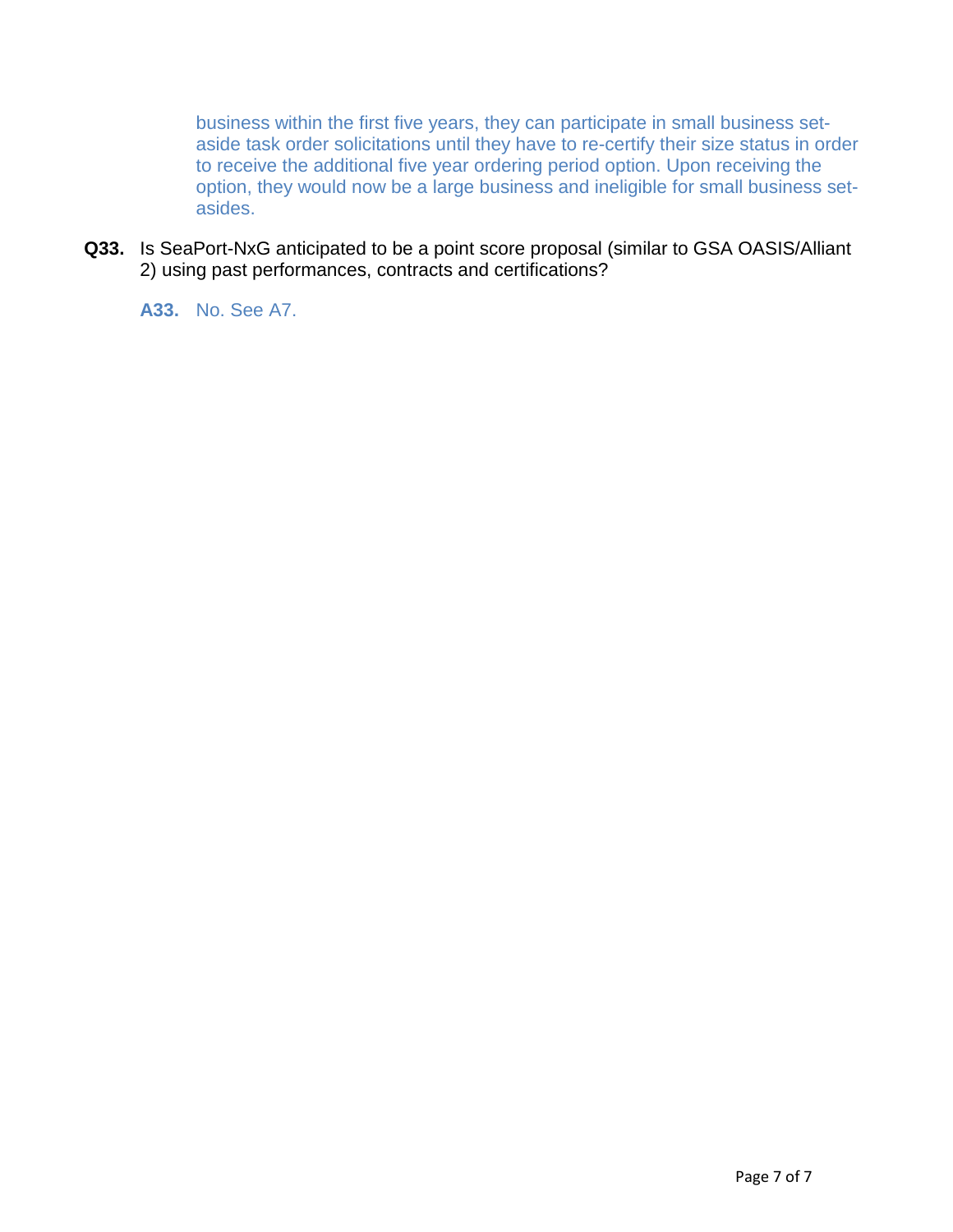## **SeaPort-NxG Questions and Answers 27 February 2018**

*Q34.* Can a company bid on and win a contract in either Engineering Support Services or Program Management Support Services, without bidding on both areas?

# A34. Yes.

*Q35.* Our company's wholly-owned subsidiary performed work which qualifies it for a SeaPort-NxG award. Would the wholly-owned subsidiary's work also qualify our parent company for an award? The subsidiary has a different CAGE code and DUNS, but we are part of the same corporate entity and we are fully responsible for its work.

A35. Because the parent company and the subsidiary are part of the same corporate entity, the subsidiary's experience would transfer to the parent company and would qualify the parent company for a MAC. However, since there can be only one MAC per corporate entity, either the parent company *or* the subsidiary may be a MAC holder – not both. Please also refer to A15.

*Q36.* Are all labor categories in SeaPort-NxG expected to be professional (and therefore exempt from the Department of Labor Service Contract Act Wage Determinations), or will there be a mix of professional and non-professional labor categories?

A36. There will be a mix of professional and non-professional labor categories. Department of Labor Service Contract Act Wage Determinations may be incorporated on individual Task Orders, as applicable.

*Q37.* A18 states, "…offerors should identify their proposed team members so that they and their team members can receive access to the SeaPort-NxG portal once award is made." What information will offerors need to provide in order to port existing SeaPort-e team members to the new contract? And what information will be needed to add additional team members as part of an offeror's proposal?

A37. Offerors will be required to submit the Team Member's Name (as registered in SAM), the DUNs Number, and Cage Code. The SeaPort-NxG RFP will include instructions on how and when to submit proposed teammate(s) registration information. Since SeaPort-e and SeaPort-NxG are standalone contracts, a teammate added to SeaPort-e will not automatically be added to a SeaPort-NxG's MAC, or vice versa.

*Q38.* A16 states that "…proposals submitted by joint ventures will not be considered for award." A9 states (among other requirements) that past experience will only qualify a company for an award if it was performed by a single company, not a joint venture. How do these statements apply to SBA-approved participants in its 8(a) BD Mentor-Protégé Program?

A38. No work will be performed at the SeaPort-NxG MAC level. Therefore a Joint Venture, including SBA-approved participants in the mentor-protégé program, cannot be formed to win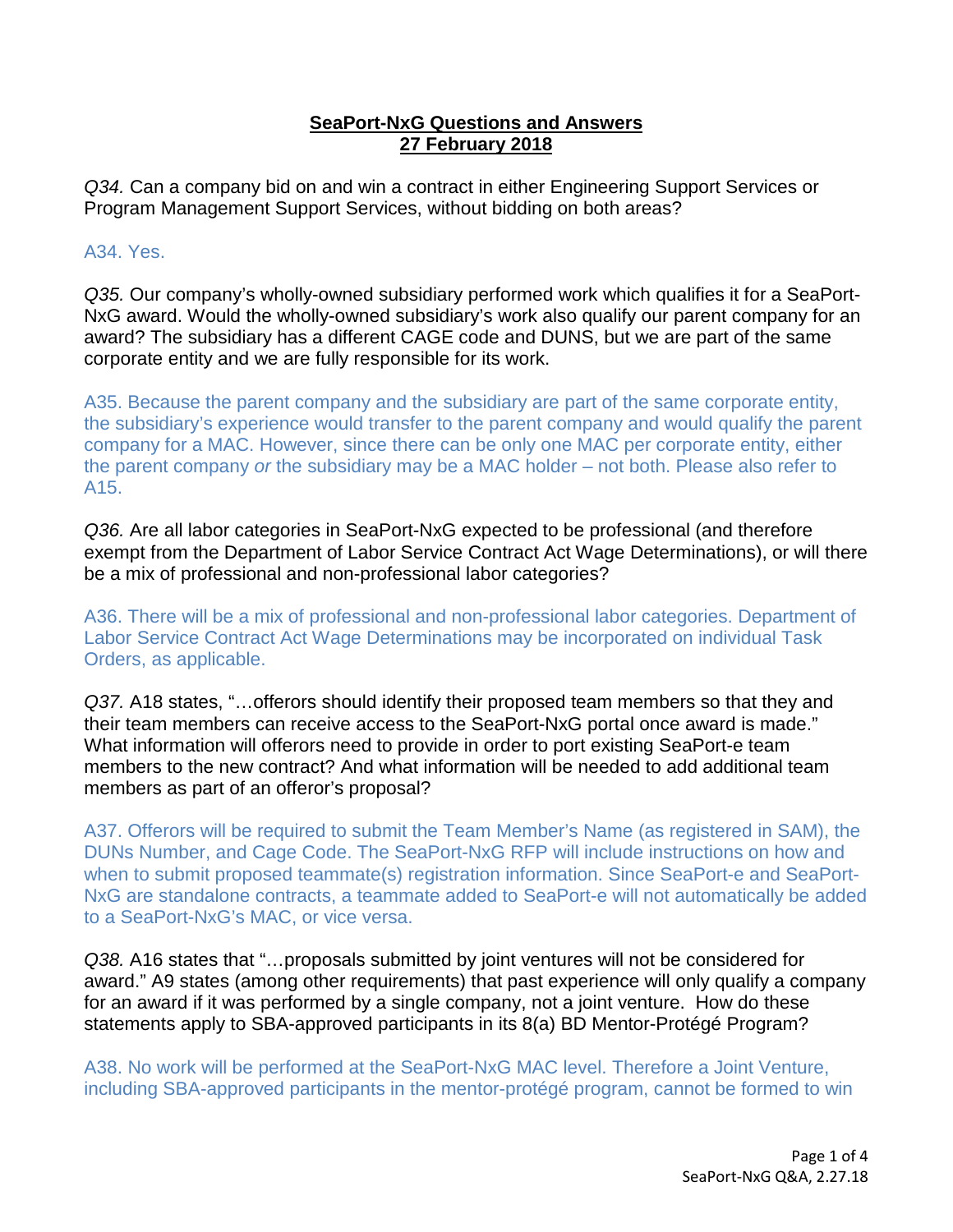work under NxG. While a JV cannot be formed to win work under NxG, if a partner in a JV can cite experience in direct support to "The Department of the Navy", it would therefore be eligible for award of an NxG MAC as a single entity.

*Q39.* Since the United States Marine Corps is part of the Department of the Navy, will work performed for the Marine Corps qualify as work "in direct support of the Navy?" What about work performed for the Marine Corps Technical Service Support Activity (MCTSSA)?

A39. The Marine Corps (including its activities, such as the MCTSSA) is considered to be part of "The Department of the Navy." Therefore, assuming the work met all other qualification requirements, work performed in direct support of the Marine Corps and/ or its activities would qualify as work performed in direct support of the Department of the Navy. This response clarifies the responses in Answers A7 and A9. The references in A7 and A9 to "The Navy" should be revised to "The Department of the Navy."

*Q40.* What if a company has experience contracting with TRICARE (a DoD health care program)? Does this qualify as experience which is "in direct support of the Navy?" The experience otherwise meets all requirements.

A40. No. For purposes of qualifying for a SeaPort-NxG award, TRICARE contracts are not considered to be directly supporting The Department of the Navy. Please also refer to Answer A9.

*Q41.* Where can an Offeror find information on the 23 functional areas that are contained within the SeaPort-NxG MAC's scope of work?

A41. The 23 functional areas are listed below:

# **Engineering Services:**

Service areas that are included under the Engineering Services discipline include but, are not limited to the following examples:

- 1. Engineering, System Engineering, and Safety and Process Engineering Support
- 2. Software Engineering, Development, Programming, and Network Support
- 3. In-Service Engineering, Fleet Introduction, Installation and Checkout and Provisioning **Support** 
	- 4. Measurement Facilities, Range, and Instrumentation Support
	- 5. Interoperability, Test and Evaluation, Trials Support
	- 6. Research and Development Support
	- 7. Modeling, Simulation, Stimulation, and Analysis Support
	- 8. Prototyping, Pre-Production, Model-Making, and Fabrication Support
	- 9. System Design Documentation and Technical Data Support
	- 10. Reliability, Maintainability, and Availability (RM&A) Support
	- 11. Inactivation and Disposal Support
	- 12. Biochemical Engineering Support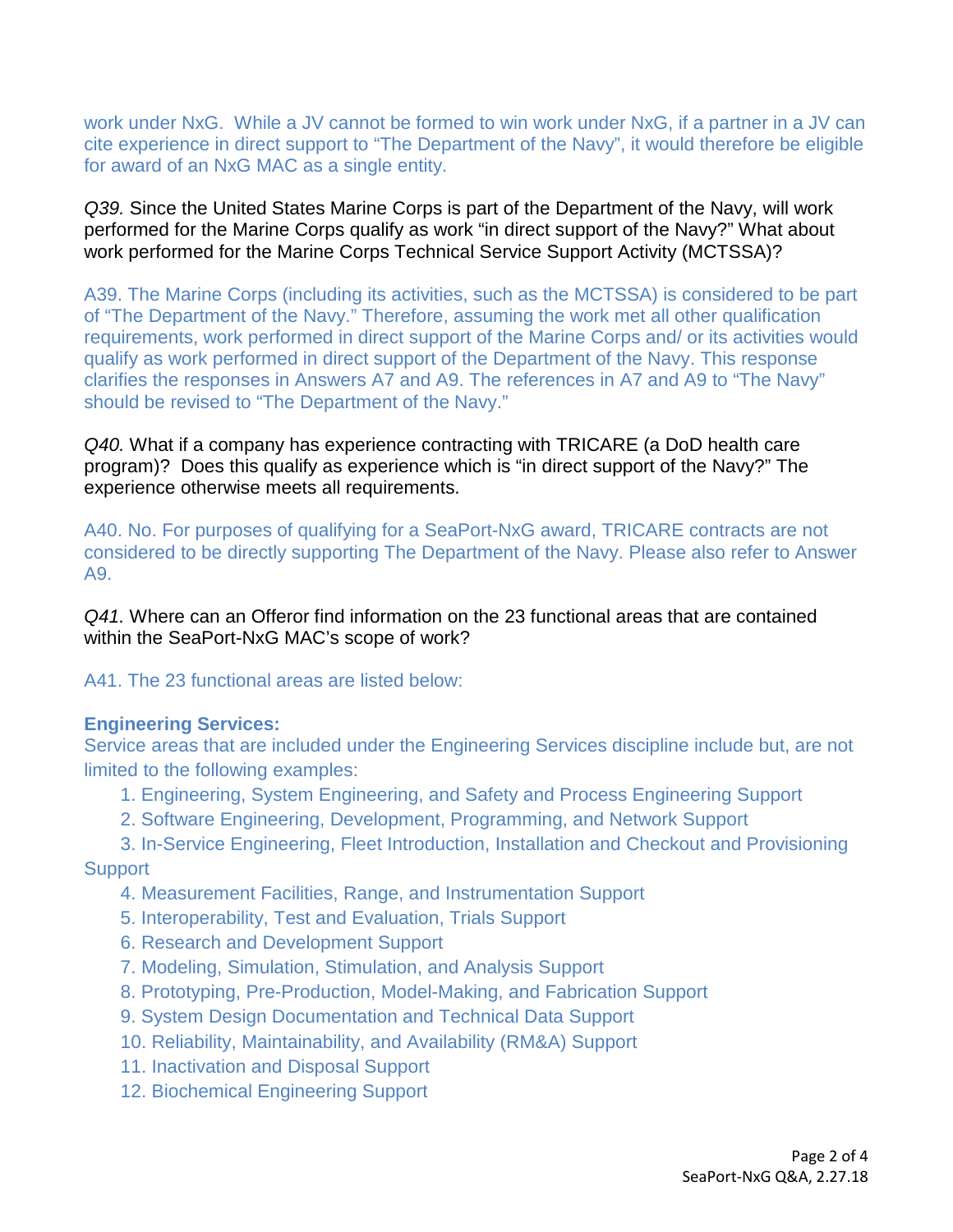# **Program Management**

Service areas that are included under the Program Management Services discipline include but, are not limited to the following examples:

- 1. Financial Analysis and Budget Support
- 2. Quality Assurance (QA) Support
- 3. Functional and Direct Programmatic Administrative Support
- 4. Professional Development and Training Support
- 5. Analytical and Organizational Assessment Support
- 6. Database Administrators
- 7. Public Affairs and Multimedia Support
- 8. Logistics Support
- 9. Configuration Management (CM) Support

 10. Information System (IS) Development, Information Assurance (IA), and Information Technology (IT) Support

11. Computer Systems Analysts

*Q42.* Will the Navy conduct an onramp after award of the initial set of SeaPort-NxG MACs in 2019 to allow for vendors that receive SeaPort-e task orders awards in 2019 to be eligible for SeaPort-NxG work?

A42. No, not in 2019. Please also refer to A29.

*Q43.* I've seen briefs that show NAVSUP as a participant in NXG and others that state NAVSUP is not participating in NxG. Also in the latest bank of Q & A, question #22 stated the only DoN activity not participating was NAVAIR. Will you please confirm if NAVSUP will or will not participate in NxG.

A43. NAVSUP is participating in SeaPort-NxG.

*Q44.* Must Offerors propose on all subcategories in a functional area?

A44. No, in order to qualify for a SeaPort-NxG MAC, an offerors' proposal must demonstrate experience in direct support to the Department of the Navy related to one of the twenty-three functional areas covered by SeaPort-NxG. Please also see A7.

*Q45.* Within the CDCA Updates on Seaport Brief, on slide 14, there is an experience requirement that all US Navy experience must be from the prime proposal and must be verifiable via CPARS or government endorsement. What qualifies as a government endorsement?

A45. Since CDCA, the Government has refined the experience requirement. Direct Department of the Navy experience can be as a prime or as a subcontractor. For prime experience, providing a contract number will be sufficient. The Government will look up the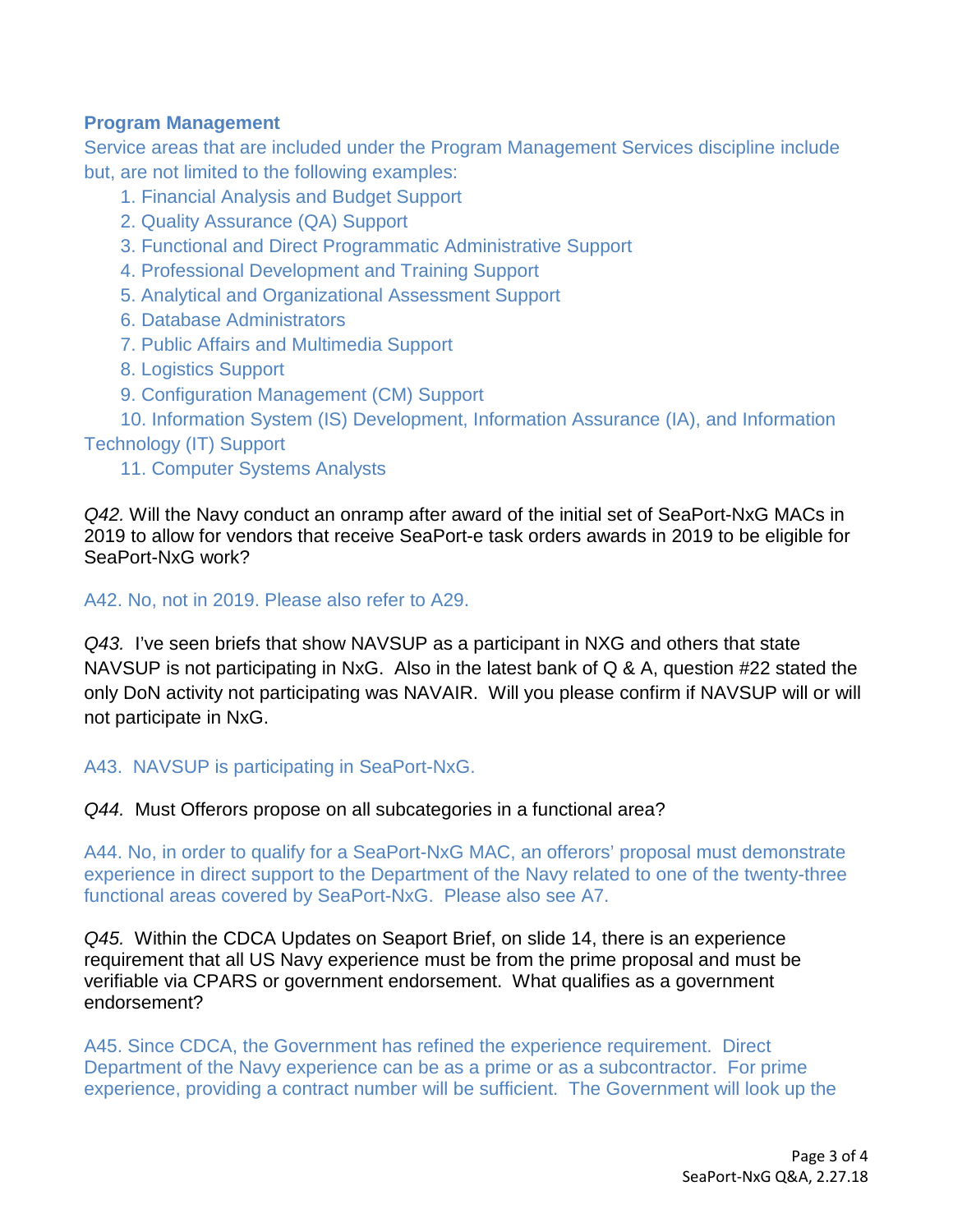contract in EDA to verify that the scope of work is applicable to one of the 23 functional areas of SeaPort-NxG and was in direct support of the Department of the Navy. For subcontractor experience, a copy of the subcontracting agreement which demonstrates a scope of work applicable to one of the 23 functional areas of SeaPort-NxG and in direct support of the Department of the Navy will be sufficient to qualify an offeror for a SeaPort-NxG MAC. The Government will not check CPARS or do any other type of quality assessment.

*Q46.* We understand that in order to "qualify" for an award, a vendor must be able to show experience in direct support of the Navy. However, will the RFP also allow for vendors to include other DoD or non DoD type experience to demonstrate capability in the 23 functional areas?

A46. Offerors must show direct support to "The Department of the Navy" in one or more of the 23 functional areas listed in Question 41. If the experience was in one of the 23 functional areas but was experience supporting DoD or non-DoD, that will not qualify an offeror for award of a SeaPort-NxG MAC.

*Q47.* Is the SeaPort Next Generation contract's an IDIQ tool that existing Navy and other DOD agencies can utilize to acquire Engineering Support Services?

A47. SeaPort-NxG will be a set of multiple award IDIQ contracts (MACs) for use by the Department of the Navy (but see A22 regarding NAVAIR and its field activities) to acquire services in the 23 functional areas covered by SeaPort-NxG (Also see A41 for a list of the 23 functional areas).

*Q48.* Is the SeaPort Next Generation contract's Scope of Work inclusive of Surveillance Systems to protect the Homeland? Is the SeaPort Next Generation contract's Scope of Work inclusive of Physical Access Control Systems to protect the Homeland? Is the SeaPort Next Generation contract's Scope of Work inclusive of Border Protection with the use of Electronic Security System? Is the SeaPort Next Generation contract's Scope of Work inclusive of Drone Detection and Gun Shoot Detection? Is the SeaPort Next Generation contract's Scope of Work inclusive of Intrusion Detection and Perimeter Protection to protect the Navy's Facilities? Is the SeaPort Next Generation contract's Scope of Work centric only to Information Systems?

A48. Offerors must show direct support to "The Department of the Navy" in one or more of the 23 functional areas listed in Question 41.

**[END OF 27 February 2018 Q&A]**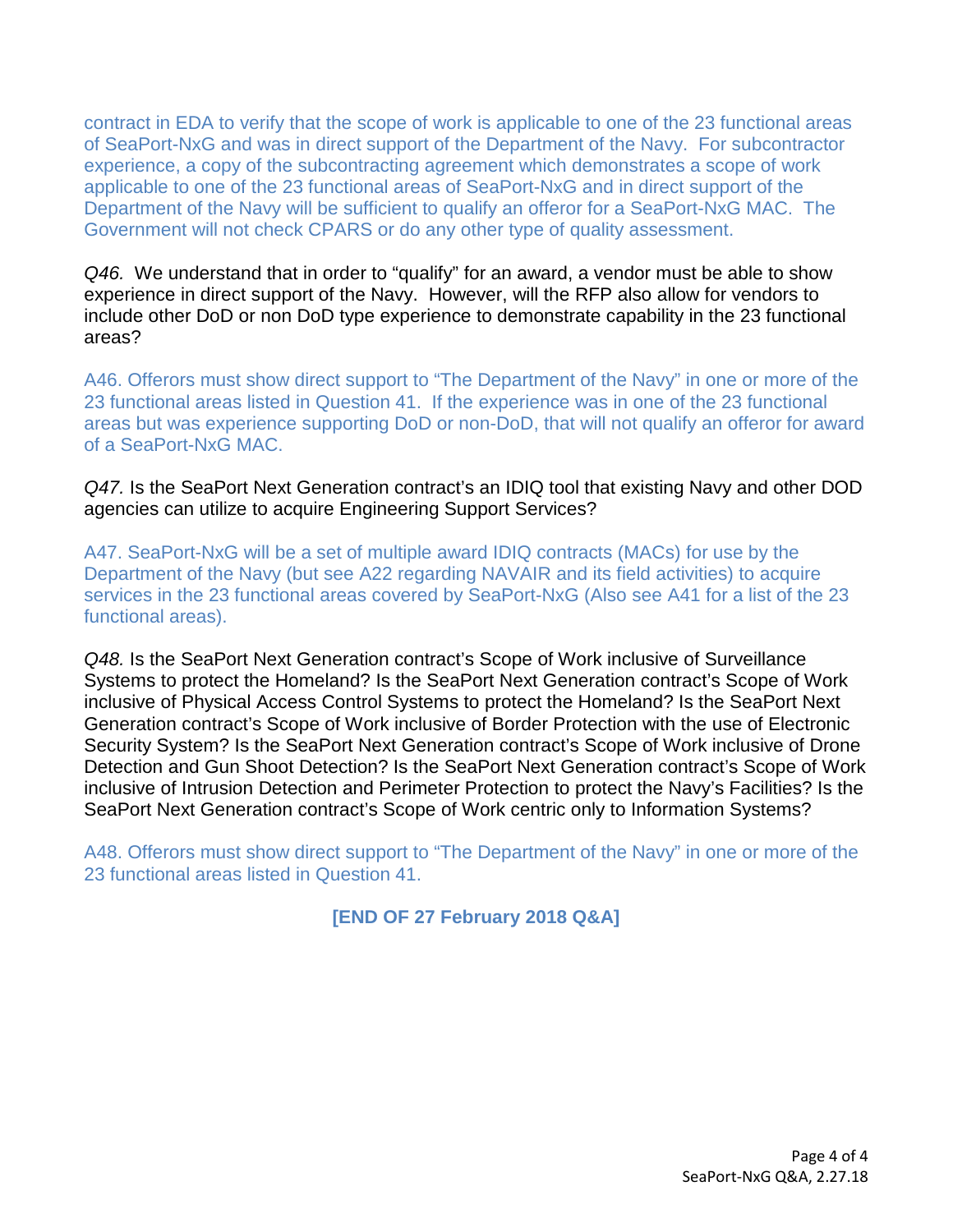## **SeaPort-NxG Questions and Answers 6 March 2018**

*Q49a.* Can more than one subsidiary of a corporate entity hold a MAC if the overarching corporate entity itself is not bidding for a MAC and the subsidiaries have their own different CAGE codes?

## A49a. No. (See also Q15)

*Q49b.* Or if a holdings company or corporate entity is awarded a MAC on Seaport-NxG and declares all CAGE codes of all subsidiaries at the time of bid, could any subsidiary bid on task orders under the MAC held by the corporate entity?

A49b. Yes. (See also Q15)

*Q50.* The FBO notification dated Feb. 28, 2018 indicates that a document containing questions and answers is being posted. I cannot find the document. Is it possible that it did not post?

A50. The FBO amendment attachment did not post correctly on 28 Feb. It was posted successfully on 1 Mar. The following are all the attachments to date:

- 1. Q&A 14 Feb 2018
- 2. CDCA Updates on SeaPort Brief
- 3. Q&A 27 Feb 2018
- 4. Announcement 1
- 5. Q&A 6 Mar 2018

*Q51.* I am looking to register my business in SEAPORT, but the rolling admission is closed. When is it open?

A51. There will be no more rolling admissions for SeaPort-e. Interested, qualified companies are encouraged to submit a proposal in response to the upcoming SeaPort-NxG solicitation.

*Q52.* We have been tracking the SeaPort-NxG procurement for some time and noticed that the draft RFP and additional responses to questions were posted on FBO.gov yesterday. Is there something specific I need to do to register my company for the solicitation?

A52. The draft RFP has not been posted on FBO.gov yet. There is no registration for the solicitation. Recommend you periodically check FBO.gov for the posting of the Draft RFP and the ultimate formal RFP.

*Q53.* I attempted to find solicitation N0017818R7000 on NECO. However, it appears this solicitation does not exist on NECO.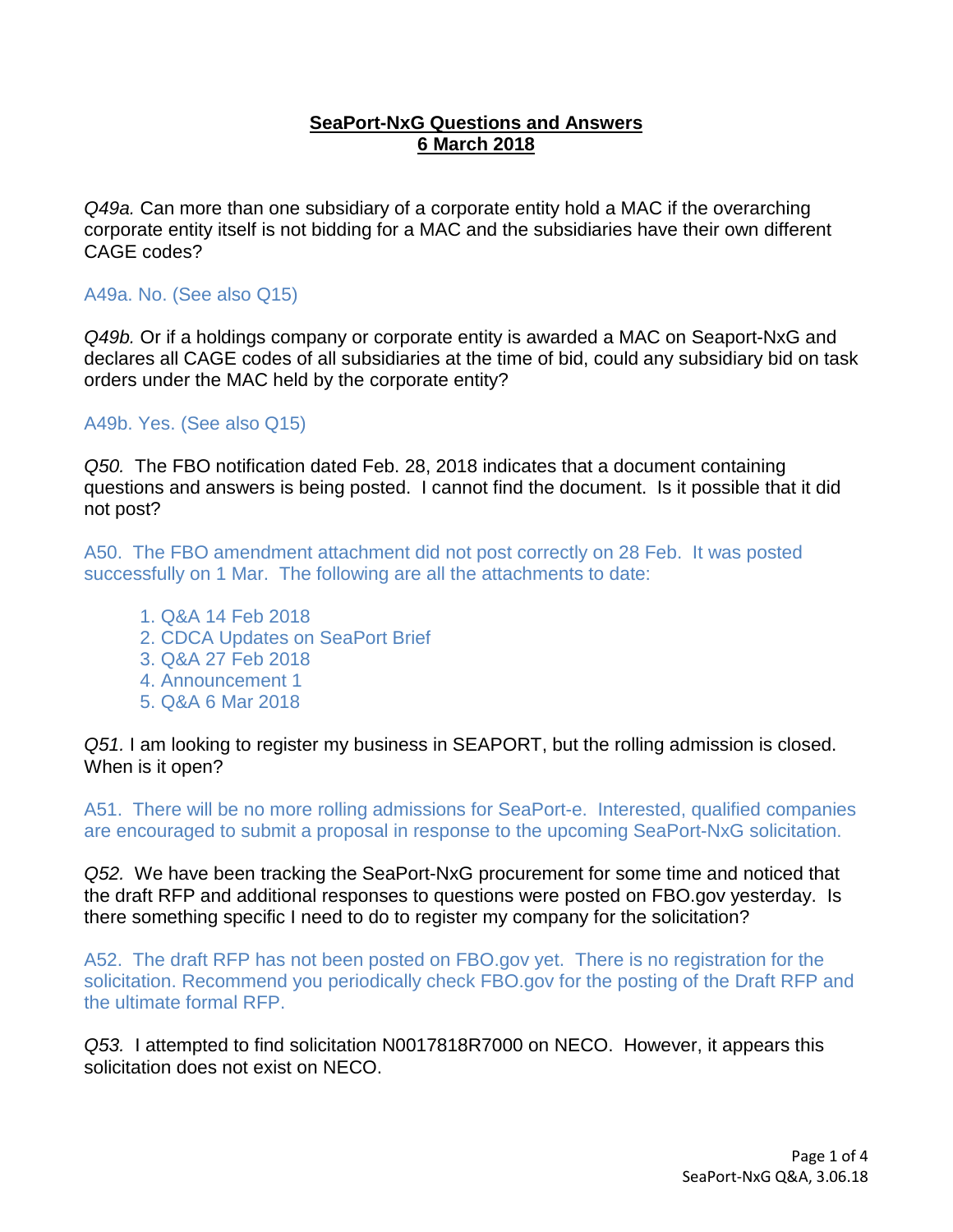# A53. The solicitation for SeaPort-NxG will only be posted on FBO.gov. See Q1.

*Q54.* Would a SEAPORT E task order for work performed on a joint program – includes Navy aircraft, US Marine Corps aircraft and Air Force – be acceptable as a US Navy experience for SEAPORT NxG?

A54. It would if the work performed was in direct support to the Department of the Navy. Offerors are cautioned that just because a contract is issued by a Department of the Navy DODAAC (even a SeaPort-e contract/task order) does not guarantee that the work meets the requirements of "direct support to The Department of the Navy."

*Q55.* Would the Government please consider following a limited price evaluation similar to other Multiple Award MACs such as RS3 where only a handful of LCATs are priced as part of vendors proposal submission?

A55. No. SeaPort-NxG will not have capped rates or a set of master labor categories that are tied to the overarching SeaPort-NxG MAC therefore there is no pricing required at the SeaPort-NxG MAC. Additionally, it is estimated that the preponderance of Task Orders issued under SeaPort-NxG will be issued as cost-reimbursement type orders which require a cost realism analysis as part of Task Order evaluation and award. (See also Q30)

*Q56.* Would the Government please provide more insight as to whether Technical and Management Volumes will be required as part of vendors proposal submission? If so how will these be evaluated?

A56. Typical technical and management volumes will not be required. The information that is provided by the offerors to meet the experience requirement (See Q7) will be verified (not evaluated) by the Government. The SeaPort-NxG RFP will contain specific proposal requirements.

*Q57.* If a contractor has experience in functional areas: 1. Software Engineering, Development, Programming, and Network Support and 2 Research and Development Support on a Navy Contract, then are they eligible for the NxG solicitation to submit a proposal for all 23 functional areas?

A57. Experience in any one functional area in direct support to The Department of the Navy is required to be awarded a SeaPort-NxG MAC. The MAC awards will not designate which of the functional areas awardees are qualified or eligible for. All awardees receive all functional areas. Post-award of the MACs, awardees may propose on any Task Order solicitation issued under the SeaPort-NxG MACs for any of the 23 functional areas that they chose.

Q58. Under Seaport-e, small businesses of all sizes and socio-economic status were able to obtain a prime contract and provide services directly to the Navy. The Navy bought many different types of services under Seaport-e, many of which were not primarily 541330/\$38.5 including a high volume of program management and engineering services tasks. Small business (SB) of all sizes still had a shot because they could get a Seaport prime contract and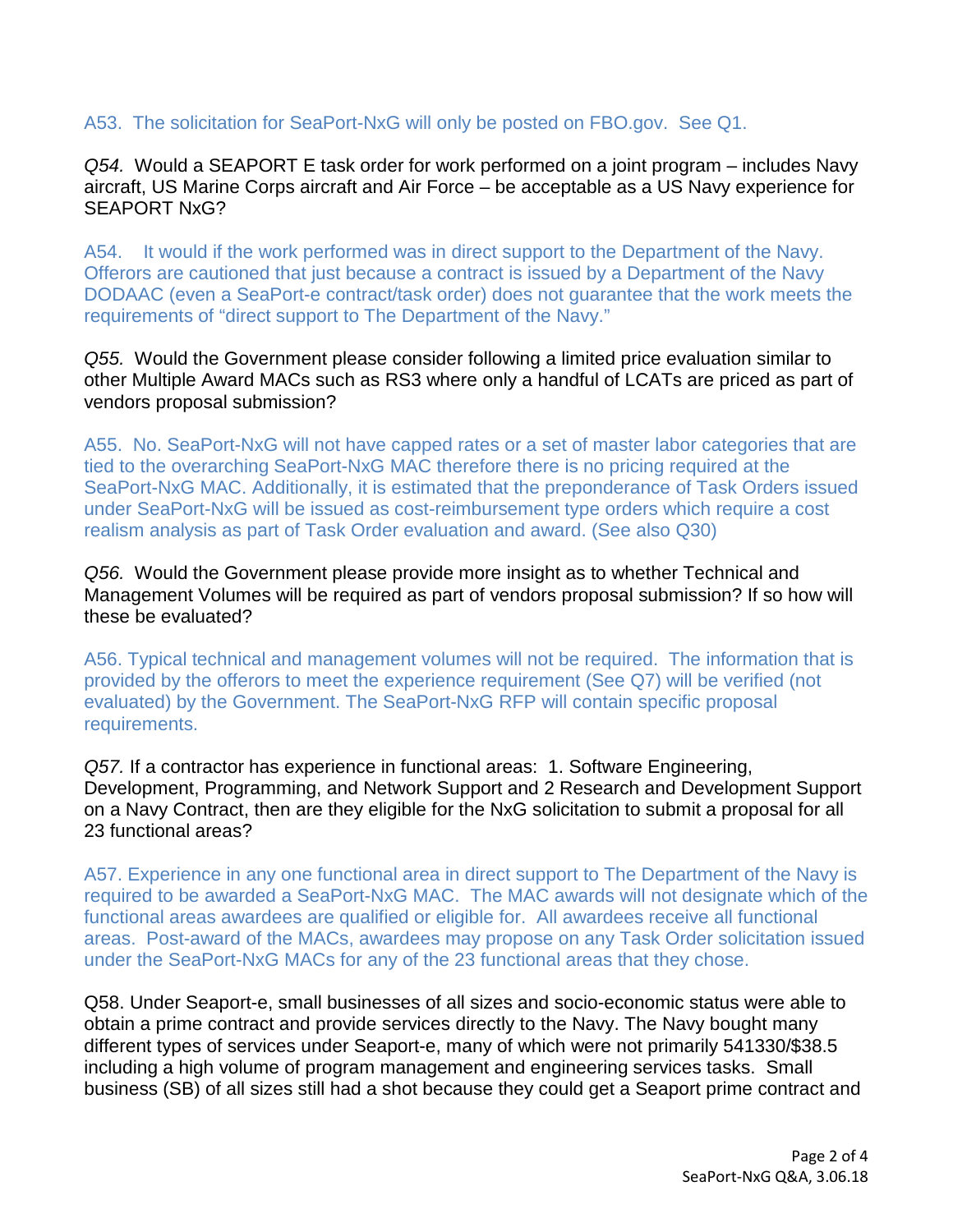compete for work directly as demonstrated by your market research. Under SeaPort Next Generation SB who focus on program management services or engineering services have little chance of winning the limited number of SeaPort Next Generation prime contracts and the ensuing task orders. This is because they won't be able to compete successfully against the mature businesses that are more than twice their size, but who will still qualify as "small" under the \$38.5M size standard the Navy has chosen as the single primary NAICS code for the IDIQ. This competitive dynamic is not speculative as it is clearly seen by the size of the winning SB prime contractors on the OASIS vehicle in the larger NAICS code lanes – namely - the larger the NAICS code for the lane, the larger the sb prime contractors are within those lanes. As we understand Seaport Next-Generation, the SB primes will all be considered "small" under the IDIQ primary \$38.5M NAICS code. These SB primes will be priming task orders on program management and engineering services under the IDIQ, though under the NAICS codes truly applicable for the program management and engineering tasks most if not all of the Seaport Next Generation "small" primes would not be considered small. That really hurts the businesses that actually are considered small by the SBA for providing these program management and engineering services under the applicable NAICS codes such as 541611, 541330, 541990, etc. Moreover, these "small" Seaport Next Generation IDIQ award winners will have no incentive to sub to small businesses who actually are small under the applicable program management services or engineering NAICS codes because they won't be required to have small business subcontracting plans because they are "small", under the \$38.5M primary IDIQ NAICS code. The likely result will be that the majority of small businesses who provide program management services or engineering services will be shut out of Seaport Next Generation and by extension the Navy. If our understanding of the Navy's Next Generation strategy is correct, there are serious implications for naval innovation, the Naval defense industrial base, and fairness to small businesses as a whole. Given the likely volume of program management and engineering tasks for which the \$38.5M primary NAICS is not appropriate, will the Navy consider creating separately competed lanes for "business services" and "engineering (excluding the \$38.5M exception)" under the same type of contracting model as OASIS? If not, then how is the Navy's Seaport Next Generation CONOPS fair to small businesses legitimately operating as small businesses in the program management services and Engineering (without the exception) NAICS codes?

A58. SeaPort has always used only NAICS code 541330/\$38.5. SeaPort-e historically has and continues to have vigorous and healthy competition amongst the ~3,200 contract holders, 90% of which are small businesses. SeaPort-e has been very successful supporting small business; since its inception 551 different small businesses have won task order competitions for work directly supporting the Department of the Navy. Further 54 different small businesses have grown to other than small in large part as a result of the work they won under SeaPort-e.

The Navy's plan for SeaPort-NxG is to follow the SeaPort-e model to the greatest extent in order to maintain that healthy competitive atmosphere and continue to support the Navy's industrial base, in particular the small business industrial base that the Navy relies on today.

*Q59.* As you know that there has been several contracts and proposals that have come out on SEAPORTE for IT related projects for Defense Health Agency (DHA) for example: Defense Health Readiness Engineering Support and Defense Health Agency Cybersecurity Risk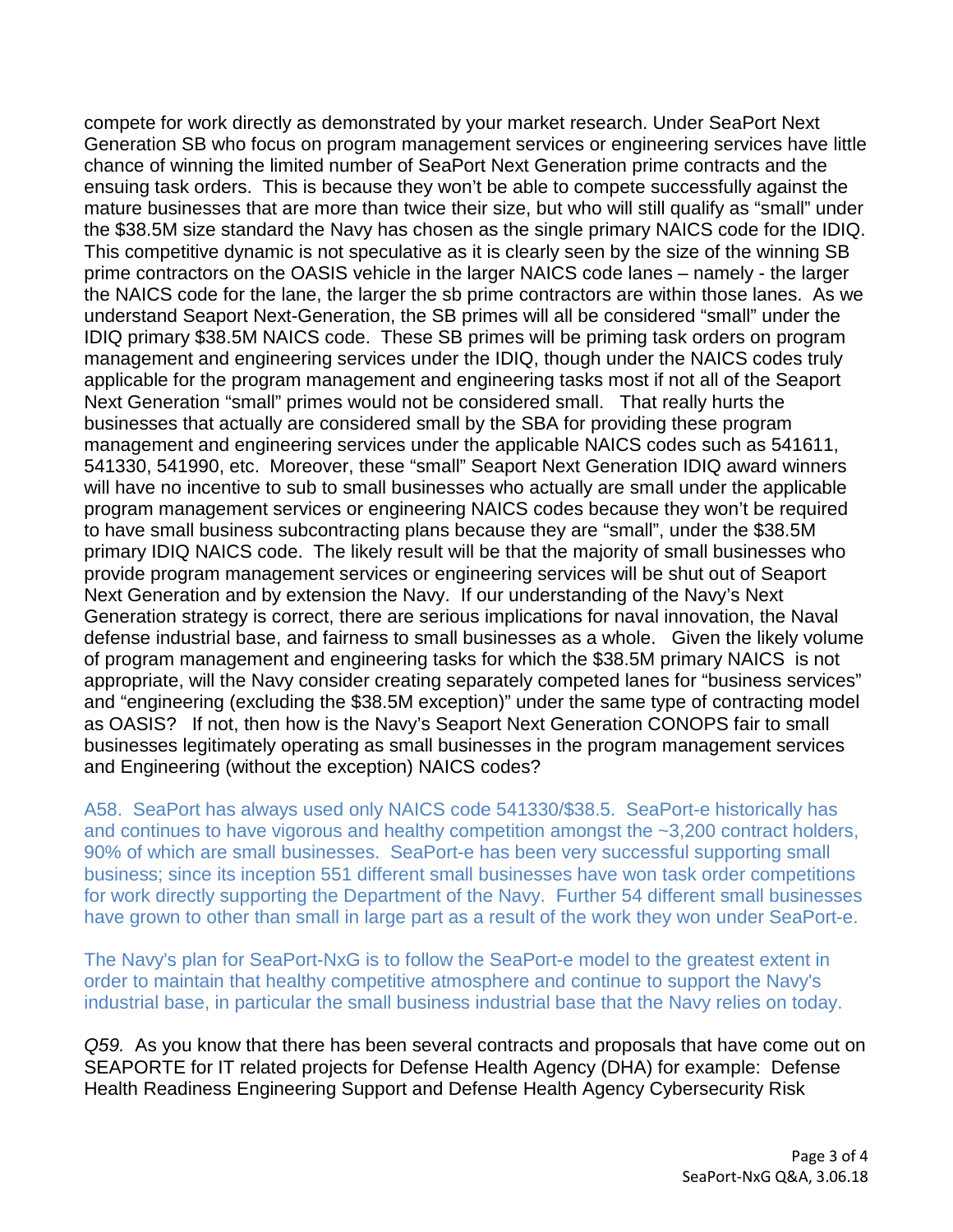## Management Operations Support at SCC Atlantic. Will these types of contracts for DHA count as support of the Navy for a contractor to bid SEAPORT NxG?

A59. See A 58. Not all work contracted for via SeaPort-e is in direct support of the Department of the Navy. SSC Atlantic, as a working capital activity, provides a diverse range of support services to multiple federal organizations, including DHA. These orders are examples of work contracted via SeaPort that is not in direct support of the Department of the Navy and therefore, based on this experience alone, the Contractor would not be qualified for SeaPort-NxG.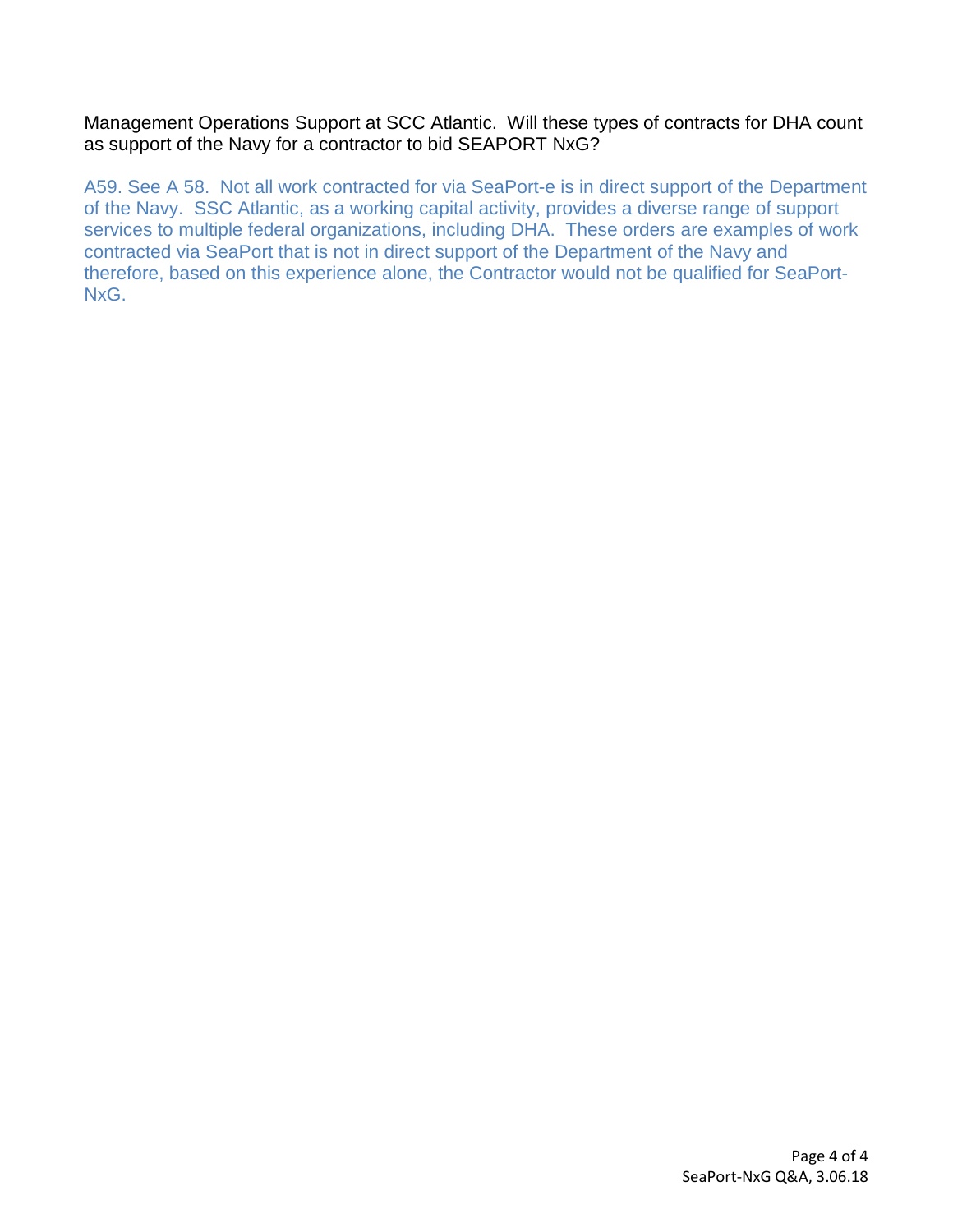# **SeaPort-NxG Questions and Answers 13 March 2018**

*Q60.* If a contractor has performed work within the past five years (within one of the functional areas) in direct support of the Navy (i.e., Marine Corps), but that work was not executed under a SeaPort-e Task Order, is the contractor still eligible for a SeaPort-NXG MAC award?

A60. Yes, qualifying experience in direct support of the DoN is not limited to SeaPort-e Task Orders.

*Q61.* What specific information will be required for each proposed team member? For instance, will a list of proposed companies with their CAGE Code and DUNS number be sufficient? Or, will an assessment of each proposed team member's experience against the 23 functional areas be required? Will prime contractors be able to use a teammates' experience supporting the Department of the Navy as part of their proposal response? Having this guidance now will allow prospective offerors to begin compiling necessary information for their proposed team members.

A61. Only the Prime Offeror's experience will be validated for award based on evidence of recent, relevant technical experience in one of the 23 functional areas in direct support of the DoN. Prime Contractors will not be able to use the experience of teammates to satisfy SeaPort-NxG's requirement of providing direct support to the DoN.

Instructions on the submission of Teammate Information will be provided in the RFP. See also A18 and A37.

*Q62.* I wanted to reach out to you and let you know how much the Navy's industrial base appreciates the approach you have taken with the follow-on to Seaport-e, to include how you solicited information and input from industry on several occasions, the multiple briefings you made to stakeholders at various forums (such as the NAVSEA Industry Day and the CDCA Defense Summit) to raise awareness, and the more streamlined features of the NexGen contract. You have set a new standard in the Navy regarding inclusiveness and the idea of an integrated team seem more real. As most Navy services work is executed via Seaport, your business base has been awaiting information as to how NexGen would look for some time, and we are quite pleased. The majority of firms feared that the Navy might have been influenced to take an approach more similar to GSA OASIS with several contract pools, addressing multiple NAICS per contract pool, and utilized a restrictive points based proposal approach which could have eliminated portions of the Navy's industrial base. We appreciate that the NexGen approach will be very similar to Seaport-e and will be simple and inclusive, which should reduce government and contractor transaction costs and provide the Navy with the largest possible business base and resources to execute the important work of the warfighter. As many challenges as other parts of the DoD and the Navy have with contracting timelines and approaches NexGen seems a breath of fresh air. Why was the Seaport-e contract a 15 year contract and NexGen is only 10 years?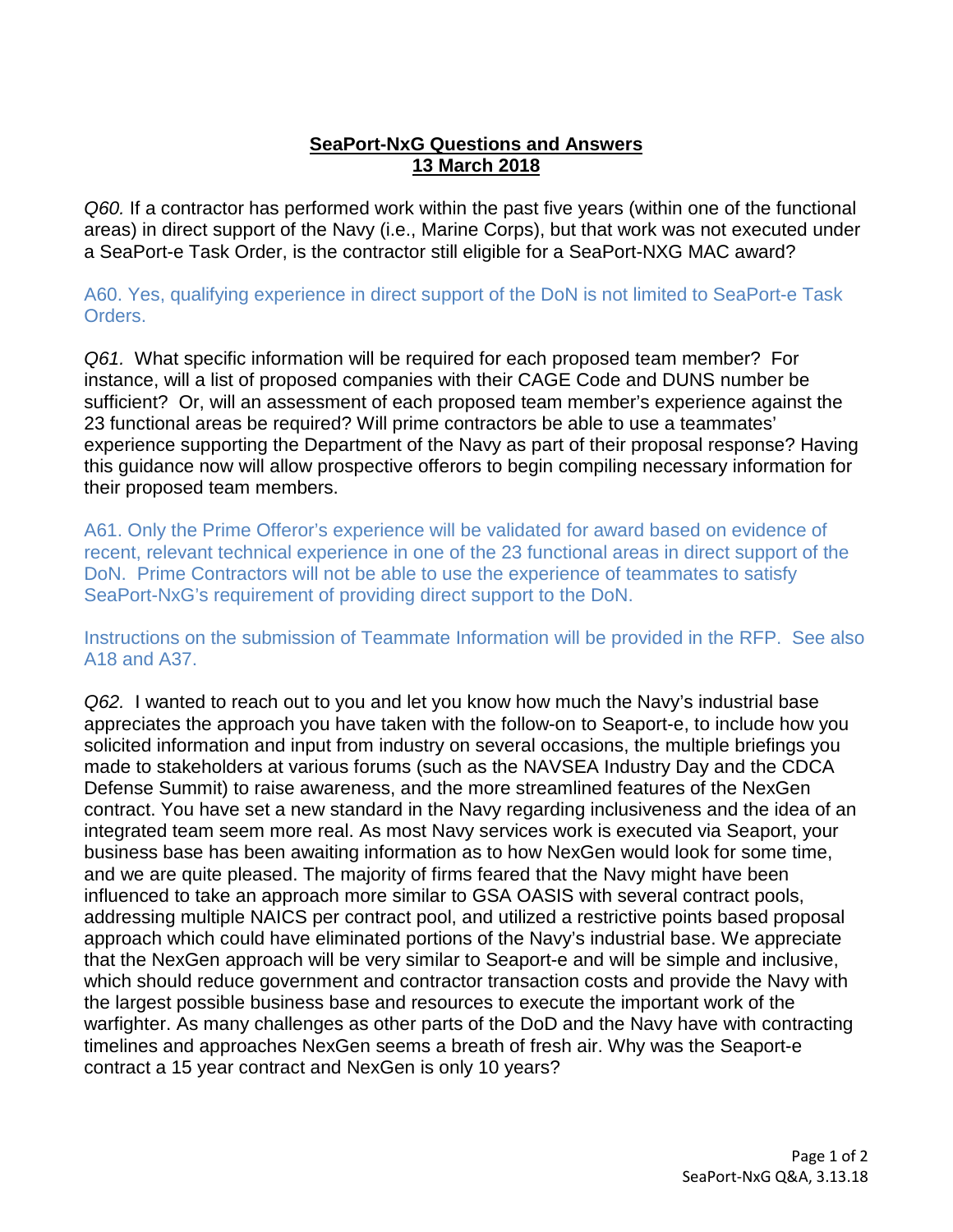A62. In accordance with DFARS 217.204 the ordering period of a task order contract awarded by DoD pursuant to 10 U.S.C. 2304a shall not exceed 10 years.

*Q63.* In reference to Q&A 58 - the Navy did not address the concerns I raised about the new SeaPort conops. Instead they highlighted that under the old Seaport conops, SB did quite well (which I agree with). The point is they are changing the mechanism that enabled those results. I believe that my concerns about the new plan is legitimate and that many small businesses providing services in the under 15M NAICS codes are going to lose out. If they limit the new Seaport SB lane to say, 40-60 businesses, it's only going to be the giant smalls/mid-tier that win a prime contract and the rest of us are on the outside looking in - a far cry from the old seaport-e model where 551 different small businesses got to be a prime performing work directly for the Navy. However, the real issue is running a substantial amount of 541330 and 541611 work under a contract competed under the 541330/38.5 exception - that's just not fair.

A63. Since its inception, SeaPort has only ever used the NAICS Code 541330 under the Military and Aerospace Equipment and Military Weapons exception. That is not changing under SeaPort-NxG which will continue to utilize NAICS Code 541330 under the Military and Aerospace Equipment and Military Weapons exception. Additionally, the Navy is not limiting the number of Small Businesses (or Large) who can receive an NxG MAC. All businesses that qualify (see A7) will receive a MAC no matter how many that turns out to be.

*Q64.* The Navy has previously expressed a desire to significantly reduce the number of awardees for Seaport-NxG. How does the Navy plan to accomplish this? Does the Navy expect the requirement "in direct support of the Department of the Navy" to be sufficient, or will new evaluation criteria be included in the solicitation?

A64. The Navy will award MACs to all companies that meet the criteria for award listed in the RFP however many that turns out to be.

*Q65.* Reference Answers 7, 44 and 45, will large business offerors be required to propose to more than one functional area to increase their probability of receiving an award, or will one functional area be sufficient?

A65. No. One functional area is sufficient to receive a SeaPort-NxG award. Listing more than one functional area that an Offeror has provided direct support to the DoN will not increase the likelihood of receiving a SeaPort-NxG award.

[END of 13 MAR 2018 Q&A]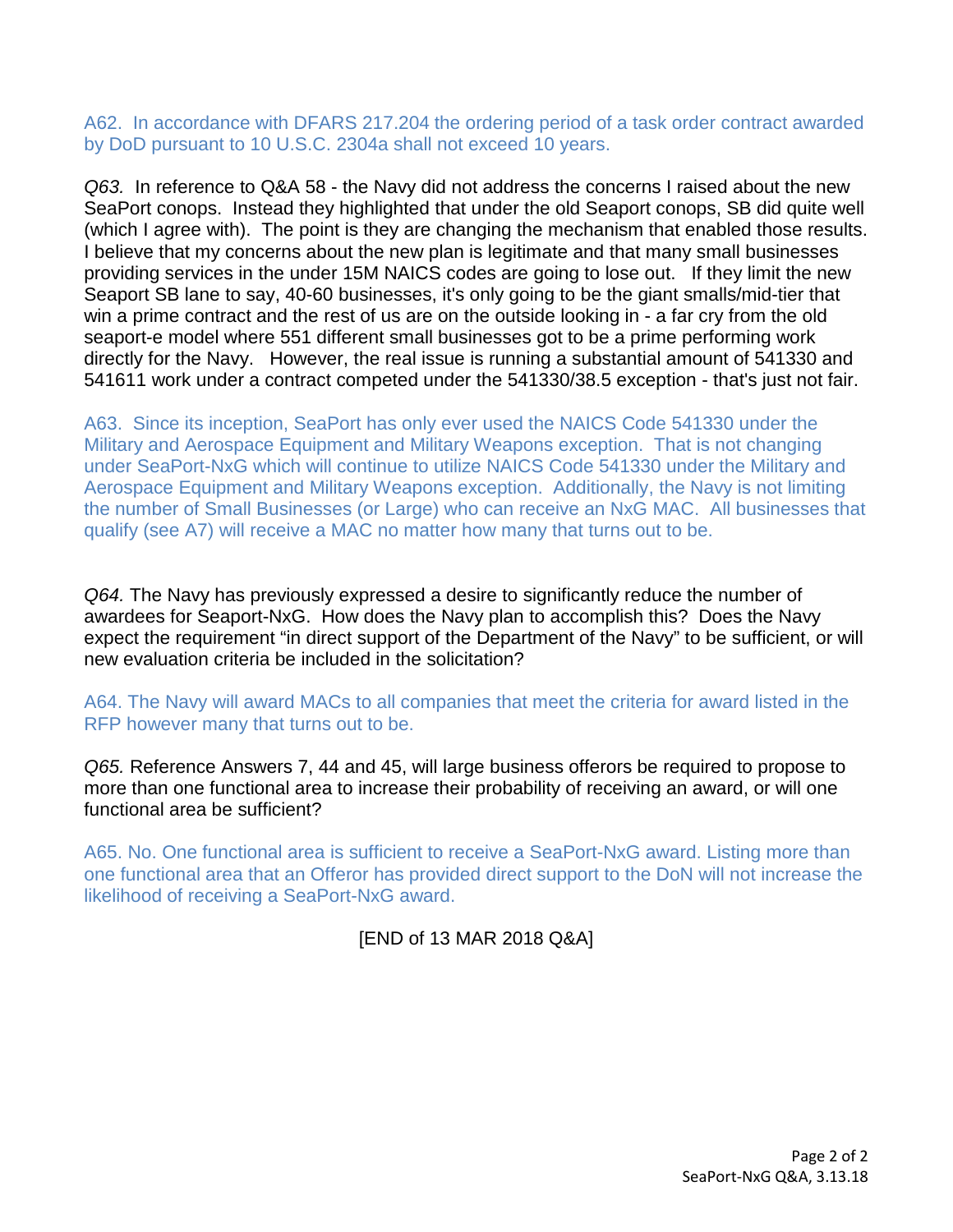# **SeaPort-NxG Questions and Answers 27 March 2018**

*Q74.* If a firm was a 2nd tier subcontractor for a Prime contractor providing professional support to the Navy, would being a 2nd tier subcontractor qualify that firm for SeaPort-NxG? Please advise.

A74. As long as the work performed by the  $2<sup>nd</sup>$  tier subcontract is in direct support of the DON and it is associated with at least one of the 23 functional areas, the 2<sup>nd</sup> tier subcontractor may be found eligible. See A45 for additional information on how subcontractors, at any level, demonstrate this experience.

*Q75.* A2 provided a notional schedule including a draft RFP to be released in Q2FY18. Is the Draft RFP still expected this quarter and can you provide an update to the schedule for solicitation and award?

A75. The draft RFP is expected to be released the week of 2 April 2018. The remainder of the notional schedule provided in A2 is still valid.

*Q76.* I did not see the SeaPort NxtGen briefings and draft SOW on FBO. Can you direct me to the location where I can download them? (I do see the Q&A responses).

A76. The only briefing is the attachment entitled "CDCA Updates on SeaPort Brief". A draft SOW has not been posted but will be available as part of the draft solicitation.

*Q77.* Is the SeaPort-NxG contract being viewed as a logical "follow-on" to SeaPort-e? Or is SeaPort-NxG being viewed as a new requirement?

A77. SeaPort-NxG is a replacement contract vehicle to SeaPort-e.

*Q78.* With respect to Q&A #24 (posted on 14 Feb 2018), if the SeaPort-NxG contracts are awarded before the period of performance end date of a company's SeaPort-e contract, will that company be allowed to hold simultaneously their "legacy" SeaPort-e contract and the new SeaPort-NxG contract?

# A78. Yes.

*Q79.* I have heard there have been recent changes made in the System for Award Management (SAM). What do I need to do to in order to register?

A79. Effectively immediately due to a new security measure implemented by GSA, every new registrant is now required to provide an original, signed notarized letter identifying the authorized Entity Administrator allowed to register in SAM and make changes to a registration before a registration or registration change will be activated. For further information on the contents of the letter and the mailing address for the Federal Service Desk go to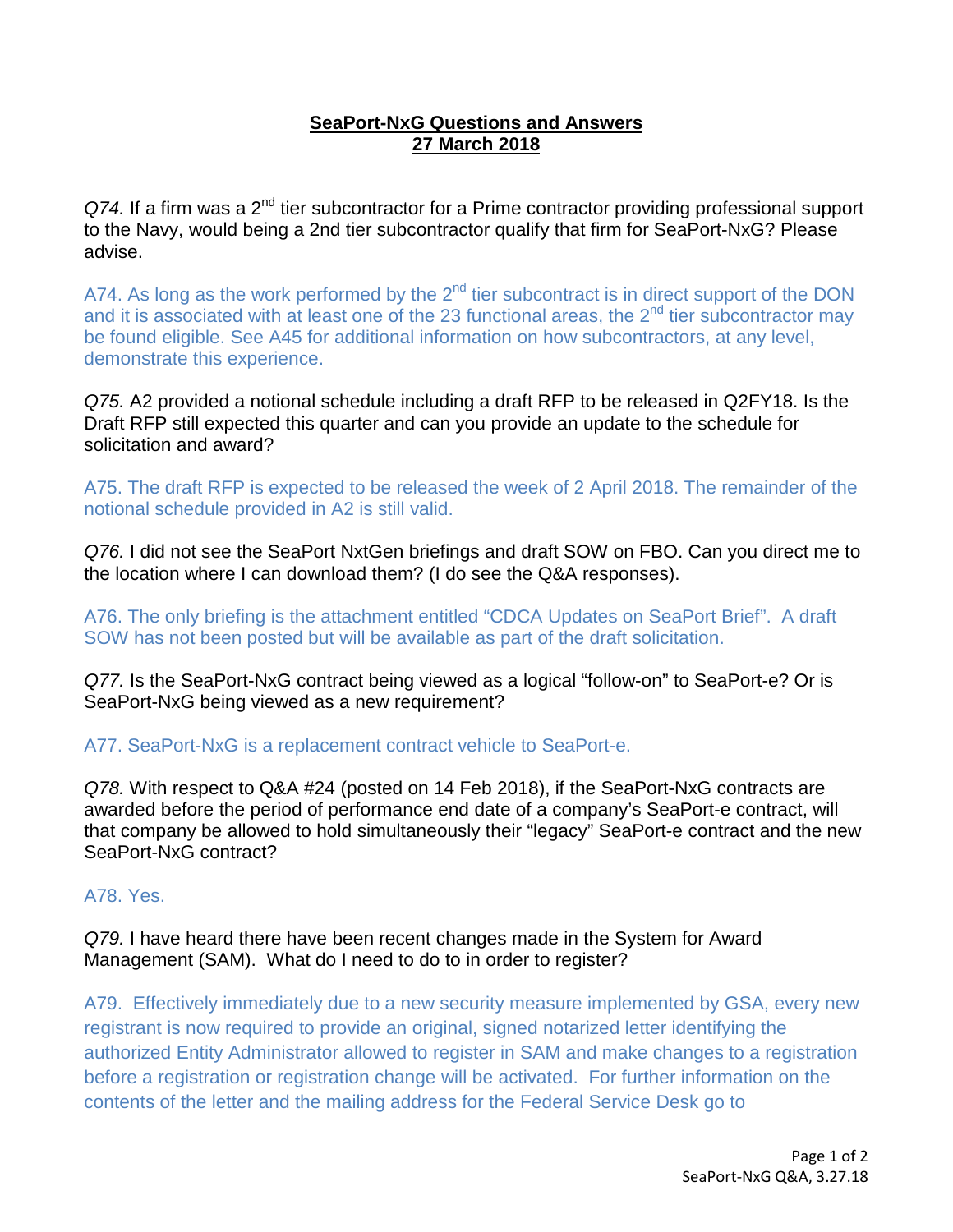[https://www.fsd.gov/fsd-](https://www.fsd.gov/fsd-gov/answer.do?sysparm_kbid=d2e67885db0d5f00b3257d321f96194b&sysparm_search=kb0013183)

[gov/answer.do?sysparm\\_kbid=d2e67885db0d5f00b3257d321f96194b&sysparm\\_search=kb00](https://www.fsd.gov/fsd-gov/answer.do?sysparm_kbid=d2e67885db0d5f00b3257d321f96194b&sysparm_search=kb0013183) [13183](https://www.fsd.gov/fsd-gov/answer.do?sysparm_kbid=d2e67885db0d5f00b3257d321f96194b&sysparm_search=kb0013183) . A new registration or change to a previous registration may now take several days to become active depending on both the information provided passing existing validations, and the entity's delivery of the notarized letter. GSA has posted information at this link, [https://www.gsa.gov/about-us/organization/federal-acquisition-service/office-of-systems](https://www.gsa.gov/about-us/organization/federal-acquisition-service/office-of-systems-management/integrated-award-environment-iae/sam-update)[management/integrated-award-environment-iae/sam-update.](https://www.gsa.gov/about-us/organization/federal-acquisition-service/office-of-systems-management/integrated-award-environment-iae/sam-update)

*Q80.* In regards to the Government's Answer to Q20:1) please confirm that the answer applies to WOSB and not just 8(a) companies, based on how the question was framed;(2) please confirm that, for a WOSB potential offeror on the SB set aside portion of SeaPort-NxG, the size standard applicable is \$38.5M, applying the NAICS 541330 exception for marine engineering and naval architecture.

A80. Yes, the answer applies to WOSB and not just 8(a) companies. The size standard of \$38.5M in average annual receipts for NAICS 541330, utilizing the exception for marine engineering and naval architecture, applies to all Offerors for the SeaPort-NxG MAC awards. There is no SB set-aside portion to the SeaPort-NxG MAC. Task Orders will be set-aside on an individual basis limited to those awardees that are identified as SBs (or other applicable socio-economic group) in their SeaPort-NxG MAC.

# [END of 27 MAR 2018 Q&A]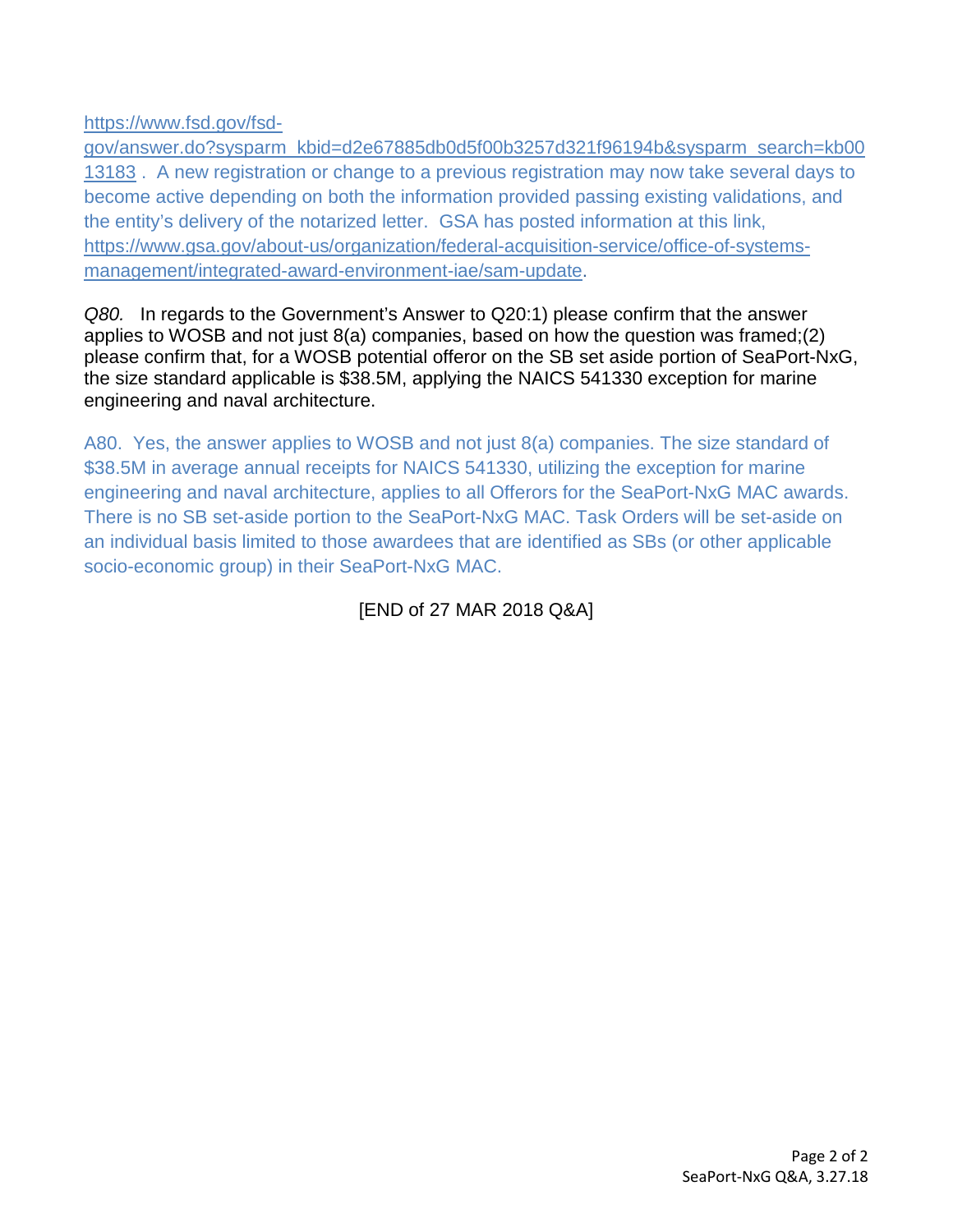# **SeaPort-NxG Questions and Answers 3 April 2018**

*Q81.* If the contractor system complies with NIST SP 800-171 and subsequent NIST/FIPS IT security requirements, will a third party organizational assessment or an authority-to-operate be required prior to any contractor award?

A81. No third party assessment or Authority to Operate will be required. Offerors will be required to certify compliance with DFARS 252.204-7008.

*Q82.* If a small business subsidiary of a large company bids on the MAC, can it have other small business subsidiaries from the same parent company as subcontractors?

A82. Since these companies share the same corporate entity as their parent company, they are considered affiliates. A subsidiary carries the same size standard as their parent company, so in this example, all of these entities would be considered large businesses. Also, as noted in A15, there will be only one MAC per corporate entity.

*Q83.* FAR Part 15-404 and DFARS Part 215.404 discuss the requirements for contract fee determination. The current Seaport-e base contract: i) sets a seemingly arbitrary fee limit on ensuing Seaport-e task orders for prime contractor labor, ii) establishes an arbitrary ceiling on pass-through that effectively limits the fee available on subcontractor performance, and iii) does this without taking into account the actual task order work to be performed. This determination was made nearly 15 years ago when the competitive landscape for talent, particularly in computer science and engineering, was quite different. What is the structured approach that the Navy will use to determine the fee on a task order by task order basis? Will it use the DFARS weighted guidelines approach? Will arbitrary limits be removed from the base contract? Will subcontractor fee continue to be restricted to that of the prime contractor notwithstanding the complexity of the subcontractor's particular tasking?

A83. Because the task orders are subject to Fair Opportunity, the structured approach to profit analysis will not be used. The SeaPort-NxG MAC will contain maximum pass-through and fixed fee rate caps of 8% on CPFF type orders which are considered appropriate since, as stated in FAR 15.404-4, the contractor assumes the least cost risk in a cost-plus-fixed-fee level-of-effort contract/task order. The MAC maximum fee rate proposed for each task order by the prime contractor will flow down to all subcontractors/consultants included in the task order proposal.

*Q84.* There is a growing sense in industry that bids are becoming more and more disconnected from actual execution cost and fee. This has been especially true when offerors are left to choose which labor categories might apply to a body of work. In execution, contracts are very often not being worked consistently with the manner bid. Cost ceiling is being approached much earlier than originally contracted with fewer hours supplied. Are there any changes to Seaport-NxG to ensure that solicitations specify those labor categories that will actually be used for the work described?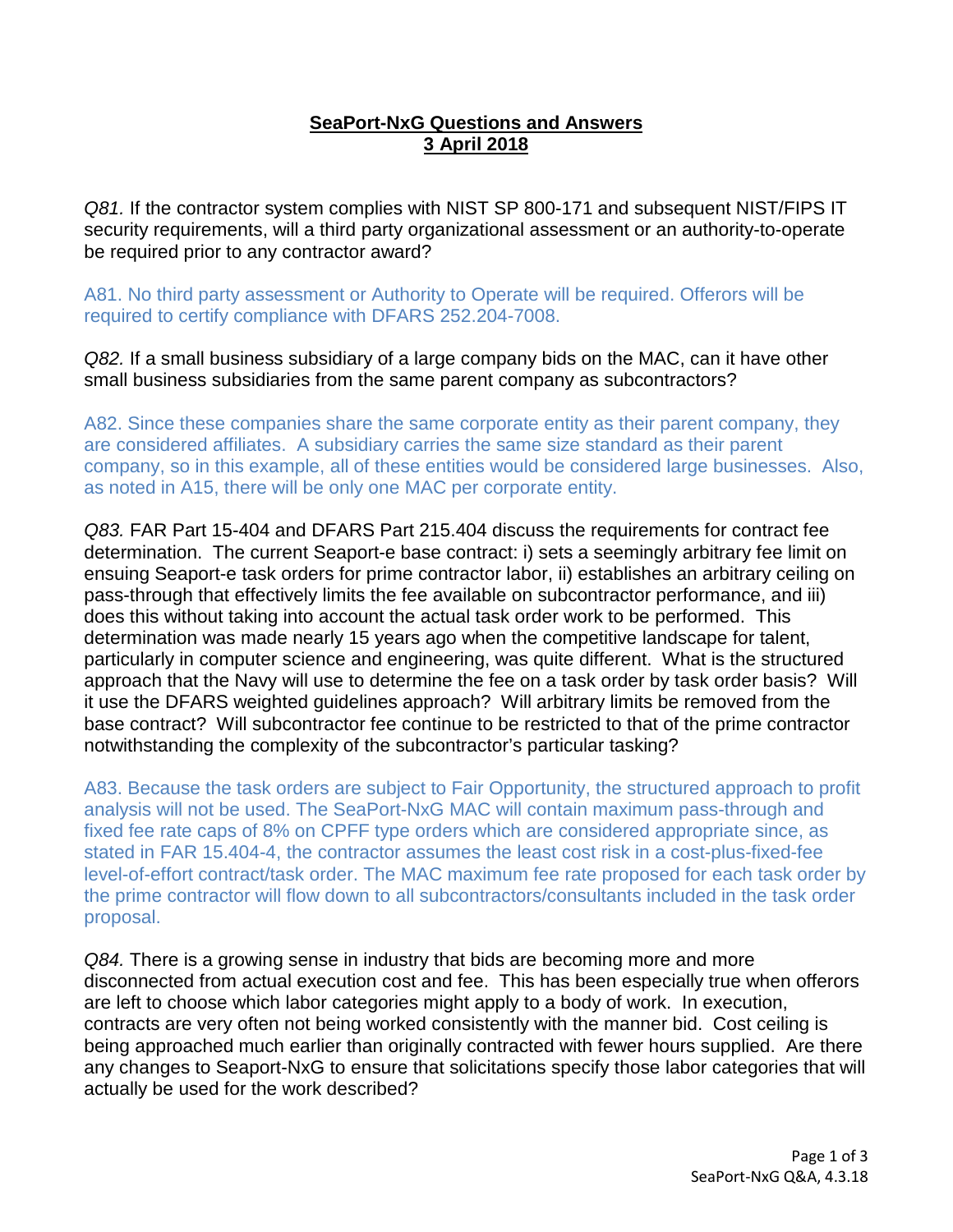A84. The SeaPort-NxG MAC will not contain labor categories. The CONOPS for SeaPort-NxG will encourage ordering activities to include the estimated labor mix and level-of-effort in their task order solicitations. Specific concerns regarding task order solicitations should be addressed to that ordering activity PCO.

*Q85* Questions 58 and 63 address part of the small business industrial base issues that the Navy faces by selecting only one NAICS code for such a large and diverse body of work over such a long period of time. The Research & Development professional services industry base should be considered as well. SBA NAICS code size limits are defined as they are to promote competition at the level of company size pertaining to the actual work being contracted at the time of such a contract action. The NAICS codes selected for the OASIS contracting portfolio recognized this dilemma and used multiple NAICS codes in recognition of the range of work expected on the MAC vehicle. It permits the PCO to select an appropriate NAICS pool to solicit responses at the time the work is defined and the contract is needed. We are not advocating pools. What precludes authorizing multiple NAICS codes such as 541330 (base and individual exceptions), 541715, 541611, and others as necessary by modification to be used by the PCO at the time of task order solicitation?

A85. The definition of the NAICS code 541330 with the Military exception most appropriately covers the work to be performed under SeaPort-NxG. While there may be elements of a SeaPort-NxG task order statement of work that touch on other NAICS Codes (541715, 541611, etc.), the statement of work in its entirety is more appropriately classified under NAICS Code 541330.

*Q86.* Will the Navy please conduct an early on ramp in 2019 to allow existing SeaPort e holders to transition to SeaPort Next Gen without a gap? With SeaPort-NxG award in 1Q FY 2019 and SeaPort-e extension through December 2019, a potential prime can get the required Navy experience on Seaport-e but be precluded from winning a SeaPort-NxG IDIQ for another 5 years. This does not appear to be in the Navy's best interest nor their intent. Having spent all the business development, capture and bid and proposal resources to support the Navy work, there will be a gap without starting the on-board process early in 2019 so that existing SeaPort-e holders can get an award right after the Seaport-e contract expires. We suggest starting the procurement process no later than April 2019 to assure award before Seaport e is shut down.

A86. A rolling admission is not planned for 2019 but will occur prior to the five year point. It should be noted that qualifying experience in direct support of the DoN is not limited to SeaPort-e. See A60 and A42.

*Q87.* My company is a service-disabled veteran-owned small business and the owner/President is a retired US Navy senior officer with extensive experience performing "work in direct support of the Navy" while on active duty during operational and Pentagon tours, etc. During his time at the Pentagon, he specifically gained extensive experience in all areas of DON resourcing and budgeting. Also, the company has performed one job as a subcontractor for a prime on a contract with the US Navy Strategic Systems Program (within the last year).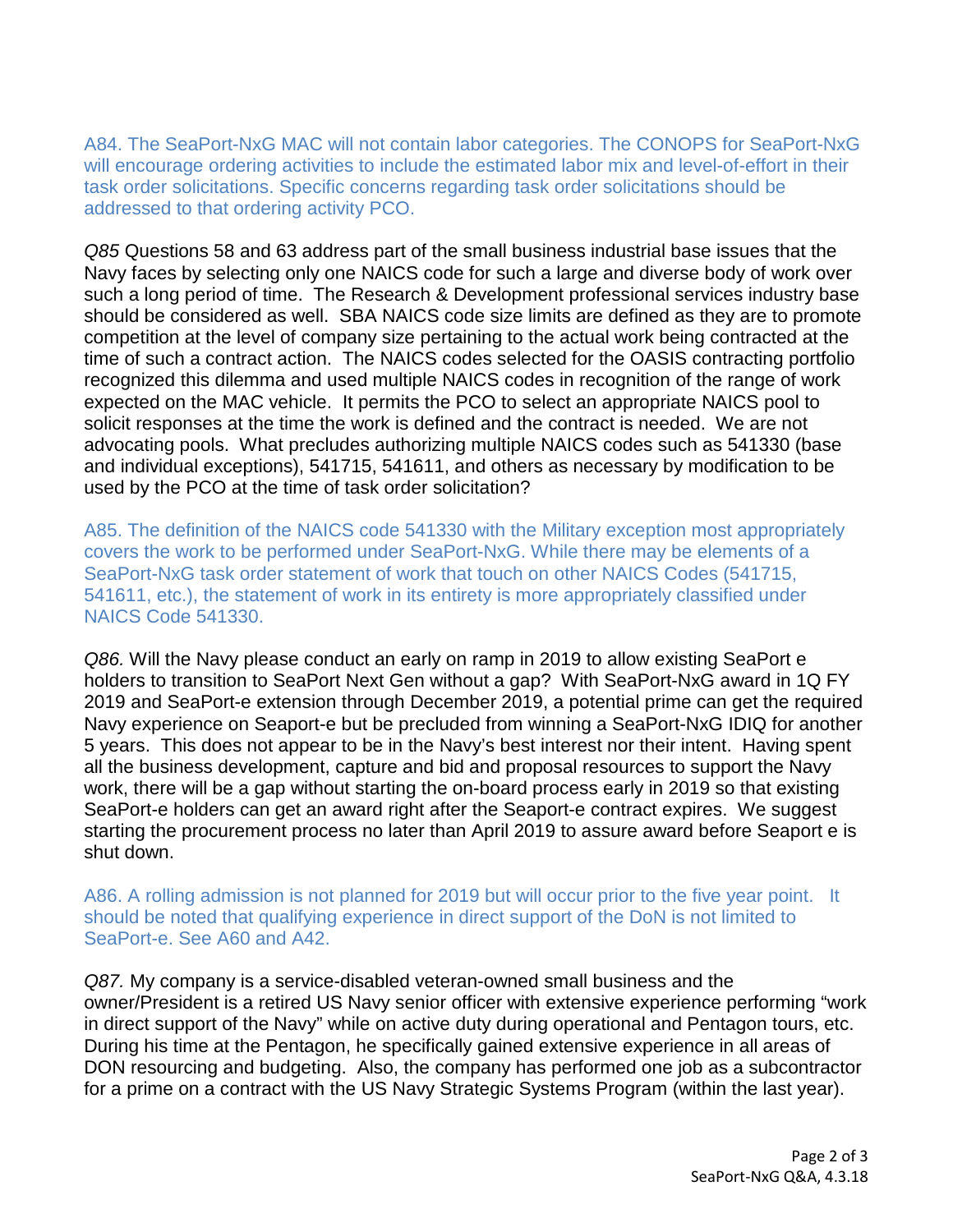The work was within one of the 23 functional areas that you identified. Will the owner's Naval experience during his career, alone, allow the company to bid on Seaport-Nxg? If not, will the company's work as a subcontractor on a US Navy Strategic Systems Program contract within the last year allow the company to bid on Seaport-Nxg?

A87. Experience of an employee does not qualify a company for an award but experience as a subcontractor may. See A7 and A17.

[END of 3 APRIL 2018 Q&A]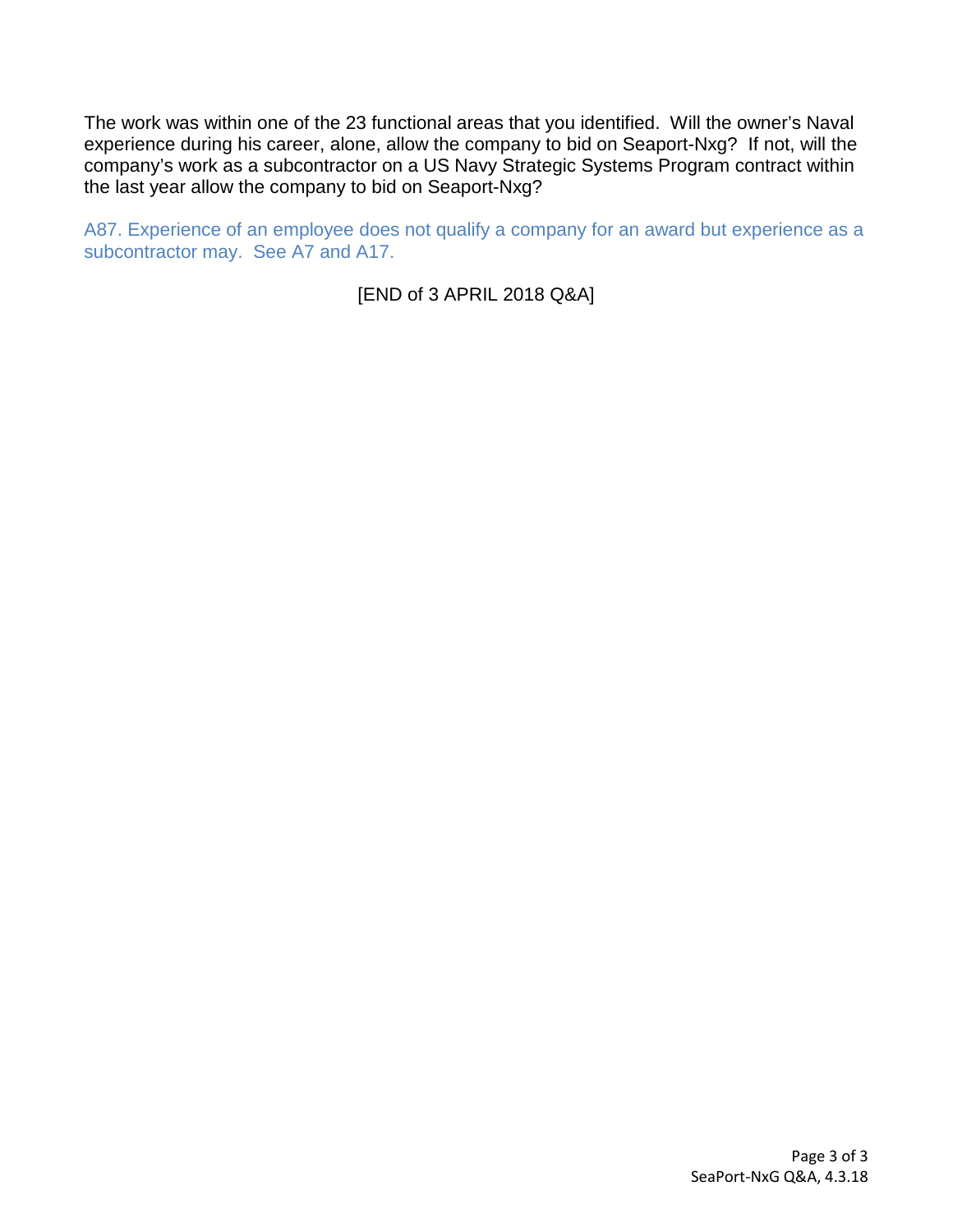## **SeaPort-NxG Questions and Answers prior to 10 April 2018**

*Q88.* We recently attended an industry day held by NSWC-Crane contracting office in DC. We learned there, and re-confirmed in the Q&A posted on fbo.gov that only direct Navy past performance will be considered to compete for the Seaport Next Generation award. We have below questions: Will subcontracting work performed within the last 5 years of proposal submission at "US Navy's Nuclear Propulsion Program (NNPP)" be considered as valid past performance? If we are awarded qualified work at Navy and its virtual Syscom users just after the proposal submission due date, but prior to the awards, can we provide that additional information for consideration?

A88. Section L.2.2 a. of the draft RFP defines "recent" as within the last five years and "relevant" as mapping to one of the subcategories in either of the two functional areas. As stated in A7, a single company must have, within the past five years, experience "in direct support of the Navy." This experience can be either as a prime or as a subcontractor. Offerors must meet this requirement at the time of proposal submission; there will not be an opportunity to supplement the original proposal submission. Offerors are reminded to use [www.fbo.gov](http://www.fbo.gov/) as the official source of information concerning SeaPort-NxG.

*Q89.* If a holdings company or corporate entity is awarded a MAC on Seaport-NxG and declares all CAGE codes of all subsidiaries or affiliates at the time of bid, could any subsidiary or affiliates bid on task orders under the MAC held by the corporate entity?

A89. Task Order awards will be made to the company who holds the MAC but the actual work may be provided by a division, subsidiary, or affiliate of the prime contractor. The Offeror shall identify these relationships in their proposal; see Section L.5.4.2 c. of the draft RFP.

*Q90.* I have reviewed the Draft RFP for SeaPort-NXG and have a few questions regarding the use of subcontractors. Can a prime use one of their subcontractor's past performance in the technical proposal as proof of recent and relevant experience? If a small business prime uses subcontractors, is that prime required to submit a subcontracting plan?

A90. The Government will not consider the experience of individual employees or of team members as qualifying experience for the proposed prime. See also A12. Subcontracting Plans are required in accordance with FAR 52.219-9 and DFAR 252.219-7003 which do not apply to small business concerns.

*Q91.* Para 4.3 states that the page limit for the Technical Proposal is 3 pages. However, on page 62, Para 5.4.2(a) states that the Recent, Relevant Exerpience shall be 5 pages. Which is correct?

A91. Technical proposals are limited to 3 pages. Section L.5.4.2.a will be corrected in the final RFP.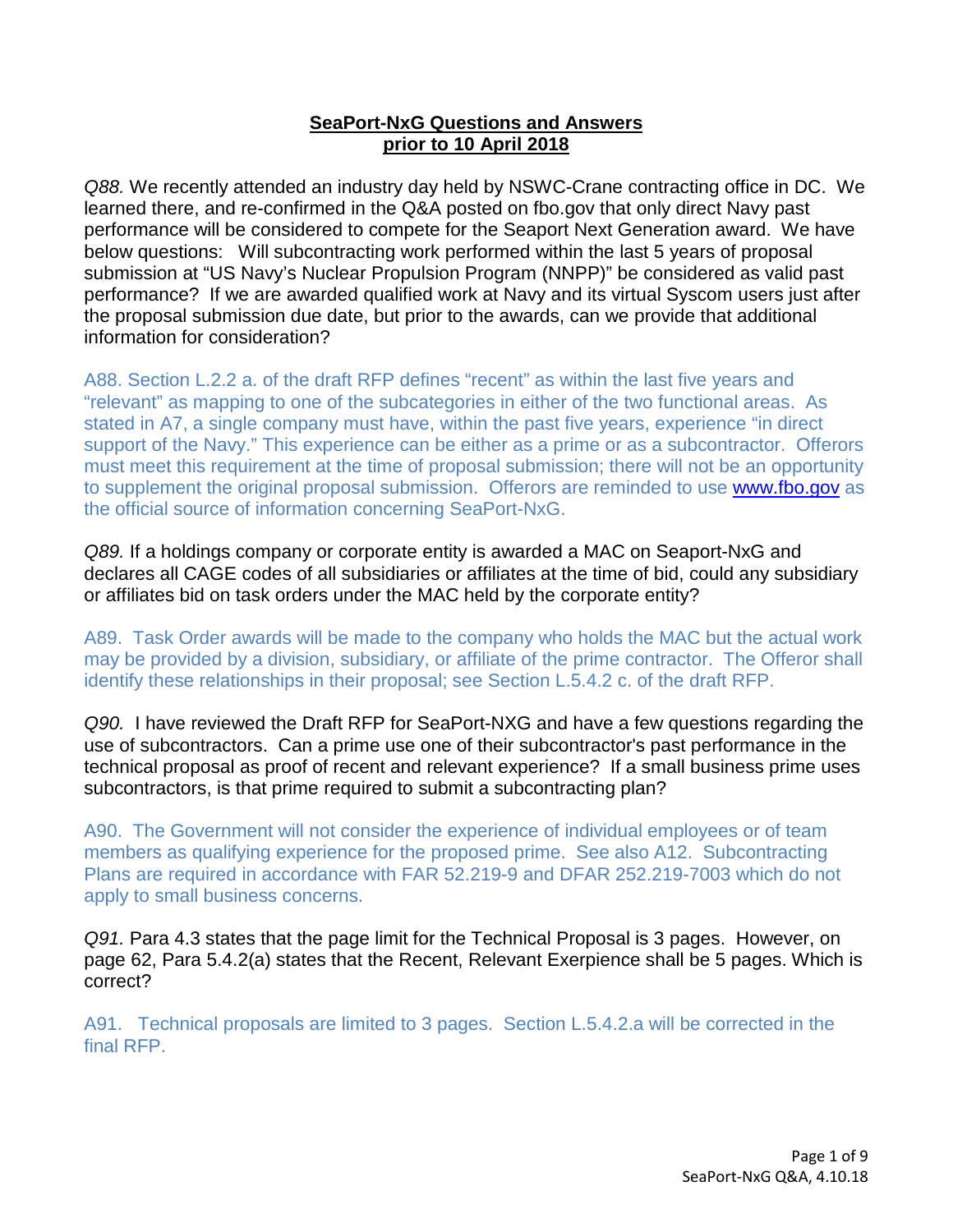*Q92.* In reviewing the draft RFP, it is our belief that we are to choose between the two functional areas and then focus on just ONE subcategory from one of the chosen functional areas to describe relevant experience. This is based on the language on page 62 that states, "Offerors are required to submit a description of no more than one of the subcategories…". However, some of the language included in the referenced sections casts doubt on that assumption. On page 58 the draft RFP states, "One Technical Proposal which includes description of recent and relevant experience in at least one of the subcategories listed…", and then on page 66 the draft RFP states, "Offerors will be required to describe recent and relevant DON experience in at least one of the following two major groups" The inclusion of the word least would seem to indicate that we could choose to do more. Can the Government please clarify their expectations for our response? If we are only to focus on one functional area and one of the subcategories in whichever functional area we choose would the Government please consider removing the word least from the final RFP to avoid any confusion? Section L - 2.2.a, page 58 of 67, 5.4.2.a, page 62 of 67; Section M – 3.1.b, page 66 of 67

#### A92. The final RFP will clarify that one subcategory in one functional area needs to be addressed. See also A57, A65 and A68.

*Q93.* Could you clarify the instructions for completing Section B? When the actual solicitation comes out, are we supposed to be filling out the minimum quantity, minimum amount and maximum quantity? How do we determine that across the infinite possible combination of work which may be solicited? Is the UNIT PRICE calculated by dividing the MAXIMUM AMOUNT by the MAX QUANTITY? For example ITEM NO. 1000 MAX QUANTITY 8,000 with MAXIMUM AMOUNT of  $$400,000,000.00$ : Would UNIT PRICE = 50,000? Is the UNIT PRICE left blank and on the \$400,000,000.00 inserted into the MAX AMOUNT section?

A93. Offerors will not be required to fill-in any portion of Section B. The Maximum Amounts shown in the table in Section B are not to exceed amounts for each priced CLIN; maximum quantities are already included. There will be no unit prices at the MAC level, and Data CLINs (4000 and 8000) are not separately priced. All successful offerors will be awarded a MAC with a base period total ceiling of \$10,500,000,000, and option period ceiling of \$10,500,000,000. This will be clarified in the final RFP.

*Q94.* If we intend to only propose on fixed fee task orders (as a SB, we do not have a DCAA audit – nor would we pursue one) do we only fill out Item number 1000 and 5000 for FF, then Item numbers 3000 and 7000 for travel?

A94. No, all MAC awards will include all CLINs. It is the business decision of each awardee to determine Task Order solicitations on which they will propose.

*Q95.* On pages 56 and 57, regarding 52.237-10 (e), it notes "The offeror shall include a copy of its policy addressing uncompensated overtime with its proposal" however this isn't included as a required item in the instructions. Is this required?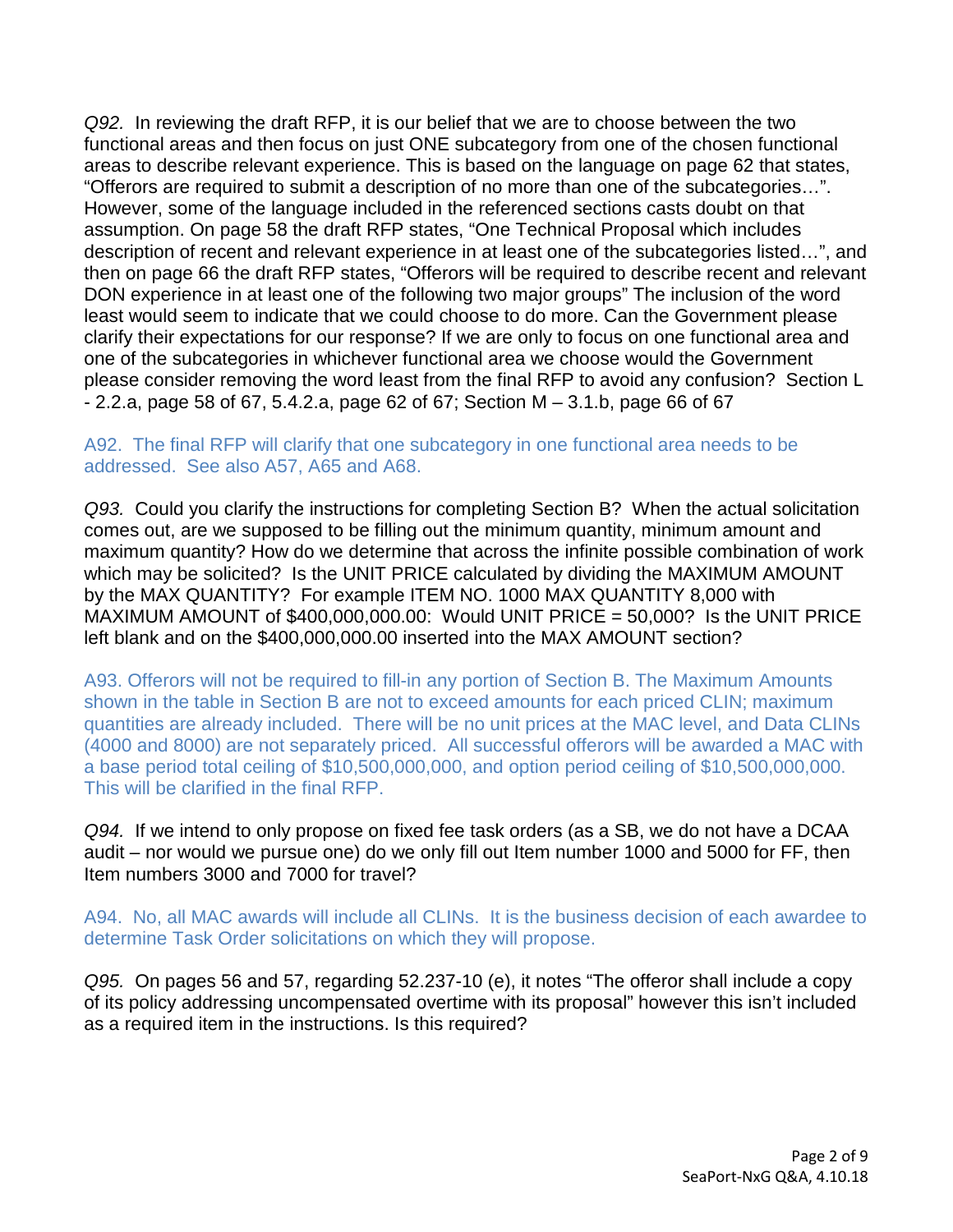A95. The requirement of FAR 52.237-10 to provide a policy on uncompensated overtime is not applicable to the MAC but may be applicable to certain Task Orders. This will be clarified in the final RFP.

*Q96.* Would a Prime contract proving OEM products to the Navy qualify us for submitting a bid?

A96. SeaPort-NxG is only for services, providing supplies does not qualify.

*Q97*. Will there be a page limit for the Subcontracting Plan that LBs must submit with their proposals?

A97. No. See Section L.5.4.2.b of the draft solicitation.

*Q98.* As far as proving your direct support to the Navy in the past 5 years, does that 5 year relevancy have to be current throughout the Awaiting Award process, or until just until the Solicitation Period has ended?

A98. The qualifying experience must be relevant at the time of proposal submission. See A88.

*Q99.* In Section L, para. 4.3 (a) on Page 60, it states that "If the experience was garnered performing as a subcontractor, a copy of the subcontract including the statement of work (SOW) that shows the scope of the subcontract, shall be provided." Our subcontract and SOW are over 20 pages in length. Is it acceptable to include the subcontract and SOW documents as an Appendix to the Technical Proposal? Are these pages excluded from the Technical volume page count limits?

A99. Yes, this information should be submitted as an appendix or attachment to the Technical Proposal. These pages do not count against the page limit.

*Q100.* As a "next generation" product, isn't it time for an accessibility update? Why does the draft RFP continue to mandate IE from Microsoft for the SeaPort-NxG contract? In doing so, you are inadvertently ENDORSING Microsoft only, as IE is not available on a Mac. There are browsers that are compatible with both PCs and Macs such as Google Chrome. Portal access requirements are: Browser type: 128-bit encryption, https-capable IE 11.x or higher. Will the Government reconsider this requirement, and include Google Chrome and Apple Safari? The existing SeaPort-e portal, in requiring IE, forces users to close a Pop-up warning EVERY time the system is accessed. Over the life of the contract, this wastes countless thousands of hours by contractors using anything other than IE, for no valid reason. In addition, IE is not available on a Mac, and in mandating IE over all other available browsers, the government is endorsing Microsoft only. Below is the warning that must be clicked on every time. Why does that add any value? It only delays accessing the site, EVERY TIME, for YEARS. Again, those on a Mac cannot get IE. Warning, you are using Safari Version 11 The recommended browser to access this site is: - Internet Explorer 11.0 or better.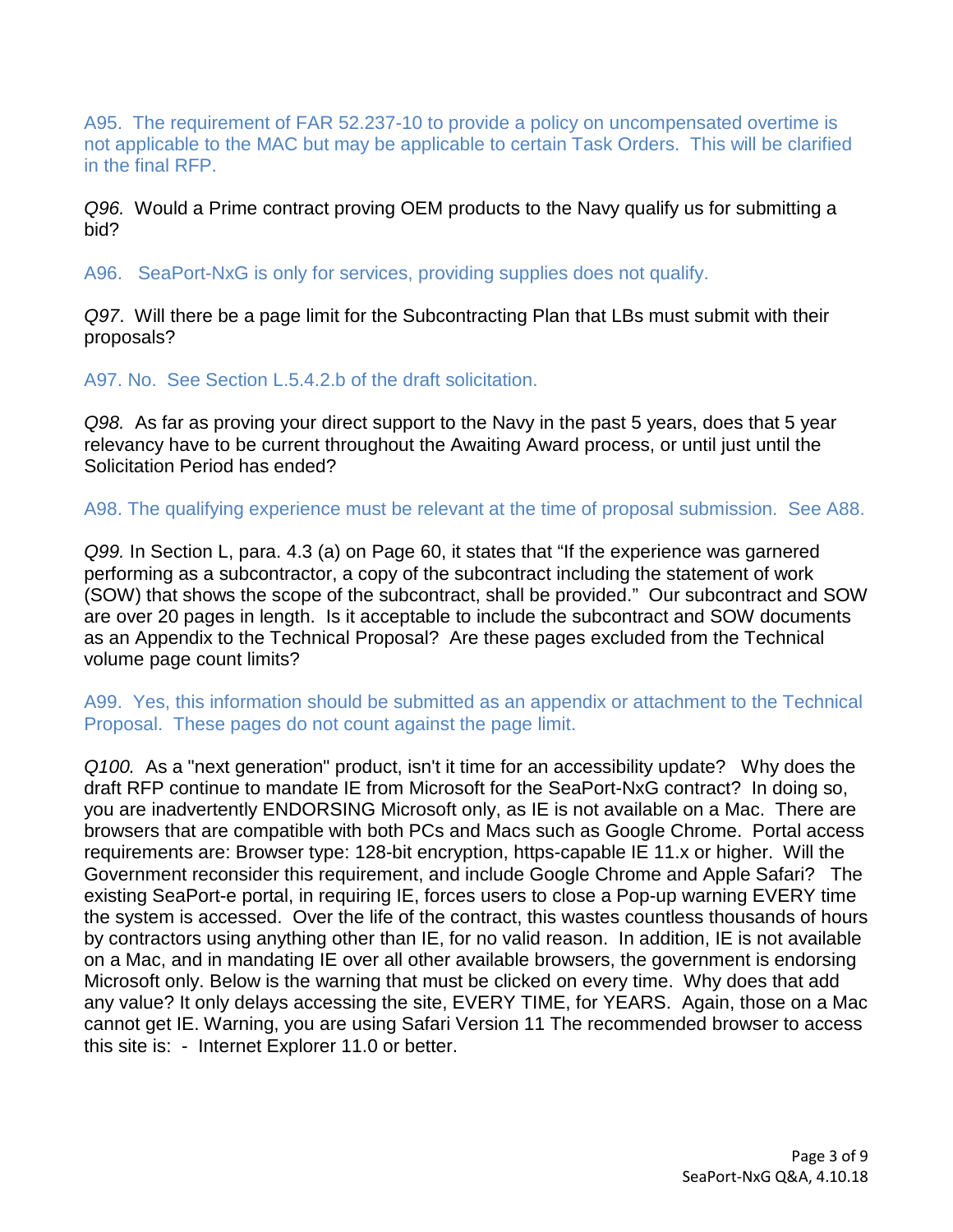A100. The Navy utilized Microsoft Internet Explorer because it's been the official NMCI browser configuration. As such, the software developers have performed all system testing with utilizing this browser configuration. While the SeaPort web application is able to be run in the Chrome browser, it has not been specifically tested in this configuration and therefore users may experience performance issues when running the application in this browser. The SeaPort web application is not compatible with Safari or other browsers.

*Q101.* In Section L, on page 60 of 67, Section 4.3, Volume I, Evaluation Factor 1, sub paragraph (a) states: "If the experience was garnered as a prime contractor, the contract number shall be provided. If the experience was garnered performing as a subcontractor, a copy of the subcontract including the statement of work (SOW) that shows the scope of the subcontract, shall be provided." To be clear, if the offeror's experience was as a 'prime' contractor, there is no requirement to provide a copy of the contract or the SOW. Is that the correct interpretation of this paragraph?

## A101. Correct. If the experience was as a prime, a copy of the contract is not required but the Offeror is to provide the contract number.

*Q102.* There are three areas in the Draft RFP that appear to be conflicting. First - In Section M, on page 66 of 67, section 3.1, (b) states "Offerors will be required to describe recent and relevant DON experience in at least one of the following two major groups: (1) Engineering Support Services - engineering disciplines to technically support development of new and modification of existing Naval capabilities and systems, significant alterations to existing systems, integration and interface of existing equipment or software into different applications or platforms to support the warfighter or (2) Program Management Support Services - applying the business, financial and technical disciplines necessary to assist in managing acquisition efforts/programs, information technology services including system software analysis, design, development, test. No qualitative assessment will be made of the experience described." Second - In Section L, on page 62 of 67, the second paragraph states "If the experience was garnered as a prime contractor, the contract number shall be provided. If the experience was garnered performing as a subcontractor, a copy of the subcontract including the statement of work (SOW) which demonstrates the scope of the subcontract, shall be provided." Third - On page 63 of 67, the sixth line states "Past performance references are not required and will not be evaluated." Given these three statements, the instructions are not clear. For prime contracts, is the Solicitation requesting detailed information supporting the 23 SOW functional areas (similar to a past performance qualification), or simply requesting the Prime contract number and a statement specifying the specific Functional Area (SOW Paragraphs C.3.1 and C.3.2) that the offeror's experience correlates with?"

A102. The Technical Proposal is to provide a description of recent and relevant DON experience in one of the subcategories in one of the functional areas. In demonstrating this experience, the Offeror shall provide a contract number if they gained this experience as a prime contractor and a copy of the subcontract if they gained this experience as a subcontractor. It is expected that this narrative will discuss the work performed on the cited contracts/subcontracts.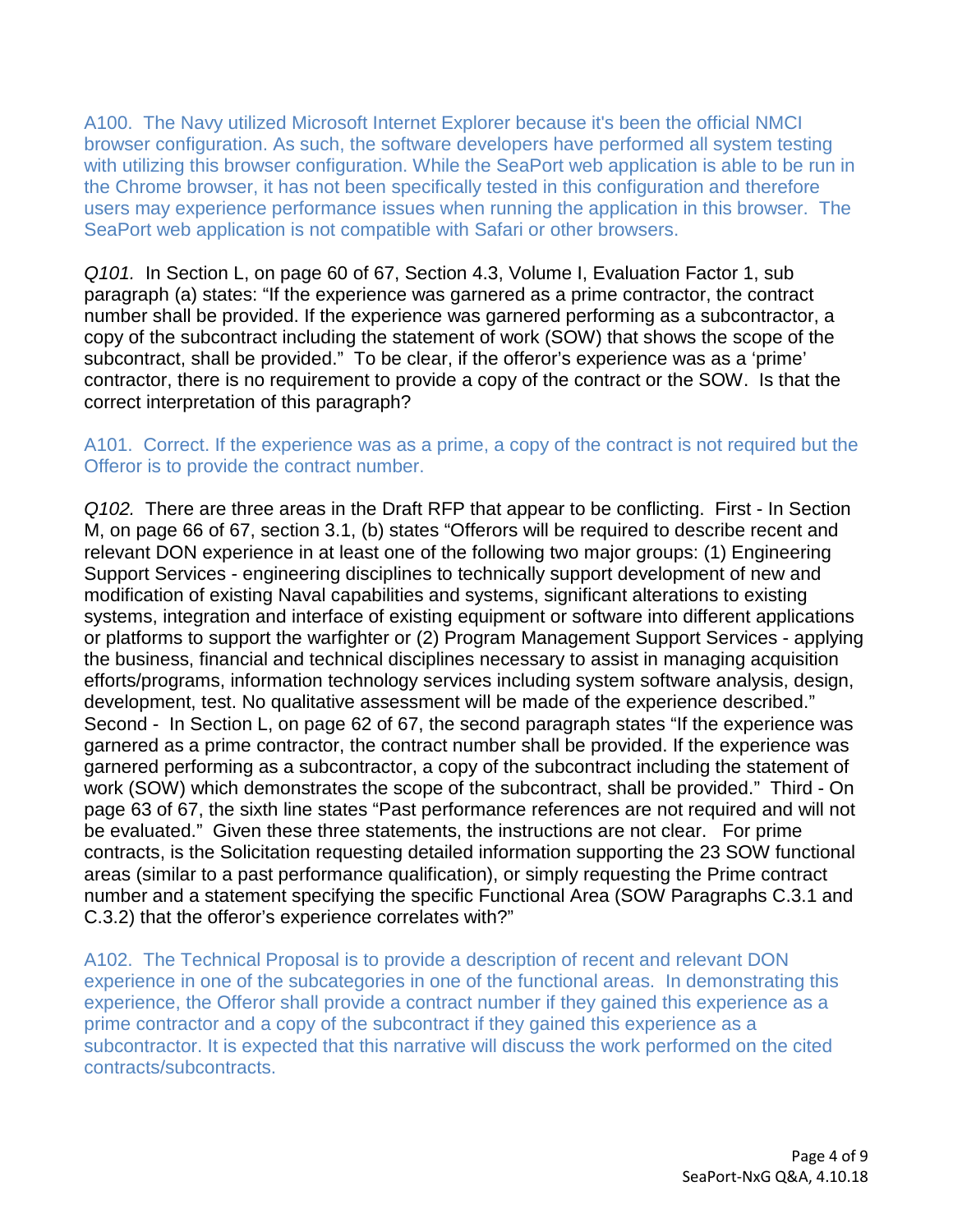*Q103.* Would the Government like our Cover Letter, SF 33, Section B, and Section K responses all in one document or should each requirement be its own separate file?

A103. Each document that is a portion of the response should be submitted. Section L.4.0 will be revised in the final RFP to identify a naming convention such as: Company Name\_CAGE\_Name of Document (i.e. ABC Corporation\_01234\_Cover Letter).

*Q104.* Reference: Draft RFP Page 20 of 67, Clause 52.219-14. Question: Does this clause apply to IDIQ level, or does it apply to each and every Task Order on Seaport-NxG?

A104. The clause FAR 52.219-14 Limitations on Subcontracting applies to MAC awards to Small Businesses and any Task Order that has been set-aside for Small Business.

*Q105.* Reference: Draft RFP Page 60 of 67, Paragraph I. (a) "Offerors shall provide information which will show evidence of previous experience providing direct support to the Department of the Navy, as either a prime contractor or a subcontractor, in at least one of the areas listed in Section C." Question: Is there any currency (e.g., within last five years), Period of Performance (e.g., more than one year performance) and/or Contract (Subcontract) value (e.g., more than \$500K) required for the previous experience supporting DoN? If not, as one of the possible scenarios, a \$10K subcontract which supported DoN 15 years ago will be qualified.

A105. There is a requirement that the experience be recent, having occurred in the last five years, but can have been performed as either a prime or subcontractor. There are no requirements concerning the length or dollar value of the work that was performed. The scenario would not qualify because the experience does not meet the definition of recent. See also A10.

*Q106.* Please clarify the intent and content of the "Meaningful Relationship" letter discussed at the bottom of the Draft RFP page 64. It is understood that this applies to all business entities within a single corporate structure. Will the Government accept one letter listing the requested information on all entities included with appropriate signatures or does it require individual letters for each of the entities?

A106. These letters will identify all corporate entities, other than subcontractors or consultants, which may be included in Task Order proposal and performance. A letter is required for each meaningful relationship identified.

*Q107.* We are currently collecting questions for submission, by when should the questions be submitted? Is there a deadline for the questions to be submitted?

A107. The Government will answer as many questions as possible up to the release of the final RFP. Once released, the Government will only answer questions related to the final RFP.

*Q108.* In the past some EOD and Special Forces work has been performed via the existing Seaport contract. Does direct support of this type of work to the USN qualify that contractor for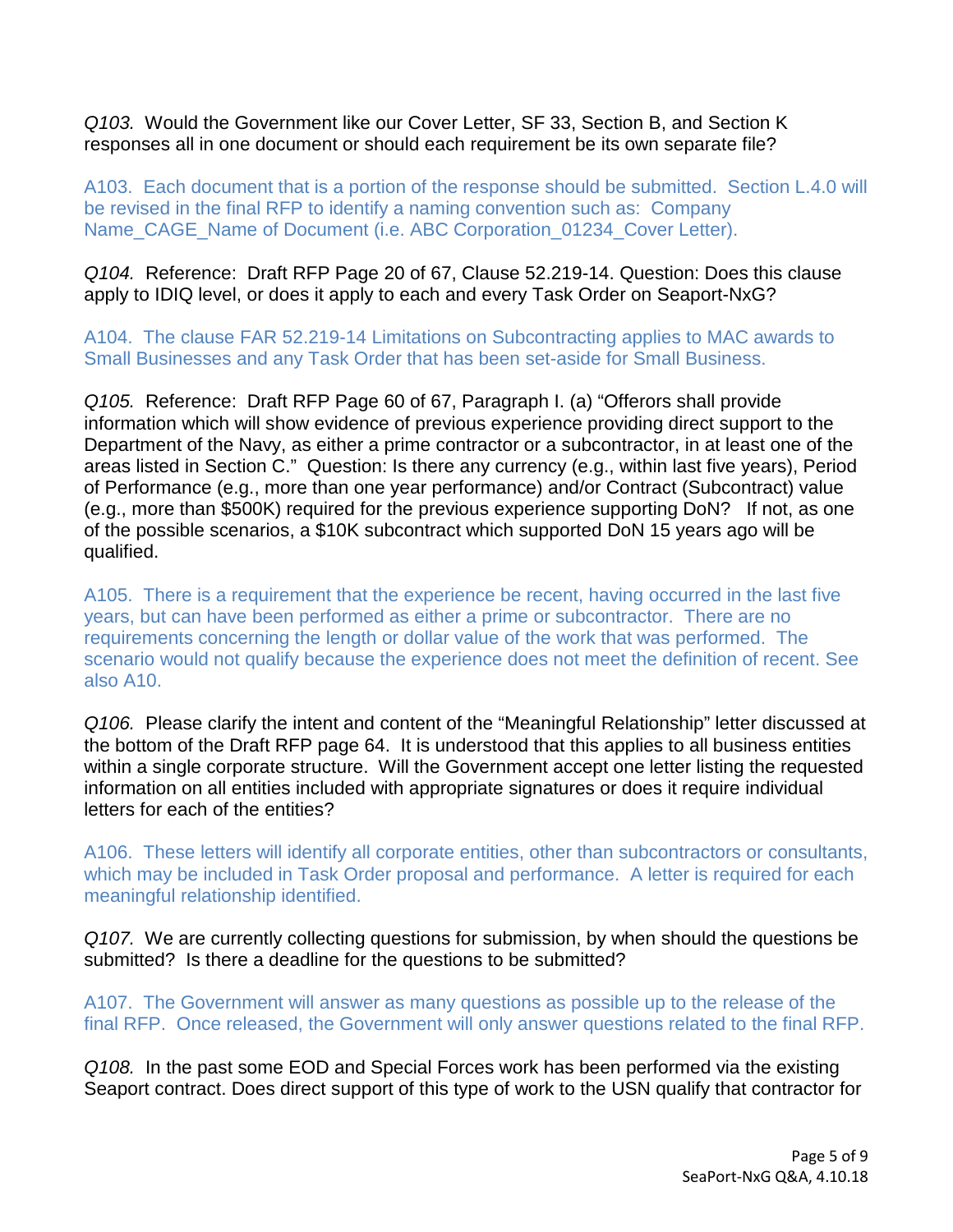a Seaport NexGen contract? When citing EOD or Special Forces as the basis for consideration of a Seaport Nex Gen contract, which of the 23 functional areas would be the best to reference for a proposal submission?

A108. Engineering or Program Management Support Services in direct support of DoN EOD or Special Forces activities may qualify the Offeror. It is up to the Offeror to demonstrate how their experience correlates to any one of the subcategories in one of the functional areas.

*Q109.* Is it correct to conclude the SF-33 and fill-ins will not count toward a Technical Proposal page limit?

A109. Yes.

*Q110.* Is the maximum pass through rate applicable to subcontractor labor only?

A110. The maximum pass through rate is applicable to subcontractor fully burdened cost on labor CLINs.

*Q111.* Page 61 of 67, Para 5.3.1 states offerors must propose the maximum amounts specified in Section B. We understand this requirement. However, each CLIN of Section B also includes a unit price. Unit prices for labor hours will vary by geographic location and state/local tax requirements. Are offerors expected to provide a unit price and, if so, will the Government provide a location and Wage Determination (assuming use of Service Contract Act guidelines) to provide fair and equal competition among offers? Please advise.

A111. See A95. Not-to-exceed values have been established for each priced CLIN; no unit prices are applicable at the MAC level. Factors that affect direct labor cost such as location, Department of Labor Wage Determinations, etc. will be identified as applicable by Task Order solicitations.

*Q112.* Is there a cut off period for the current Seaport-e contract to submit responses to solicitations?

A112. Each Task Order solicitation issued under SeaPort-e will specify the date of proposal submission applicable to that solicitation.

*Q113.* Page 63 of 67, paragraph 5.4.2.b, states: "Large Business Offerors are required to provide a narrative, which details how the following requirements will be met in their subcontracting plans." We understand that the actual Subcontracting Plan has no page limit. However, is this narrative to be included in the Technical Proposal Volume and therefore subject to the 3-page limit?

A113. The requirement for a narrative in addition to the subcontracting plan will be deleted in the final RFP; Section L.5.4.2.b will be modified to reflect this change.

*Q114.* Ref. pg 6, Maximum Rates, C. Other Direct Costs and Travel. Please define adders.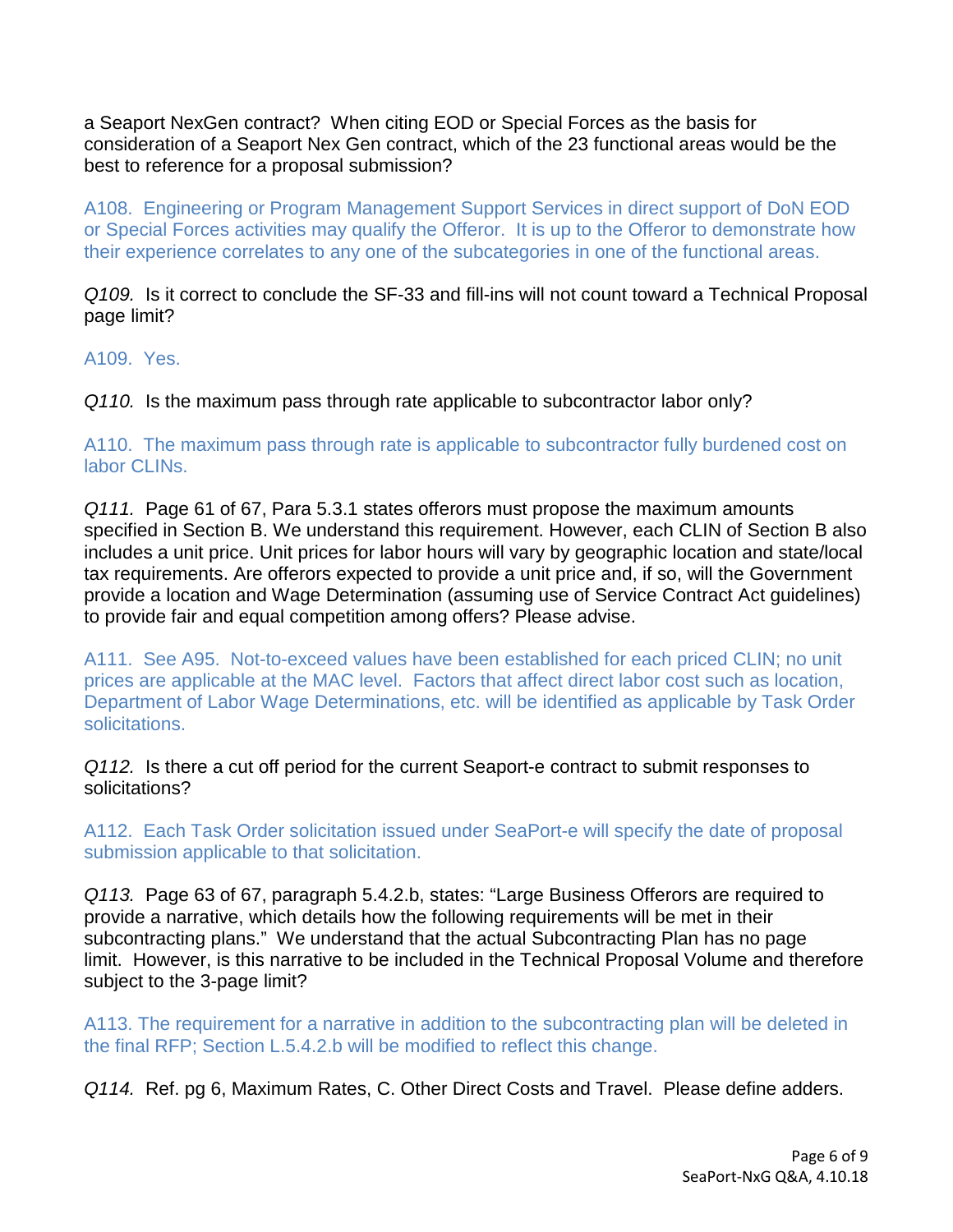A114. Other Direct Costs and Travel on page 6 will be modified in the final RFP to state "Indirect cost elements such as G&A and material handling may be applied to ODCs and Travel but fee may not be included.

## *Q115.* Ref. Q&A 36. Will Collective Bargaining Agreements and Davis Bacon Act be incorporated?

A115. When applicable, Collective Bargaining Agreements would be incorporated on individual Task Orders. Wage Rate Requirements (Construction), formerly known as the Davis-Bacon Act, apply only to Construction which is outside the scope of SeaPort-NxG.

*Q116.* While we appreciate the Government's efforts to simplify the SeaPort Next Generation RFP, I am more than taken back by the written statement released by the Navy Contracting Officer on April 5th, 2018. You stated: "Additionally, there are several firms soliciting to help other firms with their SeaPort-NxG proposals for a fee. The SeaPort-NxG proposal process has been designed to be extremely easy. No company should have to pay another company to help them. The process is contained in the draft Request for Proposals which has been posted to fbo.gov. Any questions on the draft RFP should be submitted by email to seaportnextgen.fct@navy.mil and the answers will be posted on fbo.gov. The Government is allowing ample time for questions and answers before issuing the formal RFP. Once the formal RFP is issued, industry will have 30 days to submit proposals electronically." While I'm sure this was not the intention, the statement comes across as very uniformed of what goes into a RFP response from industry's side. When a company is considering the internal resource allocation decision of whether to outsource or insource a proposal, the consideration as to how many pages of technical writing are required by the government is rarely the deciding factor. Many small businesses have no proposal resources in house. In some cases—including for this bid because the Navy is allowing subcontract past performance--this may be their first prime bid. Some companies sub all proposals out. Others sub out the simple ones so they can concentrate on the complex bids. In other cases, a proposal like this can be significantly less costly to sub out rather than do in house. Whether they complete the proposal in house or outsource, a company faces proposal development costs. There is a cost to the company whether they are paying an employee or paying an external resource. If the proposal is kept inhouse, all tasks need to be completed internally, which may be more expensive on a costedout basis than outsourcing to a support firm that can provide efficiencies of scale. Because proposal firms are proficient and read hundreds and hundreds of RFPs a year, the Government is more likely to get a compliant proposal. Experienced proposal firms reviewing your RFP and providing comments back on all the discrepancies also save the Government from making protestable mistakes. The Government of the United States has no business telling companies how to make internal resourcing decisions nor how to complete their proposals. Are you going to answer the question from a company as to which past performance they should use? Are you going to help them work out issues related to affiliation, subsidiaries and complex corporate structures? Are you going to review their proposals for compliance and tell them how to correct their mistakes? No. You can't. But those questions still need to be answered, especially for small businesses. Rather than comment on matters that are inherently not in the purview of government oversight, please focus on improving the RFP. There are many discrepancies and contradictory elements in the draft that deserve your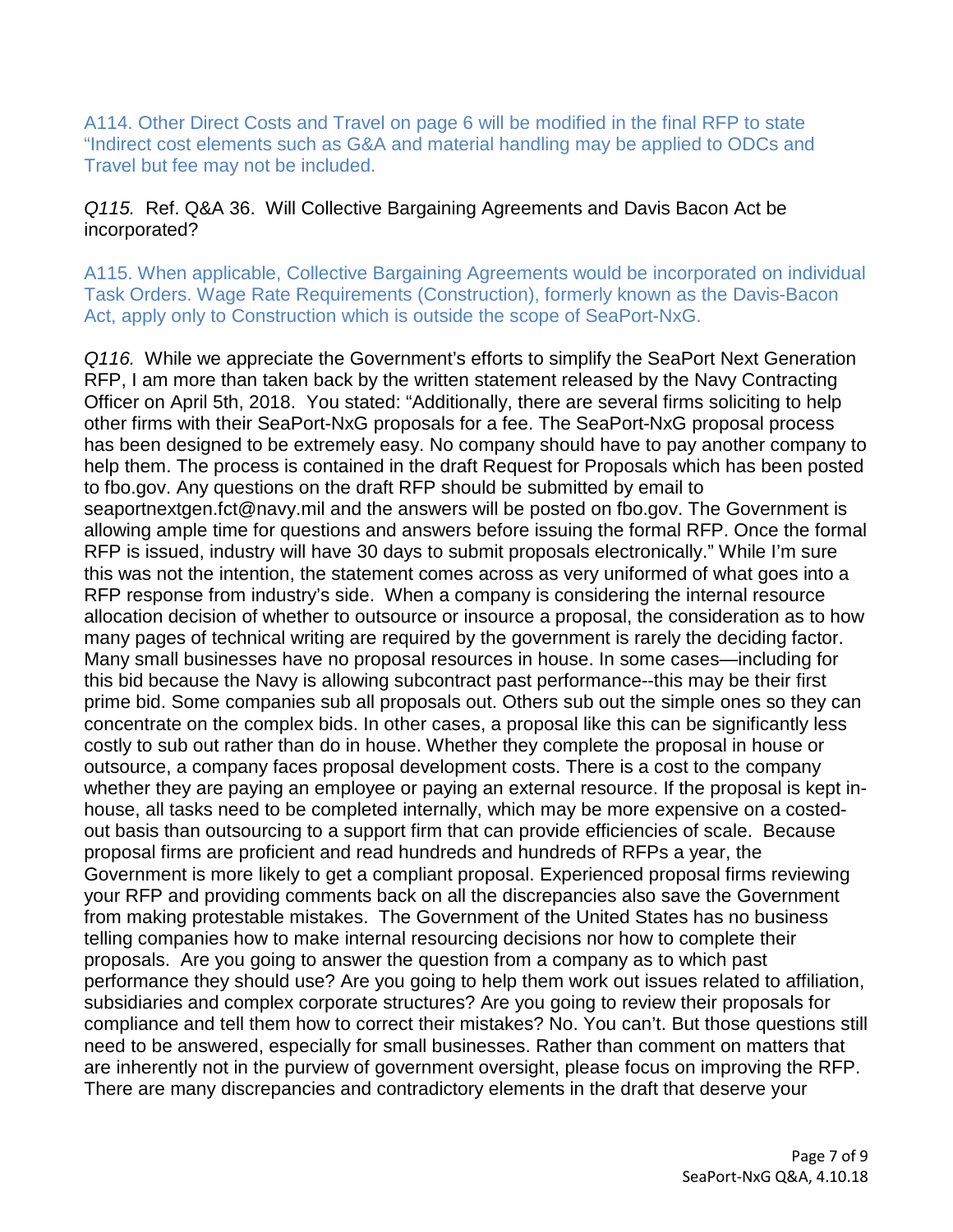attention. While I'd like to point those out to you and make suggestions for improvement, you are not fostering industry-government collaboration by putting out such a statement.

A116. The decision to outsource proposal preparation is entirely an internal company decision. Companies receiving advice from a consultant on proposal preparation will not be disqualified from receiving award of a SeaPort-NxG MAC. A draft RFP has been issued to provide Offerors with the opportunity for comment.

*Q117.* Paragraph 5.4.2 Evaluation Factor 1 – Technical Capability. Is there a definition of what is contained in the subheadings for Engineering Support Services and Program Management Support Services? Specifically, is Program Management Support Services sub item Functional and Direct Programmatic Administrative Support the area for providing direct support to the NAVSEA shipbuilding program offices?

A117. Draft RFP section M.3.1(b) provides the definition of these two general task areas. The subcategories listed are the types of services that are included in either category. It is up to each Offeror to demonstrate how their experience is relevant to the statement of work. As noted, no qualitative assessment will be made of the experience you describe in your proposal; the information will be used solely to ensure your company has experience performing some effort related to the scope of work.

*Q118.* Reference: Draft solicitation page 60 of 67, Section L, 4.0 PROPOSAL FORMAT, paragraph 4.2 states: "All information contained in the offerors proposal shall adhere to the following: Developed utilizing Microsoft Office Products only" Questions: 1. L.4.2 indicates that all proposals should be "developed" utilizing Microsoft Office products only. Does this mean that the final proposal documents should be submitted in formats compatible with Microsoft Office, such as Microsoft Word? 2. Currently the draft solicitation is provided as a PDF. Will the Government provide the final solicitation in Microsoft Word format? 3. For documents that require signature, such as the Meaningful Relationship Commitment Letters and the SF33, can offerors submit those documents in Adobe PDF format?

A118. Yes, final proposal documents should be submitted in formats compatible with Microsoft Office. No, the final solicitation can only be posted in a PDF format. Yes, the signed documents may be submitted in PDF format.

*Q119.* Reference: Draft solicitation page 61 of 67, Section L, 5.2 COVER LETTER Question: As part of the requirements in paragraph 5.2, there is a list of seven (7) items to include in the offer letter. However, #5 is currently missing from this list. Is this a clerical error or is a cover letter requirement missing from the draft solicitation?

A119. A cover letter requirement is missing; #5 should state that the Offeror should identify their size and any socio-economic program that they have certified to in FAR 52.219-1.

*Q120.* Reference: Draft solicitation page 6 of 67, SECTION B TEXT, B. Maximum Profit/Fee Rate for CPFF CLINS only. "Fee becomes a fixed dollar amount at the time of task order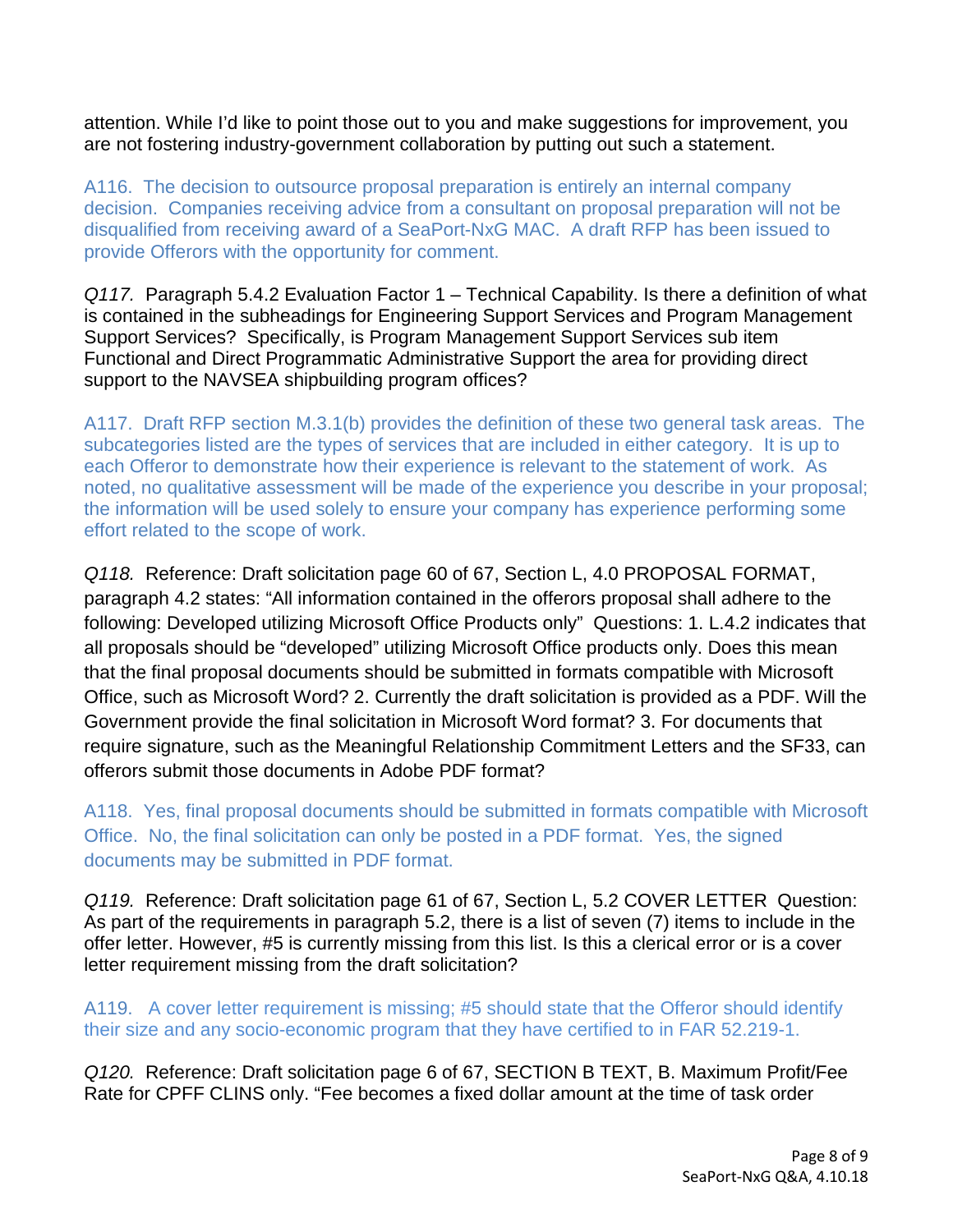award and is subject to the provisions of the Level of Effort clause of the task order. The maximum fee rate being proposed at the task order level by the prime contractor shall flow down to all subcontractors/consultants included as part of your (the Prime) proposal." Question: Can the Government confirm that if, for example, a Prime contractor bids a Fee at 6.0% on a Task Order, then subcontractor will also be limited to a maximum of 6.0% Fee on their bid?

A120. The example is correct. The fee rate proposed by the prime contractor for a Task Order is the maximum fee rate allowed for subcontractors and consultants proposed on that Task Order.

[END OF 10 APRIL 2018 Q&A]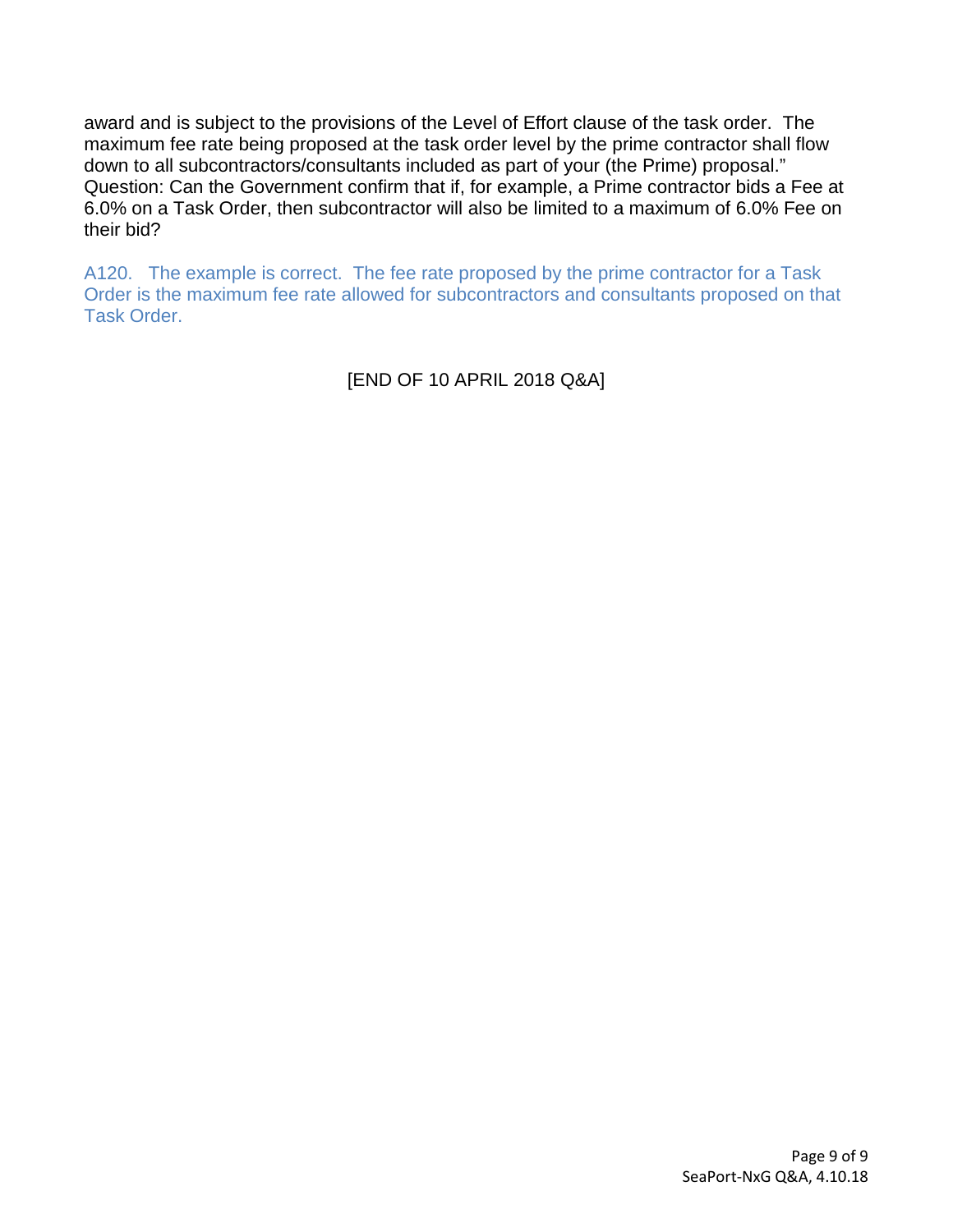# **SeaPort-NxG Questions and Answers 17 April 2018**

*Q121.* RFP Page # 62 Paragraph 1, Section 5.4.2 Evaluation Factor 1- Technical Capability, it says "….. Offerors are required to submit a description of no more than one of the subcategories listed below in either engineering support or program management support in direct support of Department of Navy DoN, i.e., one description of support provided in the area of system engineering and process engineering support not one from engineering support and another from program management support in support of DoN….." Question: If we select a DON contract reference to address any one subcategory, does the reference need to cover all the words in the subcategory? For example, if we select "Software Engineering, Development, Programming and Network Support", does the reference need to cover all these 4 areas? A typical software engineering contract would cover software engineering, development and programming. However, it may not cover Network Support. Is this acceptable?

A121. The experience does not have to cover all the words in the description.

*Q122.* Can the Government tell me if my specific contract would qualify?

A122. The Government cannot make specific assessments on the adequacy of qualifying experience for individual companies as part of the question and answer process. Based on the definitions of recent and relevant experience provided in L.5.4.2, it is the responsibility of the offeror to demonstrate that they are technically qualified. See A117.

*Q123.* RFP page 2 of 67 Section B, CLIN MINIMUM/MAXIMUM QUANTITY AND CLIN VALUE chart: Please note that CLIN 4000 has been skipped over in the chart though it appears in other areas of the RFP.

A123. Both CLINs 4000 and 8000 do not appear in the table "CLIN Minimum/Maximum Quantity and CLIN Value" because there is no quantity or dollar amount associated with these CLINs. They are for the delivery of data and are not separately priced.

*Q124.* Draft RFP states, "Offerors are encouraged to exceed the minimums and are directed to review Section M on the evaluation of this information as they determine their subcontracting goals. Section M does not address subcontracting.

A124. The Subcontracting Plan will be reviewed as pass/fail. There will be no subjective evaluation of the subcontracting goals. Section L.5.4.2.b will be corrected in the final RFP.

*Q125.* Section L makes reference to describing Offeror experience with respect to major areas of support, service areas, subcategories, and Functional Areas of Section C of the DRFP: L.4.3.I(a) states that "Offerors shall provide information which will show evidence of previous experience providing direct support to the DoN in a least one of the areas listed in Section C. L.5.4.2(a) states "There are two major areas of support, engineering support services and program management support services. Each of the two major areas is further broken down into subcategories. Offerors are required to submit a description of no more than one of the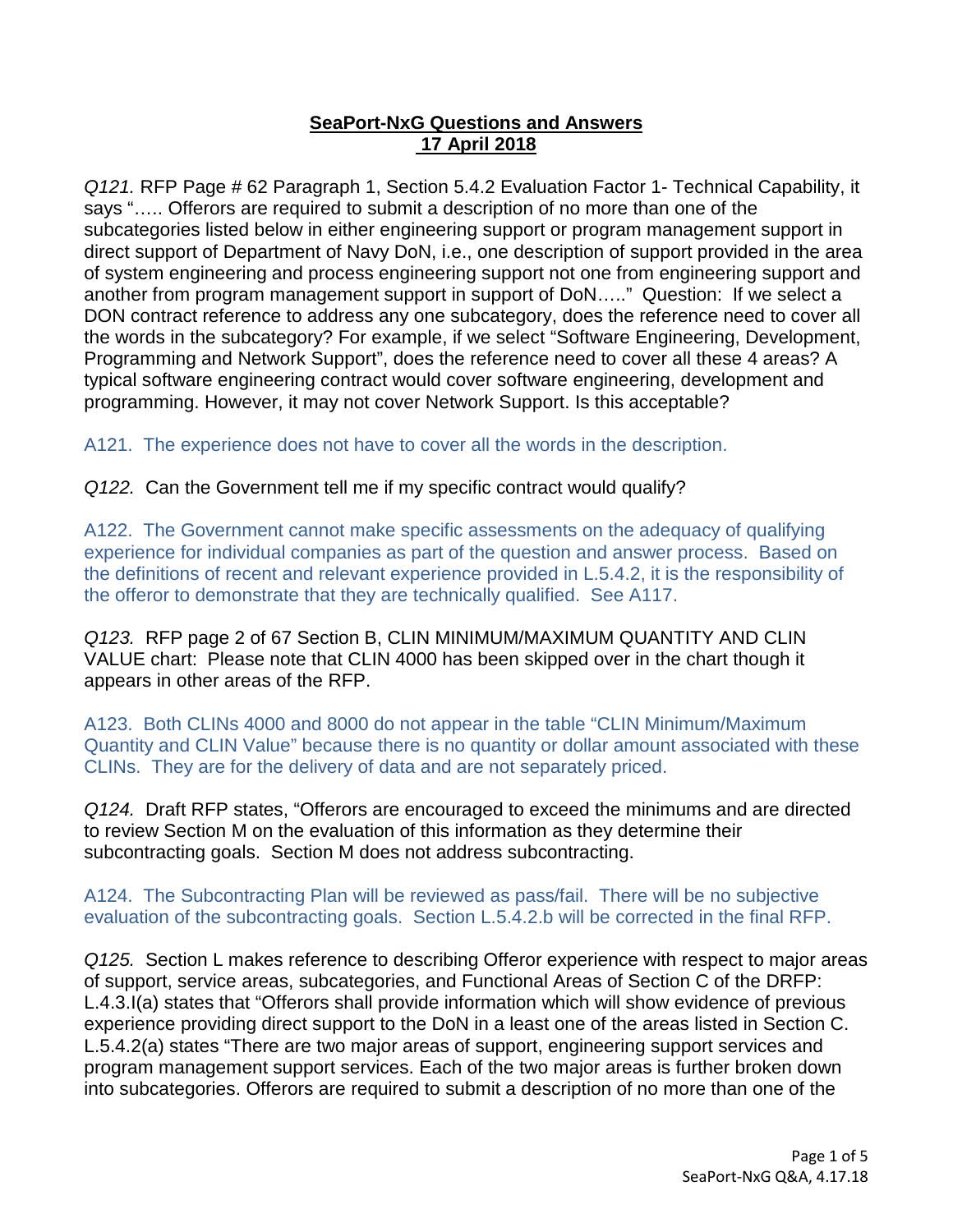subcategories listed below in either engineering support or program management support in direct support of Department of the Navy (DoN)" L.5.4.2(a) also states "Offerors shall specify the specific Functional Area (SOW Paragraphs C.3.1 and C.3.2) that the offeror's experience correlates with." Please clarify if Offerors should specify only if an experience relates to a major functional area (i.e. C.3.1 - Engineering Services or C.3.2 - Program Management Services), OR if Offerors should further specify which subcategory/service area an experience relates to.

A125. Offerors should indicate the subcategory and major functional area. The final RFP will clarify this requirement.

*Q126.* L.5.4.2.b states that "Large Businesses are required to submit a subcontracting plan, which contains the above goals." Is a DCMA-approved DoD Comprehensive Subcontracting Plan acceptable to fulfill this requirement, or are Offerors required to submit an individualized plan?

A126. A DoD Comprehensive Subcontracting plan is acceptable; it must be approved by DCMA and a copy provided with the proposal.

*Q127.* On page 58 of the draft RFP for N00178-18-R-7000, Section 2.0, para 2.1: States that proposals must be submitted to the following email address seaportnextgen.fct@navy.mil . Our question is how do we know that the proposal was received ok? Do we get an email receipt or email confirmation? We want to assure that our proposal was received successfully with a documented receipt.

A127. In order to know that their proposals have been successfully submitted, Offerors should include a delivery receipt with their email.

*Q128.* Based on the requirement to indicate DCMA office in the cover letter, are you requesting for our company to indicate a DCMA office with which we have an existing relationship or the DCMA office which we would have a relationship based on the requirements of this solicitation? Our company has no existing DCMA relationship established as a subcontractor on our current Navy contract. We've not had a prime contract of sufficient value so we've not established a DCMA relationship. Please advise how we should document this on the cover page of our response to the solicitation.

A128. DCMA offices are assigned based on the geographical location of the company; you will have the same DCMA office for all of your DoN contracts. Even though you have not performed as a prime, you can identify the cognizant DCMA office for your location by using the web page identified in Section L.5.2.

*Q129.* Will the Government be issuing a ceiling labor rate applicable to all contractors?

A129. No, not at the MAC level.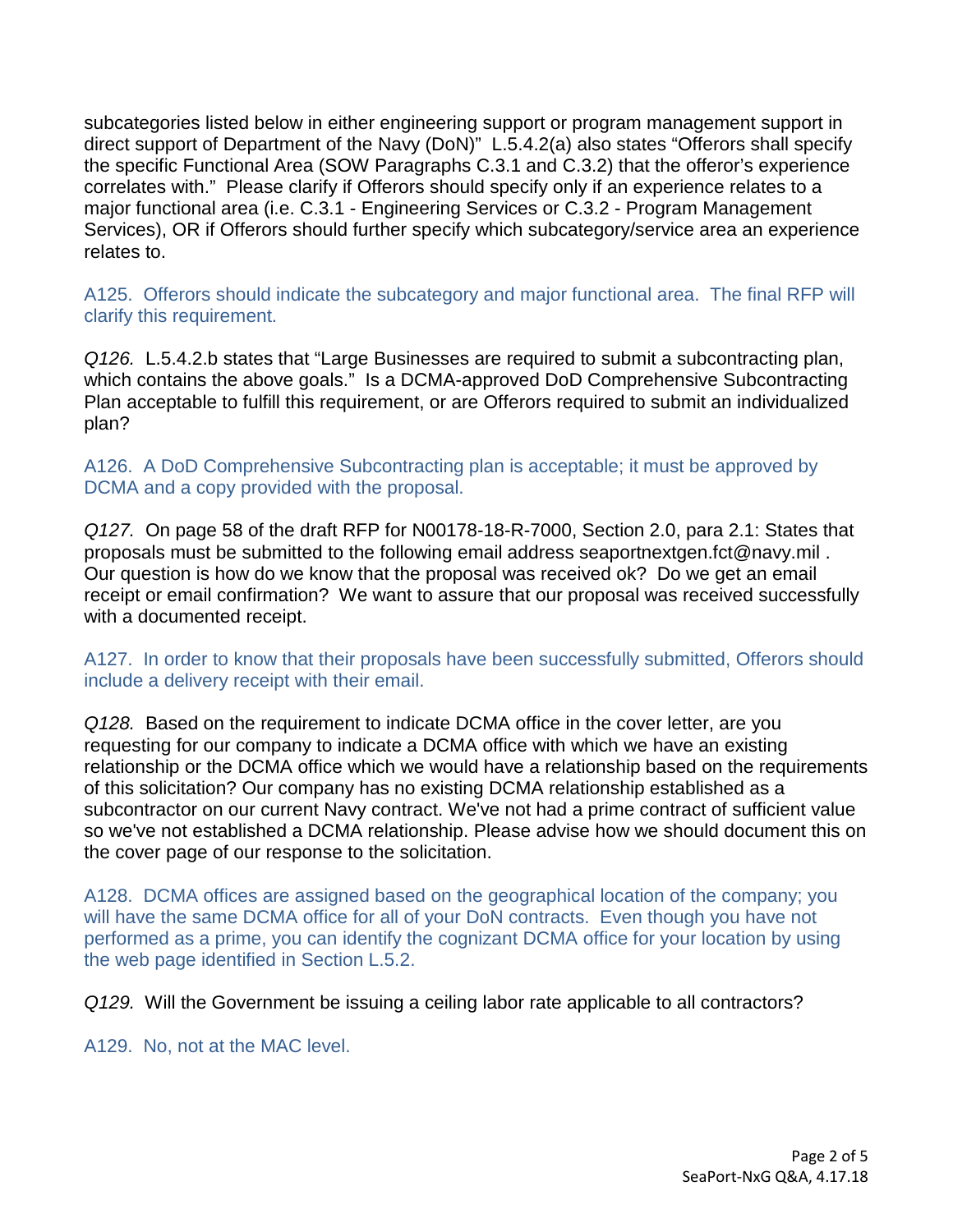*Q130.* Page 9 Section C.6: Can the government confirm that Subcontractors can/may be allowed access to the portal before they make direct submission of information to the government (i.e. on contract award)?

A130. After the MAC award, subcontractors will have to obtain access to the portal before they will be able to make a direct submission to the Government in response to a task order solicitation.

*Q131.* Page 53 Section K, 52.230-1 Cost Accounting Standards Notices and Certification Note: Per the note, this requirement does not apply to small business, will small businesses have the opportunity to bid on all contract type task orders including cost plus and flexibly priced contracts?

A131. Small business will have the opportunity to propose on all contract type task orders; however, a favorable DCAA accounting system audit is required to be eligible for the award of cost-reimbursement type orders. See the note in Section L.5.2 for further information.

*Q132.* Page 59 Section L 3.5: Will the government be evaluating proposals for breadth and depth? We recommend removing this requirement as "no more than one" description of services may be provided, limiting the ability to demonstrate breadth and depth.

A132. The Government will not be evaluating depth and breadth; L.3.5 will be revised in the final RFP.

*Q133.* Page 61 Section L 5.2 Note: Will the government accept a third-party audit (by a private-sector accounting firm to include completion of SF 1408) as the "pre-award survey of the offerors accounting system"? Does a successful third-party audit enable a contract holder to bid on all TOs to include cost type and flexibly priced contracts?

A133. No, the accounting system audit must be conducted by DCMA and DCAA.

*Q134.* Page 62 Section L 5.4.2 b: Please confirm that for the purposes of this procurement, the list of agencies at: http://www.doddacm.mil/4th-estate-agencies.html is the complete list of 4th estate agencies.

A134. The Government cannot make this confirmation.

*Q135.* Can you confirm whether or not at this time there is a need for pre-proposals or capabilities statements to be submitted?

A135. Pre-proposals or capability statements are not required.

*Q136.* Questions 18 and 37 (and associated answers) discuss Team Members and adding Team Members. My question: If a company wants to add a Team Member, does that company also have to have certifiable performance in direct support of the Navy?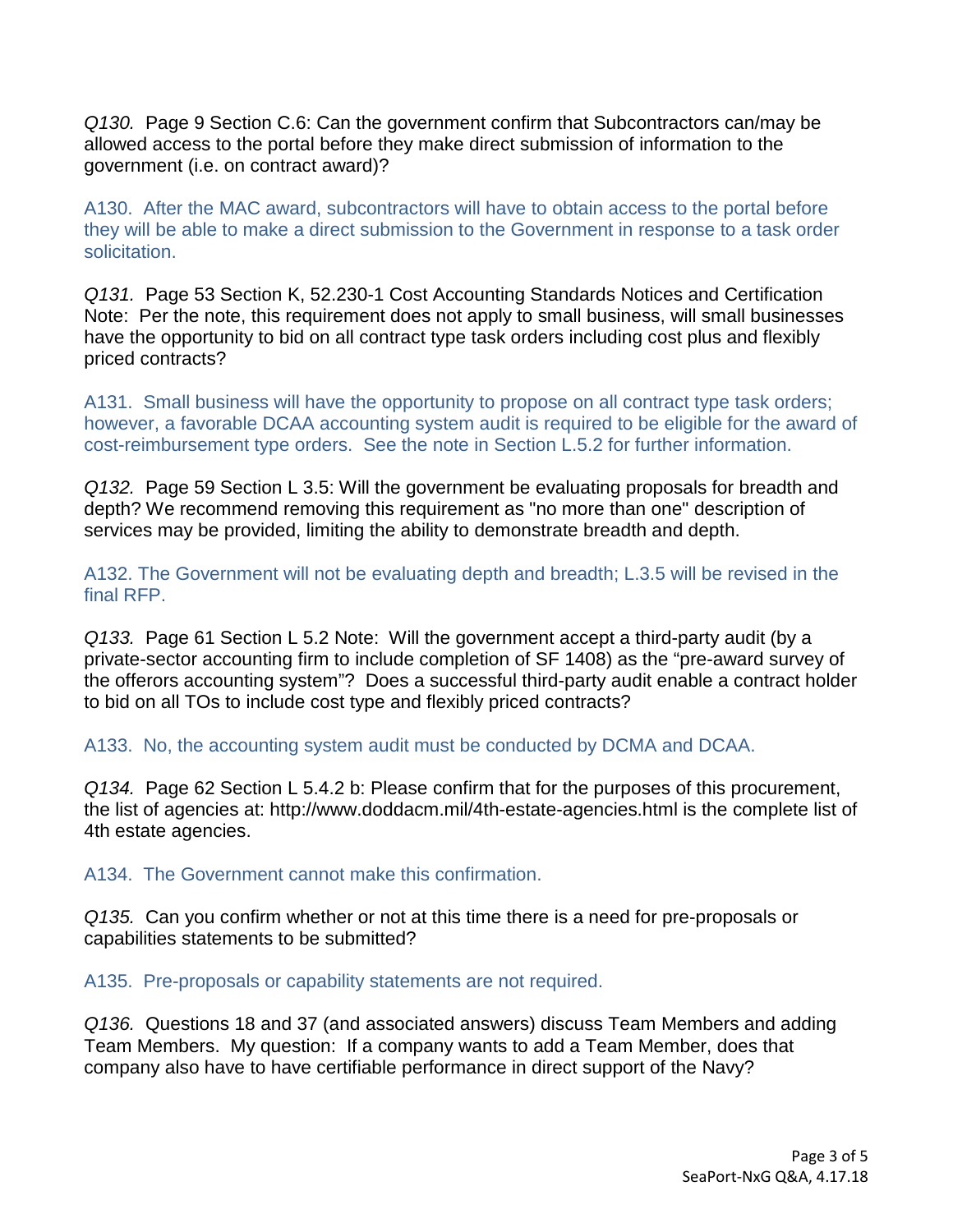A136. No, the requirement to demonstrate recent and relevant experience in direct support of the DoN applies to only prime offerors not to their team members. See also A61.

*Q137.* Reference: L.5.1, pg. 61 states - The completion and submission to the Government of an offer shall indicate the offeror's unconditional agreement to the terms and conditions in this solicitation. Question: Does the Government require a written statement in the Offeror's cover letter or does the submission of the proposal imply the offeror's unconditional agreement to the terms and conditions in this solicitation?

A137. The Offeror's signature on the SF33 implies unconditional agreement as long as there are no noted exceptions in the proposal.

*Q138.* Reference: Page 7, Section C.3.1 – "Engineering Services : a) engineering disciplines to technically support the research and development of new and existing Naval capabilities and systems; b) technically support development of significant alterations to existing systems; c) support integration and interface of existing equipment or software into different applications or platforms to support the warfighter, and support evaluation of foreign or non-developmental systems, equipment, and technologies" Question: We believe that not all subcategories in Engineering support services will meet all three criteria a, b and c. Therefore, is it acceptable if chosen subcategory meets at least one criterion out of a, b and c.

# A138. Yes.

*Q139.* Reference: Page 7, Section C.3.1 – "Engineering Services : a) engineering disciplines to technically support the research and development of new and existing Naval capabilities and systems; b) technically support development of significant alterations to existing systems; c) support integration and interface of existing equipment or software into different applications or platforms to support the warfighter, and support evaluation of foreign or non-developmental systems, equipment, and technologies" Question: Please explain the term "system". Is it referring to application or network or hardware or software?

A139. The term system has been used broadly in the statement of work and covers anything from a ship or weapon system to the integration of hardware and software.

*Q140.* Is there an incumbent contractor currently providing these services? If yes, who is it?

A140. There are currently over 3,000 SeaPort-e MAC primes. See also A72.

*Q141.* Will a detailed description of each subcategory pertaining to the two major areas of support be included in the final RFP (Reference Page 62 of 67, Section 5.4.2a.)?

A141. No, these areas are intentionally broad which is consistent with the intended scope of SeaPort-NxG.

*Q142.* Reference Draft RFP Page 63 of 67, Section 5.4.2b., Subcontracting, states that 20% of the total amount must be subcontracted to small businesses, but the minimum requirements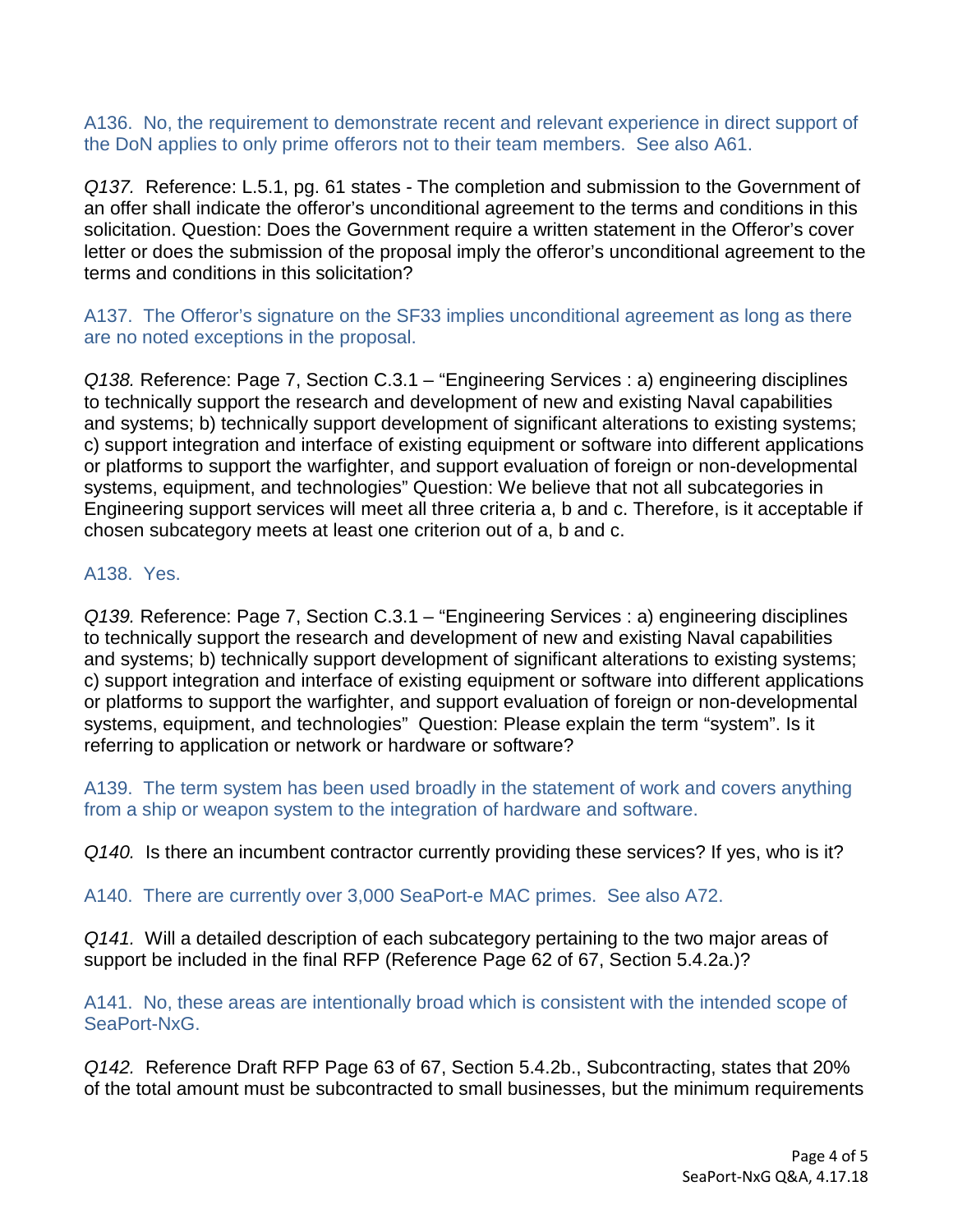to be allocated to each small business type only totals 14.5%. Will the Government please confirm which percentage is correct?

A142. Large Business Offerors are to subcontract at least 20% of the total dollars obligated under the contract. Within that 20%, there are goals for certain socio-economic groups that are a minimum of 14.5%. The remaining 5.5% has no further designation other than small businesses.

[END OF 17 APRIL 2018 Q&A]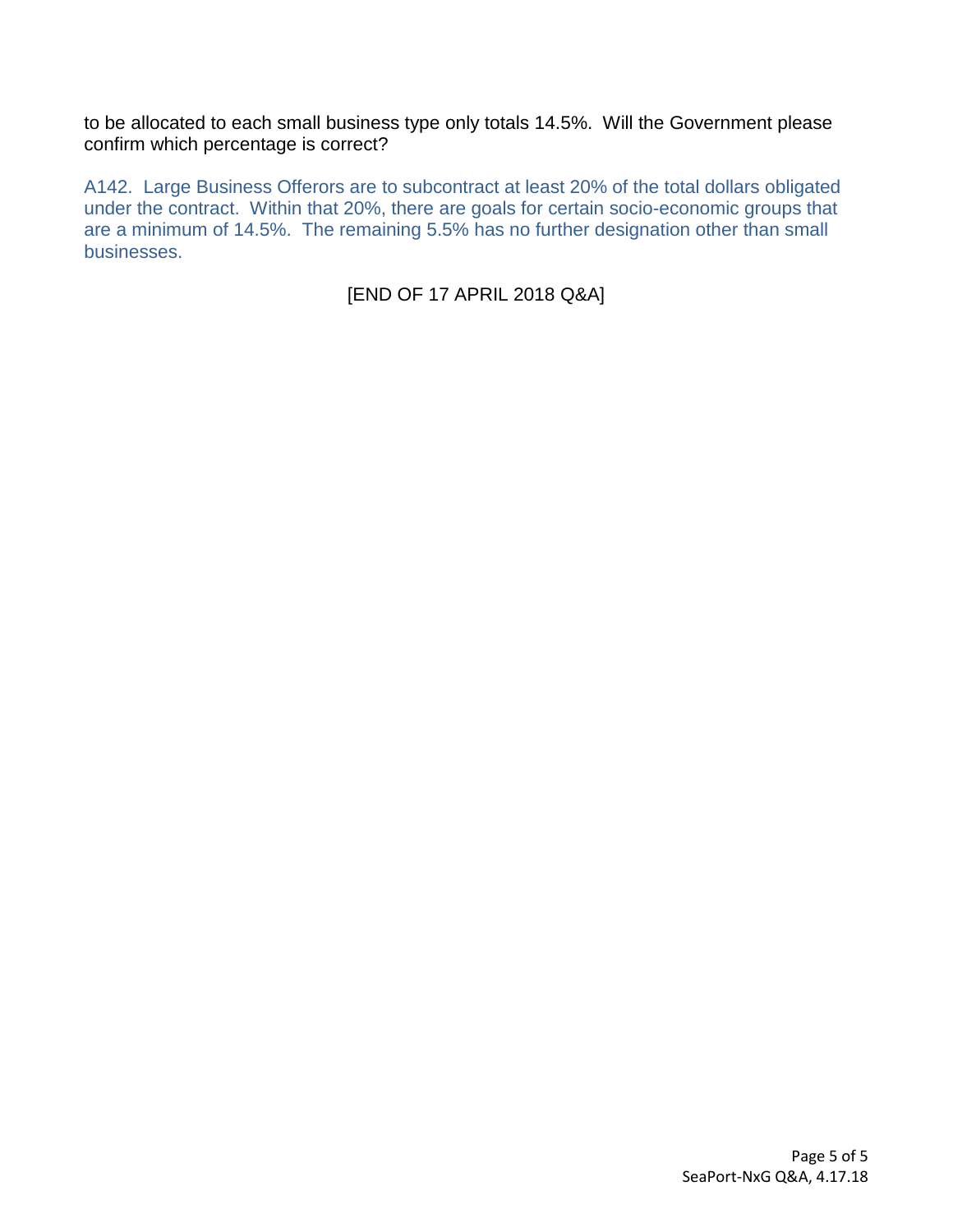# **SeaPort-NxG Questions and Answers 24 April 2018**

Q143. The answer to question 18 states that "Offerors should identify their proposed team members so they and their team members can receive access to the SeaPort-NxG portal once award is made." The answer to question 37 states that "Offerors will be required to submit the Team Member's Name (as registered in SAM), the DUNs Number, and Cage Code. The SeaPort-NxG RFP will include instructions on how and when to submit proposed teammate(s) registration information. Since SeaPort-e and SeaPort-NxG are standalone contracts, a teammate added to SeaPort-e will not automatically be added to a SeaPort-NxG's MAC, or vice versa." The draft RFP does not contain information for including companies as subcontractors in an offeror's proposal. As many existing SeaPort-e prime contact holders have dozens of registered subcontractors, request the Government provide the detailed instructions for submitting proposed teammate(s) registration information so that offerors can begin compiling the necessary data prior to RFP release.

A143. Section L of the final RFP will provide a format for Offerors to provide team member information. The information requested will include: company name, address, DUNs, CAGE, size standard and socio-economic status. At the time of award, all successful Offerors will be emailed information regarding access to the registration site within the SeaPort-NxG portal and information on how to register themselves and their team members. Successful Offerors will need to formally submit the information provided as part of the proposal within the registration site.

Q144. For the initial Seaport Contract many contractors put "mega-teams" together that in retrospect did not seem like the correct strategy. Also, for the legacy contract, adding teammates after award seemed relatively simple. Would the USG please provide guidance on how teammates would be allowed to be added after the upcoming awards are announced? Does the USG have a preference that teams should be created before proposal submission or as needed as individual delivery orders may dictate?

A144. It is preferred that all team members are identified at time of award of the MAC. Team members can be added after award; however, untimely request and the resultant delay in the approval process could impact Task Order proposal submission.

Q145. We have performed as a prime on several relevant and recent contracts for the DoN. In the Technical Proposal should we include information on more than one contract or limit our response to one contract? Is there an upper limit on number of contracts cited for relevant experience?

A145. Offerors are not required to limit their technical proposal to only one contract/subcontract; however, one is sufficient. The final RFP will include a limitation that no more than 3 total references be provided.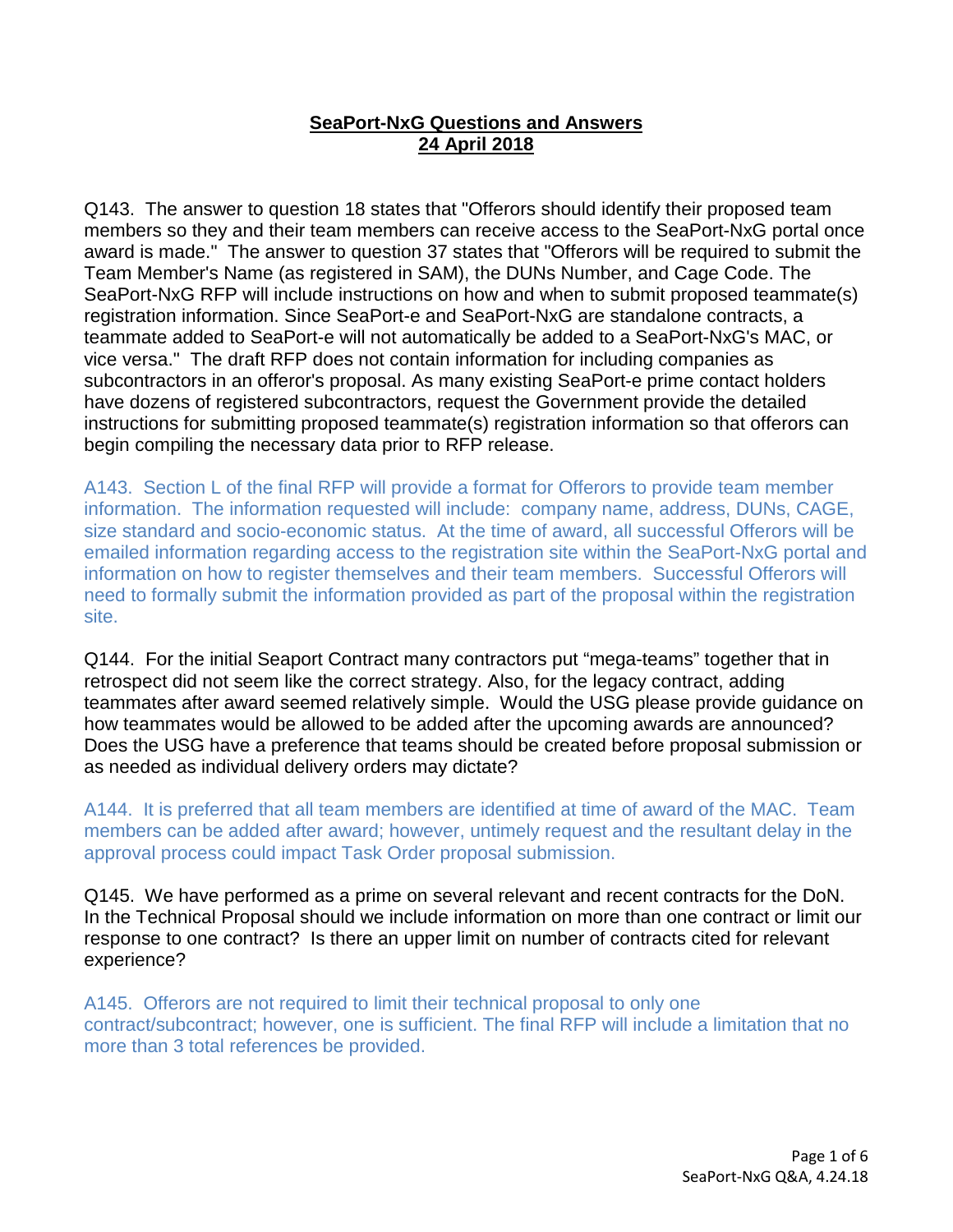Q146. In Section L, on page 60 of 67 Section 4.3, the last sentence states "The offeror is required to submit one entire completed copy (signed by the offeror) of the RFP in their proposal." On page 61 of 67, Section 5.3, the paragraph states "Standard Form 33 with blocks 12 through 18 completed. DO NOT CHANGE THE SF33 IN ANY WAY EXCEPT TO ADD THE OFFERORS INFORMATION THAT IS REQUIRED IN BLOCKS 12 THROUGH 18. The offeror is to submit one copy of the signed SF33 cover page and any fill-ins." Does the Government want the signed SF33 along with the entire RFP as part of the submission, or just the signed and completed SF33 as described in Section 5.3?

A146. The SF33 submission should include the Cover Page with Blocks 12 through 18 completed, as applicable, and Section K (at a minimum 52.204-8(b)(2)) completed by the Offeror. These instructions will be clarified in the final RFP.

Q147. In which volume should the Offerors list its proposed subcontractors? What information should be provided for the proposed subcontractors (socio-economic status? company name and CAGE, or DUNS)? Is there any qualification requirement for the proposed subcontractors (e.g., not been debarred or suspended per SAM.gov, etc.)? What's the page limitation for this part of narrative?

A147. Refer to A143 for the information that will be required for team members; there is no page limit. There is no qualification requirement for the proposed team members since they would not be considered subcontractors until proposed at the Task Order level. As part of each Task Order RFP process, there may be qualification requirements, such as verification of SAM record, that apply to subcontractors.

Q148 Reference: Draft RFP Page 66 of 67, Paragraph 3.1 (a) ". The Government will first determine, by verification in SAM, that the offeror … and has accurately portrayed their size status." Question: Should the Offeror certify its size status in its proposal? If yes, in which Volume? If no, how does the Government determine the size status of the Offeror? This has an impact on future set-aside Task Order competition eligibility. This issue also applies to Socio-Economic status such as 8(a), SDVOSB, etc. Should Offeror certify its socio-economic status in its proposal? How does the Government intend to verify/validate the Offeror's statement on its socio-economic status?

A148. Offerors are to identify in their Cover Letter their company size; the final RFP will be modified to add this requirement in Section L. The Government intends to verify the Offerors' status with the certifications in SAM. Prime Offerors are not to identify any socio-economic program designations at the MAC level; however, further designation by socio-economic group may be made at the Task Order level. It will be the responsibility of the contractor to ensure their socio-economic categories are accurately reflected in SAM because SAM will be used to verify status at the time of Task Order proposal submittal. (This amends A119 which stated socio-economic program status would be indicated in the cover letter.)

Q149. See Section L.5.4.2.c (page 63) – According to this section an offeror cannot take credit for any prior experience gained as a subcontractor regardless of its relevance. However, this restriction appears to be contradicted by the Evaluation Factor I (Technical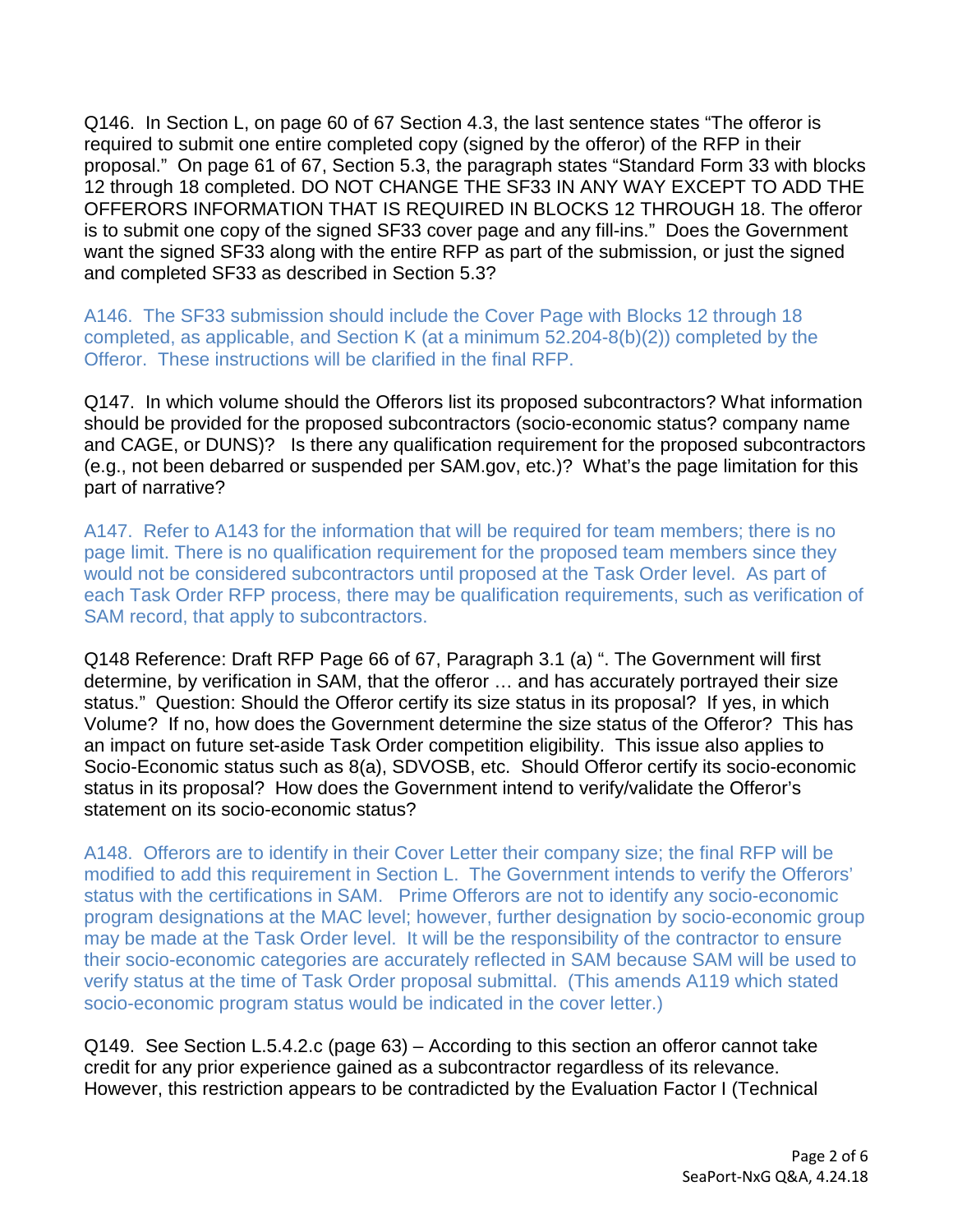Capability) text (see page 60) that states, "Offerors shall provide information which will show evidence of previous experience providing direct support to the Department of the Navy, as either a prime contractor or a subcontractor, in at least one of the areas listed in Section C.". Please clarify.

A149. Section L.5.4.2.c is about meaningful relationship commitment letters in the context of an Offeror taking credit for recent/relevant experience of entities within its own corporate structure (see definition on page 64 of the draft RFP). In this context, Offerors cannot take credit for recent/relevant experience of their subcontractors because their subcontractors are not within their corporate structure and the subcontractor's experience is not their own experience. This should not be confused with the evaluation criteria which requires direct support to the DON either as a prime or as a subcontractor in at least one of the areas listed in Section C.

Q150. In response to paragraph 5.4.2.a, is it the Government's intent that offerors cite one (1) recent and relevant contract and describe how it correlates to at least one (1) subcategory? OR is it the Government's intent that offerors write broadly to one (1) subcategory, citing multiple recent and relevant contracts as experience?

A150. Either approach is acceptable; however, the final RFP will include a limit of no more than 3 recent and relevant contracts/subcontracts that can be cited as experience. See also A102.

Q151. Some Prime Task Orders function like IDIQ contracts with work assigned through an additional SOW or Technical Directive. For work performed as a Prime, will the offeror be allowed to submit a SOW or Technical Directive to show direct Navy experience?

A151. The Offeror's Technical Proposal shall provide a contract number and description of the work performed within the scope of the cited contract. Additional directives issued for the contract may be discussed in the Technical Proposal but copies of technical directives should not be included.

Q152. Page 64 Section L 5.4.2 c bolded paragraph under second numbered list: For the purposes of this procurement, can Meaningful Relationships exist outside a corporate structure? If yes, can the government provide specifics on all other Meaningful Relationships (e.g. Mentor Protégé)?

A152. As defined in the draft RFP Section L.5.4.2.c., a "meaningful relationship" only exists within a corporate structure; a Mentor Protégé is not considered a "meaningful relationship".

Q153. In the Draft RFP, Paragraph 5.3.2 appears to require the submission of certifications and representations with the proposal, but then directs attention to SAM and ORCA. If an offeror's certifications and representations are up-to-date in SAM, are offerors still required to submit certifications and representations with their proposal?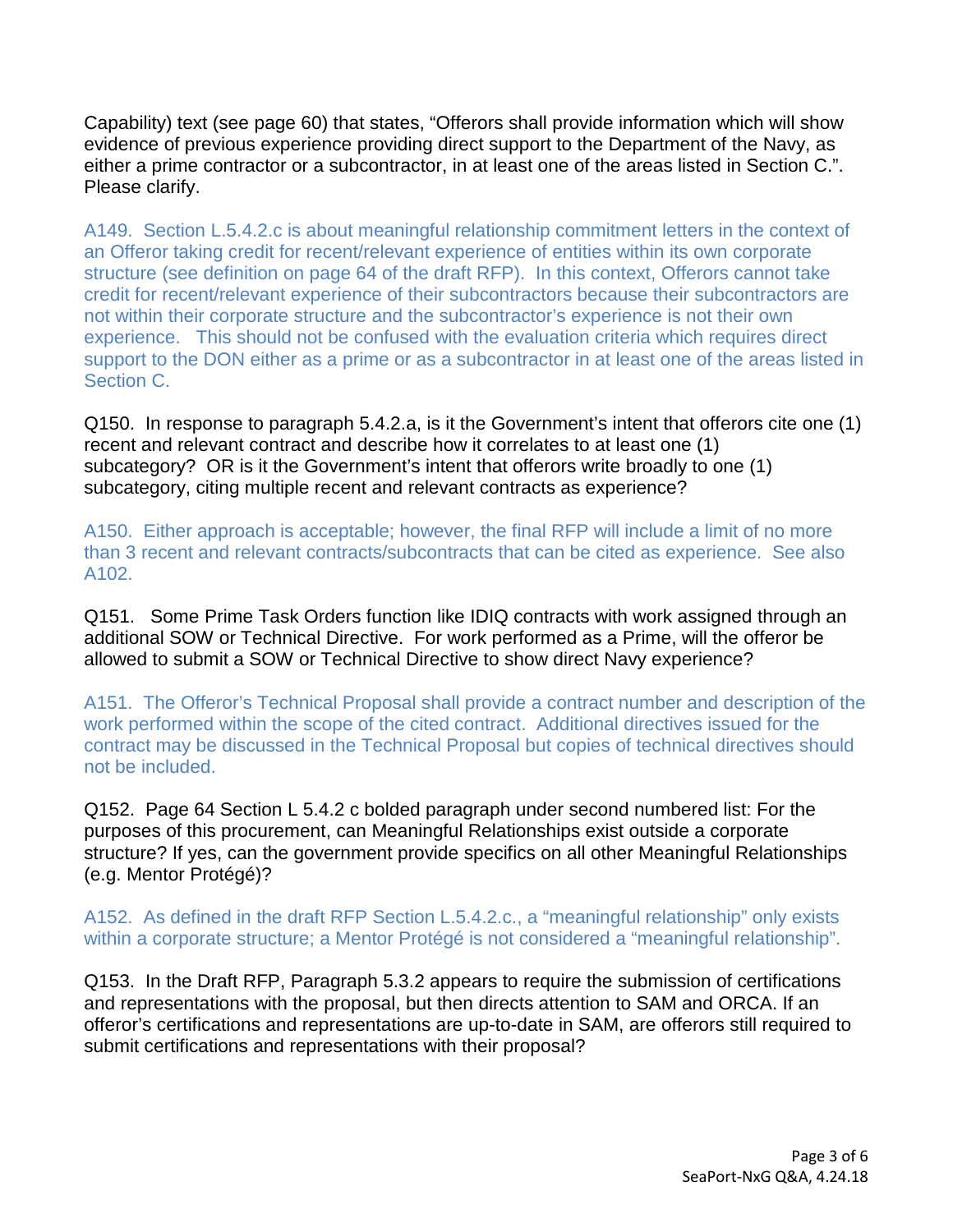A153. All Offerors should complete FAR 52.204-8, Annual Representations and Certifications section (b)(2) indicating whether their representations and certifications in SAM are up-to-date or if they will complete each of the representations and certifications covered by the provision individually.

Q154. Is there a limitation on subcontractors/teaming for small businesses? What will be the submission requirements to demonstrate subcontractor teaming for small businesses?

A154. There is no limit to the number of team members allowed on a team. See A143 concerning the information required for team members.

Q155. Reference: L.5.3.2, pg. 61 states - Section K: All fill-ins to be completed by the offeror. The Offeror shall insert the proposed information where an \* appears in Section K. Attention is directed to www.SAM.gov regarding Online Representations and Certifications (ORCA) as outlined in Section K. Question: At the reference (Section K) the only K area that contains a \* is within the Full Text Clause of 52.230-1 Cost Accounting Standards Notices and Certifications (Oct 2015). Can Small Business offerors assume that no "\*" fill-ins apply to them as the Clause is not applicable or required for completion by Small Businesses?

## A155. Yes.

Q156. For the Tech Proposal content, the DoN asks for a "description" and "information" to "show evidence" that our experience correlates to one of the subcategories. How in depth does our description need to be in order to prove relevance? Is the DoN looking for a description of the services and support provided that are relevant to the subcategory? Or a detailed methodology of how the services and support were accomplished?

A156. Offerors should be detailed enough in their technical proposal to show the relevance of their experience to one subcategory in one functional area subject to the page limitation.

Q157. The following statement taken from the Draft SeaPort NxG RFP implies that the requested commitment letter needs to include a "commitment" regarding the performance and utilization of the entity / teammate, i.e.., how the identified entity will be used in upcoming task orders as it relates to performance, etc. As it currently reads, it sounds as if the Government is looking for a statement that commits the Prime and the Teammate to a specific way the team mate will be used for upcoming task orders. Is that the intent with this statement? If not, would you please provide clarification regarding this statement? For each meaningful relationship identified for SeaPort-NxG proposal elements, the Offeror must provide a Meaningful Relationship Commitment Letter that includes the following: 1. Clear and legal identification of the meaningful relationship between the Offeror and entity identified. 2. A statement of commitment as to the performance and utilization of the identified entity's resources on SeaPort-NxG task orders.

A157. In the MAC proposal, Offerors are not required to describe how team members will be used in Task Orders. Meaningful relationship commitment letters only apply within a corporate structure as defined in Section L.5.4.2.c.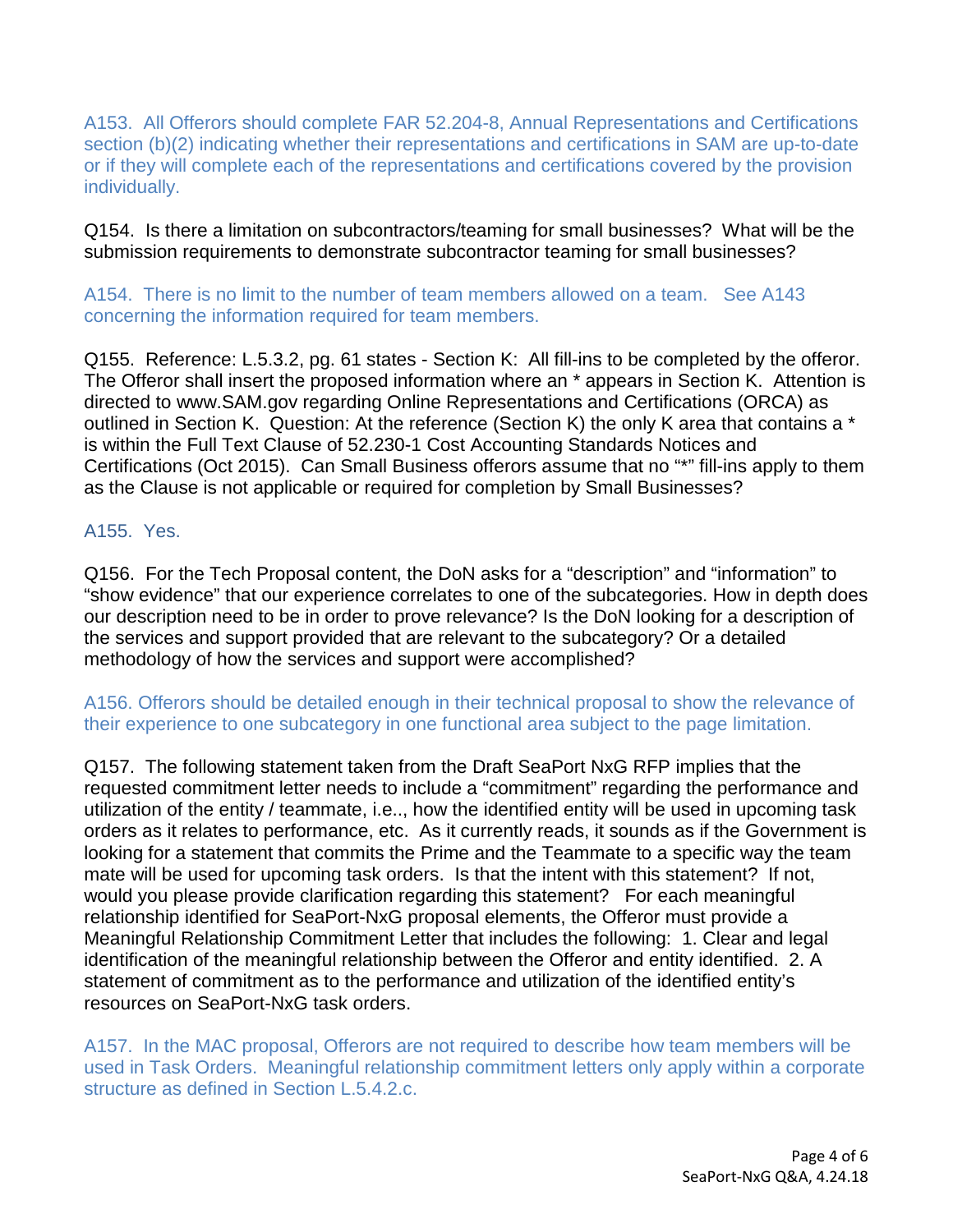Q158. We appreciate the actions the NAVSEA Support Services Acquisition Program Office (SSAPO) is taking to simplify the SeaPort Next Generation (NxG) procurement process. However, requiring offerors to have prior US Navy experience to submit a proposal, is more "restrictive" than "simplification" and is contradictory to the trends of industry. While product diversity in the IT market exists, the industry trend has been centered on enterprise optimization: standardizing processes, data, technology and applications wherever possible across the enterprise. The Federal government and industry have embraced this movement toward standardization, common platforms, and tools that can support multi-vendor environments. This is substantiated by published standards from National Institute of Standards and Technology (NIST), International Organization for Standardization (ISO), Capability Maturity Model Integration (CMMI) Institute, International Electrotechnical Commission (IEC) an other governing bodies. A role of an IT solutions provider and systems integrator is to achieve the most effective utilization and maximum value from IT investments. If only Navy experience is considered, SeaPort-NxG becomes less effective by not incorporating many of innovative solutions being provided to other Federal departments and agencies. With the implementation of standards and common IT frameworks there is no difference in providing Engineering Support Services and/or Program Management Support Services to the different branches of the Department of Defense (DoD) and very little difference in providing these same services to Federal Civilian Agencies. If NAVSEA restricts the past experience to only Navy contracts, it will not only limit competition, it will also reduce the pool of highly qualified contractors that have provided innovative and cost effective solutions to the Federal government – but not to the Navy. Question: Will the SSAPO reconsider the current very restrictive requirement for Navy past performance and accept relevant experience from any Federal agency, thus ensuring reasonable competition and a broader pool of past performance that showcases innovative solutions across multiple Federal agencies and departments?

A158. The requirement for experience in direct support of the DON is based on the unique nature of the mission of the DON and the support necessary to successfully execute that mission as described in Section L.5.4.2.a.

Q159. RFP page 20, FAR clause 52.219-9 (Deviation 2016-O0009), reduces the frequency of Summary Subcontract Report (SSR) submissions under an Individual Subcontracting Plan from biannual to annual. RFP page 63 states, "The reporting of the actual subcontracting information experienced under the SeaPort-NxG contract will occur in the Electronic Subcontracting Reporting System (eSRS). An e-mail notification will be sent twice a year to all prime contractors requiring the information to be entered into eSRS." Can the Gov't please clarify the frequency of submission for the SSR?

A159. FAR 52.219-9 Deviation 2016-O0009 is no longer in effect and will be removed from the final RFP. 52.219-9 requires biannual reporting and is consistent with RFP Section L.5.4.2.b.

Q160. Page 23 of the Draft RFP contains DFAR 252.244-7001, Contractor Purchasing System Administration. Can DOD please clarify if a nontraditional defense contractor, per the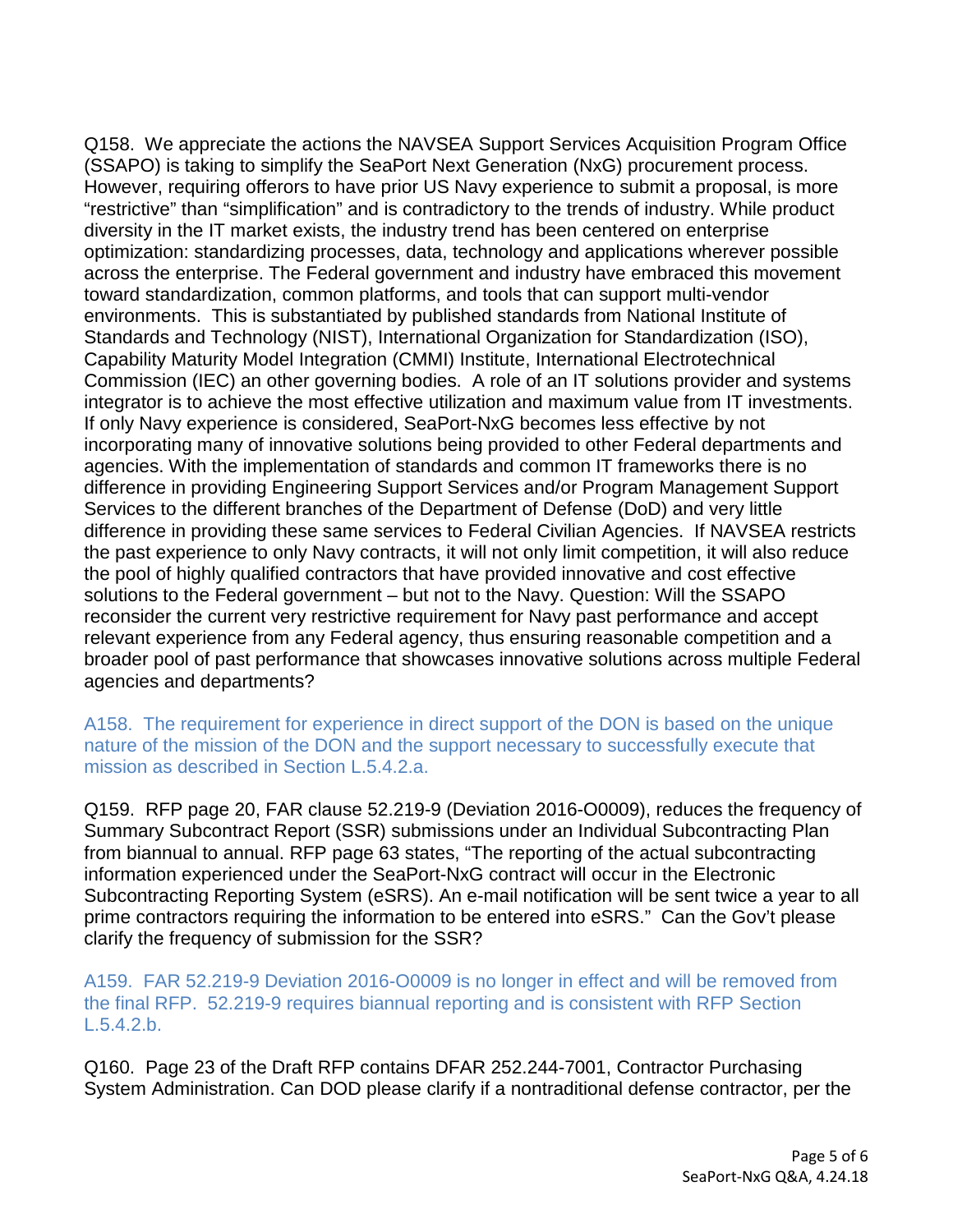definition in DFAR 212.011, would need to have a certified CPSR in place prior to submitting an Offer?

A160. The criteria under which the Administrative Contracting Officer determines the need for a Contractor Purchasing System Review (CPSR) are documented in FAR 44.302. This standard is applicable to any DOD contractor whether or not they consider themselves to be traditional. It is not necessary to have a certified CPSR to be eligible to be awarded a SeaPort-NxG MAC.

Q161. Can DOD confirm that FAR 52.212-1, Instructions to Offerors – Commercial Items will apply to the acquisition of supplies and services from nontraditional defense contractors?

A161. No, FAR 52.212-1 will not be included in the RFP. Commercial purchasing procedures are not included as part of SeaPort-NxG.

Q162. The draft RFP states that "SeaPort-NxG anticipates holding an on-ramp, or rolling admission, approximately two years after award of the initial MAC contracts". Will the on ramp be available for both large and small businesses?

A162. Yes, rolling admissions will be available to any qualifying business, large or small.

Q163. Request the Government provide descriptions for the Service Areas listed in C.3.1 and C.3.2

A163. The description of the task areas in C.3.1 is intentionally broad. Detailed statements of work will be part of the Task Order process.

[END OF 24 APRIL 2018 Q&A]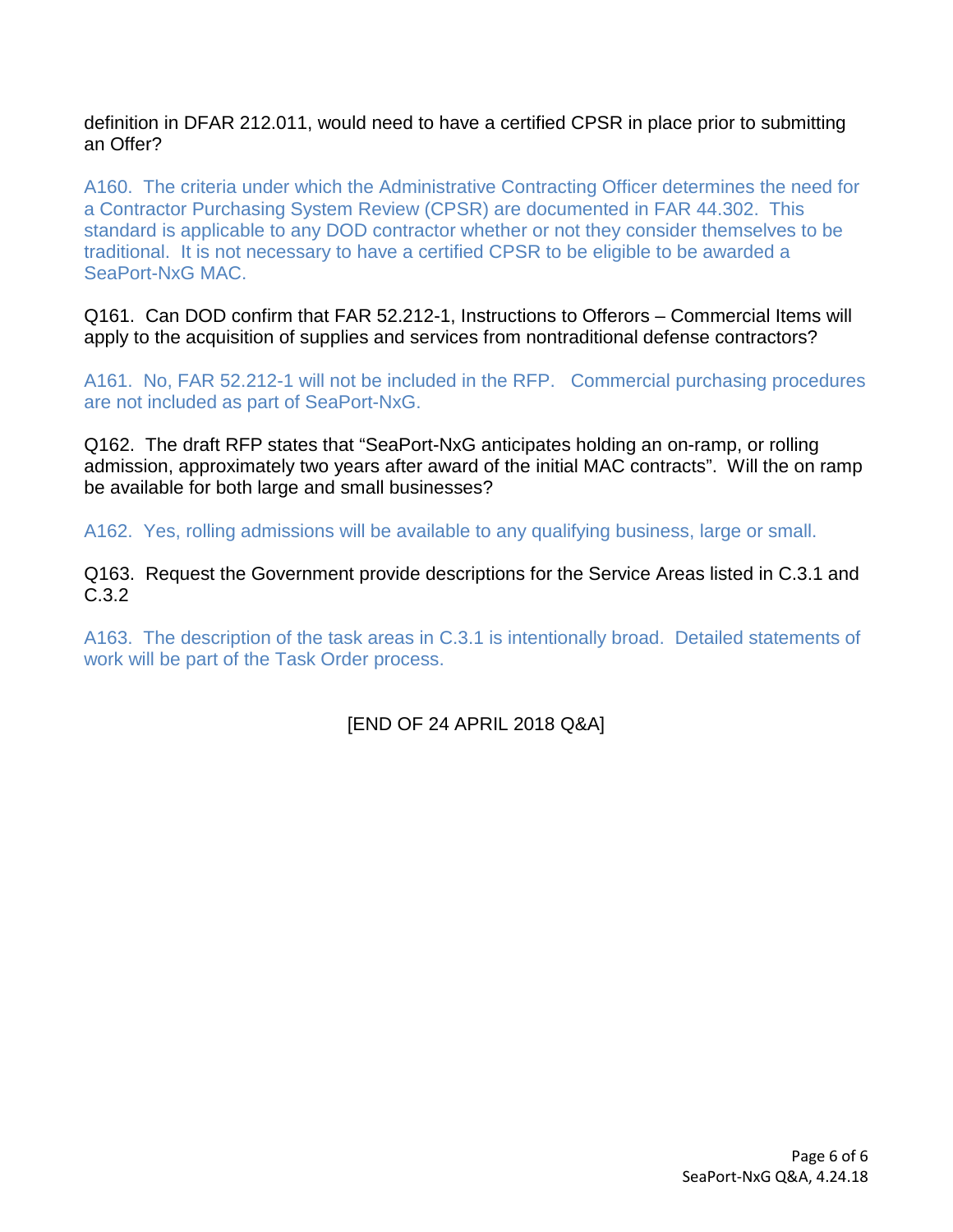# **SeaPort-NxG Questions and Answers 1 MAY 2018**

Q164. Page 63 of the Draft RFP: The Navy requests three final SF 294s from large businesses as evidence of an Offerors' ability to meet the 20% subcontracted goal. Will the Navy please affirm that Offerors classified as a large business for the new solicitation, but a small business on past awards, need not submit copies of 294s if they have not been previously required to submit these forms / have not had any requirements to do SF 294s?

A164. The requirement to provide SF294s will be removed from the final RFP.

Q165. Reference: Draft solicitation page 63 of 67, Section L, 5.4.2 EVALUATION FACTOR 1 - TECHNICAL CAPABILITY, c. Meaningful Relationship Commitment Letters, if applicable. Questions: Are the Meaningful Relationship Commitment Letters to be submitted as part of Volume I – Technical Proposal or should these letters be submitted separately as their own standalone document? Is there a page limit for the Meaningful Relationship Commitment Letters?

A165. The Meaningful Relationship Commitment Letters should be submitted as a separate document. Each letter shall not exceed 2 pages. The final RFP will include amended instructions.

Q166. On page 63 of the RFP it states "The Offerors shall provide copies of three final SF 294s (does not count in the page limitation) for the three relevant contracts, which best demonstrates the offerors ability to achieve the proposed subcontracting goals." The limitation of final SF 294's precludes the use of an offeror's Seaport-e basic contract as all such contracts are still active and SF 294's are submitted at the basic contract level. Offeror requests to know if an exception can be made for Seaport-e basic contracts. In addition, for many medium sized professional services companies in the Navy market, the majority of work has been accomplished under Seaport-e, which has not ended, and thus does not have a "Final" SF 294. Since Seaport-e has existed for up to 14 years for some companies, they may not have three SF 294s from other contracts to submit. Will the submission of less than three SF 294s be acceptable to the government, if no other 294s exist for other prime contracts? If this requirement cannot be relaxed, can the government provide an alternative requirement for showing past small business subcontracting efforts?

# A166. This requirement will be deleted. See A164.

Q167. Given that the draft solicitation has pages of detailed requirements for the safeguarding & dissemination of Controlled Unclassified Information (CUI), does the government intend to email any solicitation/RFP documents with CUI markings? If so, it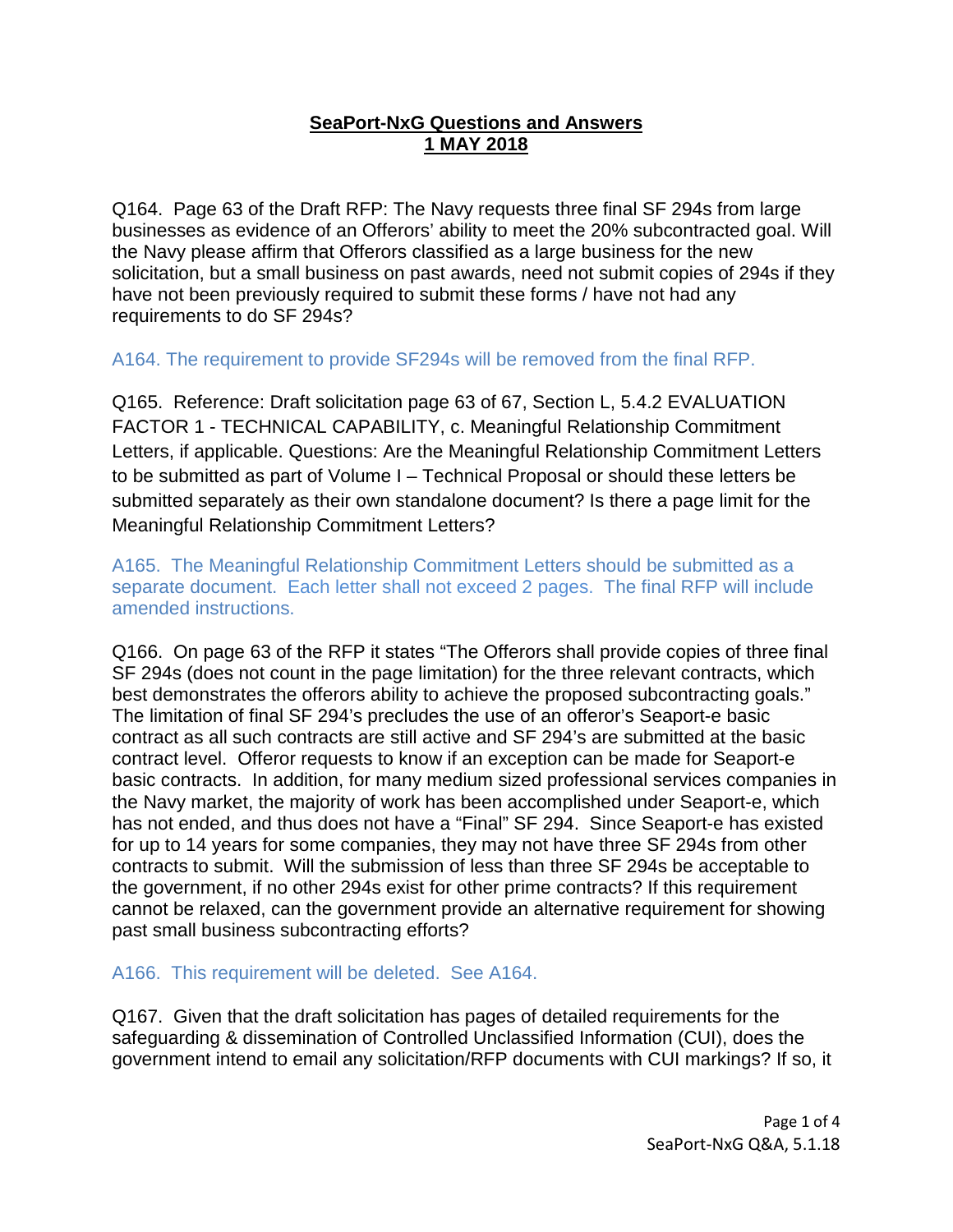seems the government would have to first create a distribution list of offerors' CUIcompliant email accounts.

# A167. No, the RFP will not contain any CUI markings; the entire RFP will be posted to FBO.

Q168. My company is a wholly-owned PROXY company of a larger foreign-owned company. Since a PROXY company is recognized as a separate, 100% US-operated company, with its own Board of Directors and President, can the wholly-owned PROXY company hold a MAC award and the foreign-owned parent company hold another MAC award?

# A168. No, the Proxy company exists within the corporate structure of the parent company.

Q169. Page 61, 5.2 Cover Letter, the RFP does not appear to be requesting submission of approved accounting system documentation to be eligible to receive cost type or flexibly priced task orders. Will the Government require submission of approved accounting system documentation with proposal submission?

A169. Approved accounting system documentation is not required at the MAC level; however, it will be required for cost-reimbursement Task Orders.

# Q170. DELETED

Q171. Page 63 of 67, b. Subcontracting. Will Veteran-owned Small Business still be a required socio-economic group under small business subcontracting plan?

A171. Since the SeaPort-NxG MAC is based on DOD Subcontracting goals, Veteran-Owned Small Business (VOSB) are not included. However, individual Task Orders may include VOSB goals to which Task Order Offerors will have to comply.

Q172. The SeaPort-NxG NAICS code is 541330 utilizing the exception for marine engineering and naval architecture which has a size standard of \$38.5 million. Our company is small under NAICS 483111 with a size standard of 500 employees. We do direct support for the Navy Military Sealift Command under that NAICS code and have received small business set aside awards as prime contractor. Is it possible that we could bid task orders if awarded a MAC, and bid as a small business using NAICS 483111?

A172. No, SeaPort-NxG MACs and all task orders will utilize NAICS, 541330, with the marine engineering and naval architecture exception of average annual receipts of \$38.5M. The Government will verify that Offerors have certified to this NAICS in their SAM record.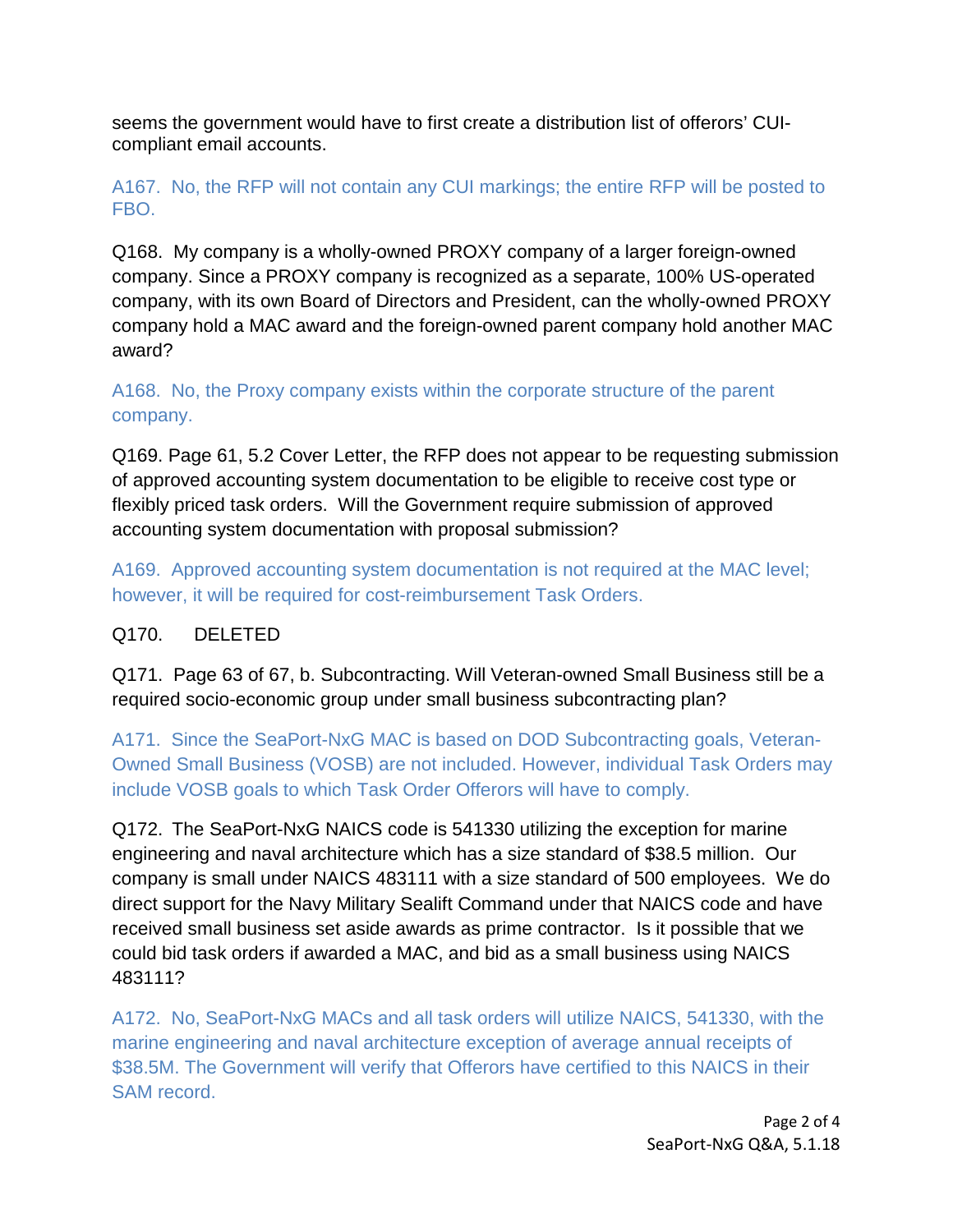Q173. What are the anticipated competitive process duration and expected timelines for solicitations of Task Order(s) awarded under SeaPort-NxG? Previously it took eighteen months from Customer generated requirement and funding availability to Task Order award. What is the expected competitive time procurement action lead time from Customer's requirement definition to Task Order Award?

A173. Each ordering activity establishes its own procurement action lead times for Task Order awards.

Q174. Will this contract vehicle provide means for requiring customers to fund and execute multiple year Task Orders? I.e. Customer is not to be limited to one-year performance and funded Task Orders?

A174. It is up to individual ordering activities to determine and obtain approval for their specific type of contract methodology at the Task Order Level.

Q175. L.4.3, pg. 60 Volume I, Technical Proposal does not allow for a cover page or table of contents. These items would assist in identifying offerors and the volume content. Are offerors permitted to submit a volume cover page and table of contents that do not count against page limits?

A175. The Cover Letter and 3-page Technical Proposal will suffice.

Q176. Regarding Q/A 150: Would the Government please confirm that if an offeror chooses to cite more than 1 recent and relevant contract, each of those contracts may address a different subcategory?

A176. Addressing more than one subcategory is not prohibited but it also is not necessary. Demonstrated experience in one subcategory in one functional area is all that is required to have qualifying experience.

Q177. Page 63 of 67, paragraph 5.4.2.b states that "Large Business Offerors are required to provide a narrative, which details how the following requirements will be met in their subcontracting plans" and that "the subcontracted effort must be comprised of meaningful work under the statement of work within the task orders." With the requirements above in mind, are Large Business Offerors required to name specific subcontractors in their subcontracting plans? If yes, how is an Offeror to know subcontractor identities upon contract award before any task orders are solicited and bid?

A177. At the MAC level, Offerors are only required to provide subcontracting goal percentages without identifying specific names of prospective subcontractors.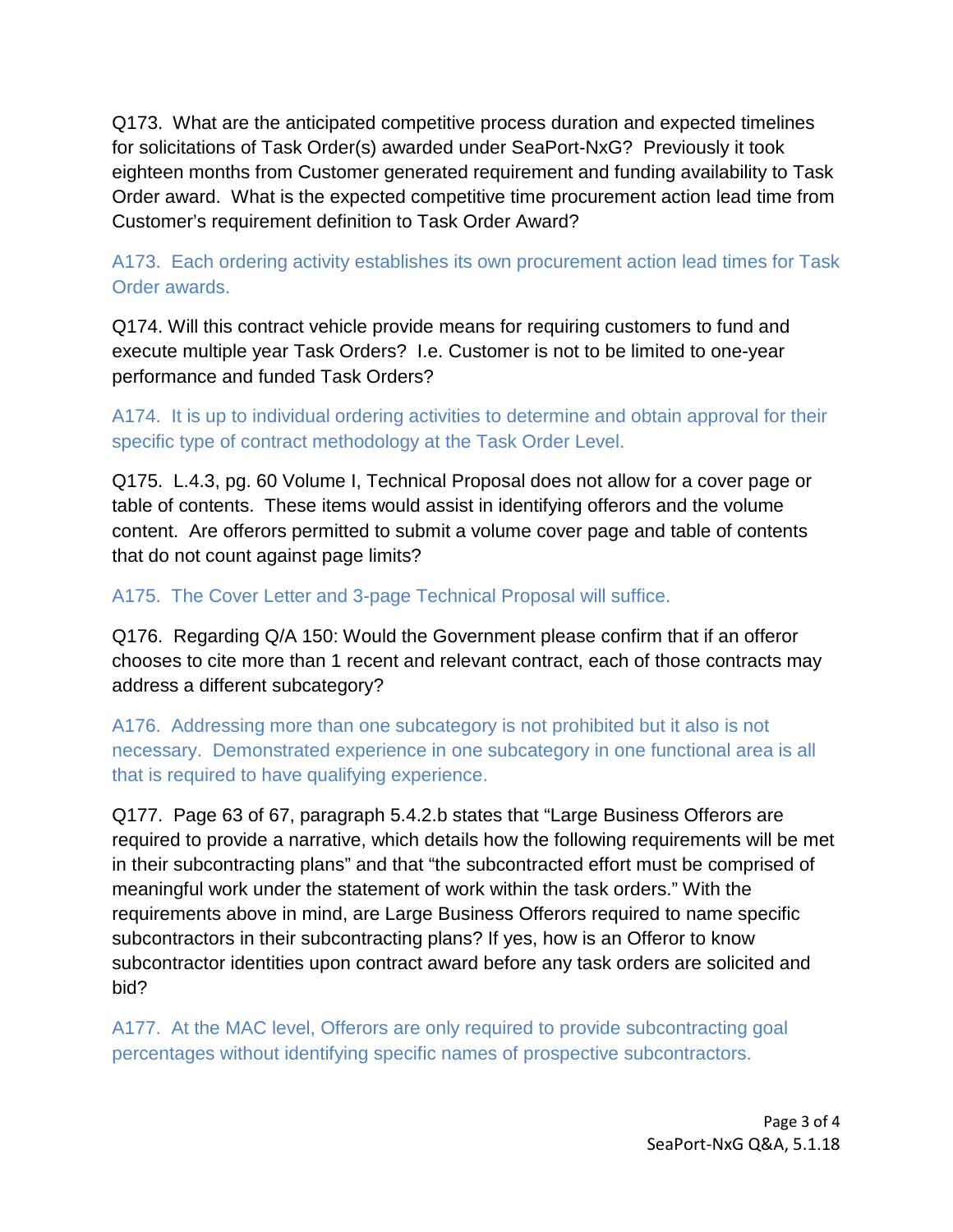Q178. Page 21 of 67, FAR CLAUSE 52.244-2 Is the PCO going to retain the right of consent to subcontractors under FAR 52.244-2, rather than having the ACO involved in that process?

A178. Task Order Contracting Officers will retain the right to approve and add subcontractors. The Seaport-NxG MAC Contracting Officer will approve and add team members.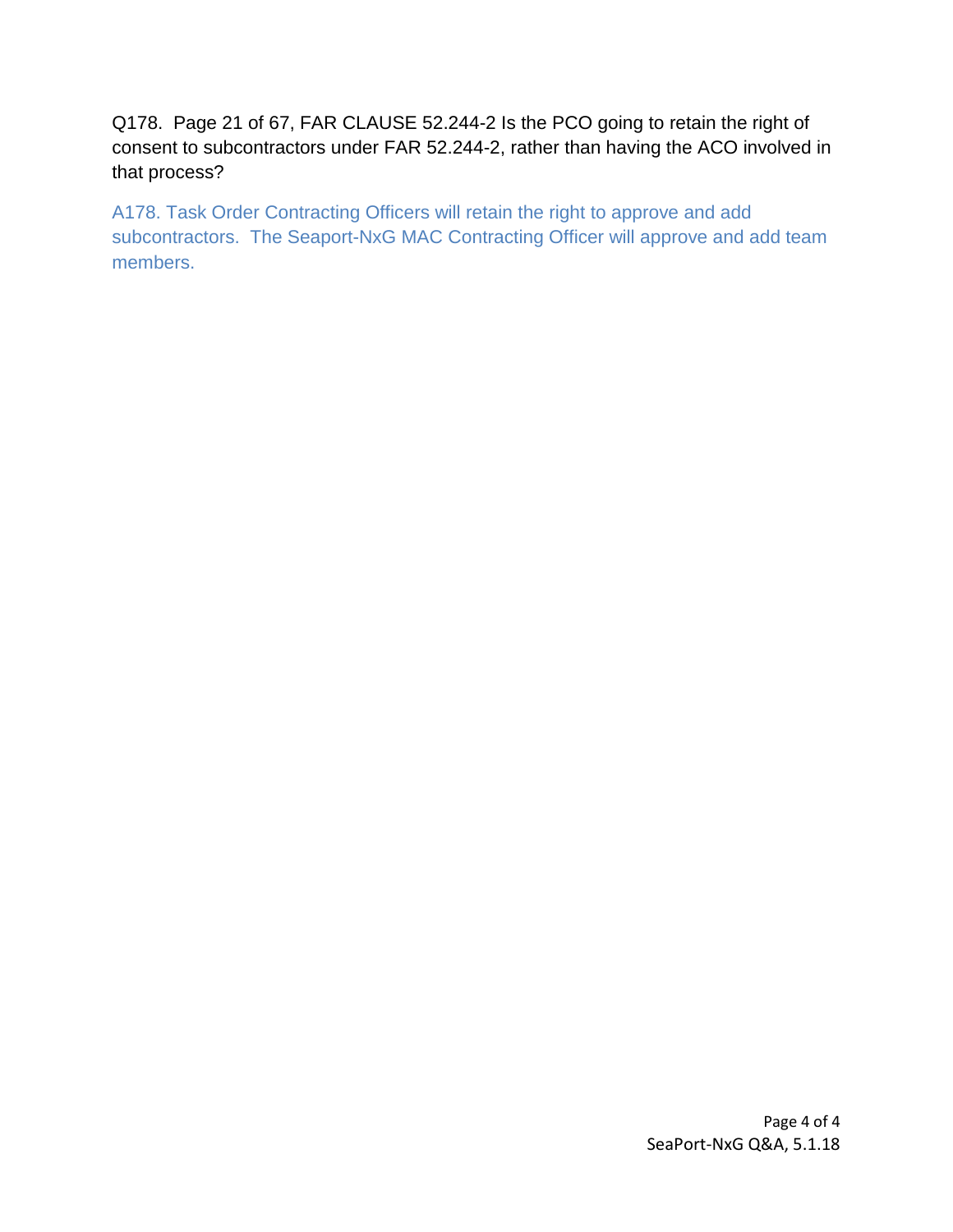# **SeaPort-NxG Questions and Answers 8 MAY 2018**

Q179. Can you tell me what the latest schedule is for SeaPort-NxG?

A179. The latest notional schedule is:

Formal RFP Release: 01 June 2018 Proposals Due: 02 July 2018 Awards Made: 30 November 2018

Q180. The current SeaPort contract has caps on certain rates, including pass-through rates and fee. While we understand the Government's intent, is to streamline the cost analysis/realism process and negotiate lower costs, we are concerned that this universal policy negatively affects small businesses. It is commonly understood that: 1) Small businesses generally have higher indirect rates (due primarily to lower revenue to spread costs against); and 2) Small businesses are subject to significant fluctuations in sales and variable costs, and thus high volatility of indirect rates. Understanding the above, SeaPort's current rates ceiling structure (generally 8%) can result in a significant negative impact on a small business if the company's DCAA approved indirect rates are greater than the SeaPort contractual ceiling. For example, on a \$1M subcontract with a max pass through rate of 8% (inclusive of G&A and fee), and a small business with a DCAA approved G&A rate of 9% and a contractual fee ceiling of 6% (which cannot be applied in this scenario), the small business would be subject to a \$75,400 loss in revenue / indirect rate recovery (consisting of \$10k in G&A and \$65.4k in fee). With this in mind, will the Government consider establishing separate (higher) caps for small businesses, or accepting DCAA approved rates, and contract fee, on pass through/subcontracts? The ceiling on fee also negatively constrains small businesses on high-risk FFP contracts that lack the capital to take on these riskier contracts. This is compounded on multiple year contracts with fixed unit prices, as well as the passthrough issue noted above. Will the Government consider removing the cap on fee on FFP contracts?

A180. The Navy's plan for SeaPort-NxG is to follow the SeaPort-e model to the greatest extent in order to maintain the same healthy competitive atmosphere and to continue supporting Small Business. SeaPort-e has been very successful in supporting Small Business. Since its inception 551 different small businesses have won task orders, and 54 small businesses have grown to "Other than Small" based in large part on the work they performed under SeaPort-e. As stated in Section B, the maximum fee rate is applicable to Cost-Plus-Fixed-Fee (CPFF) CLINs only.

Q181. Regarding Section 5.4.1 Presence on page 61 of 67 of the draft solicitation, we understand that there is no longer any need to establish presence in the seven Zones, but can you explain how TO contracting activity will work within that Zone structure? For example, is the Zone for each TO release determined by the location of the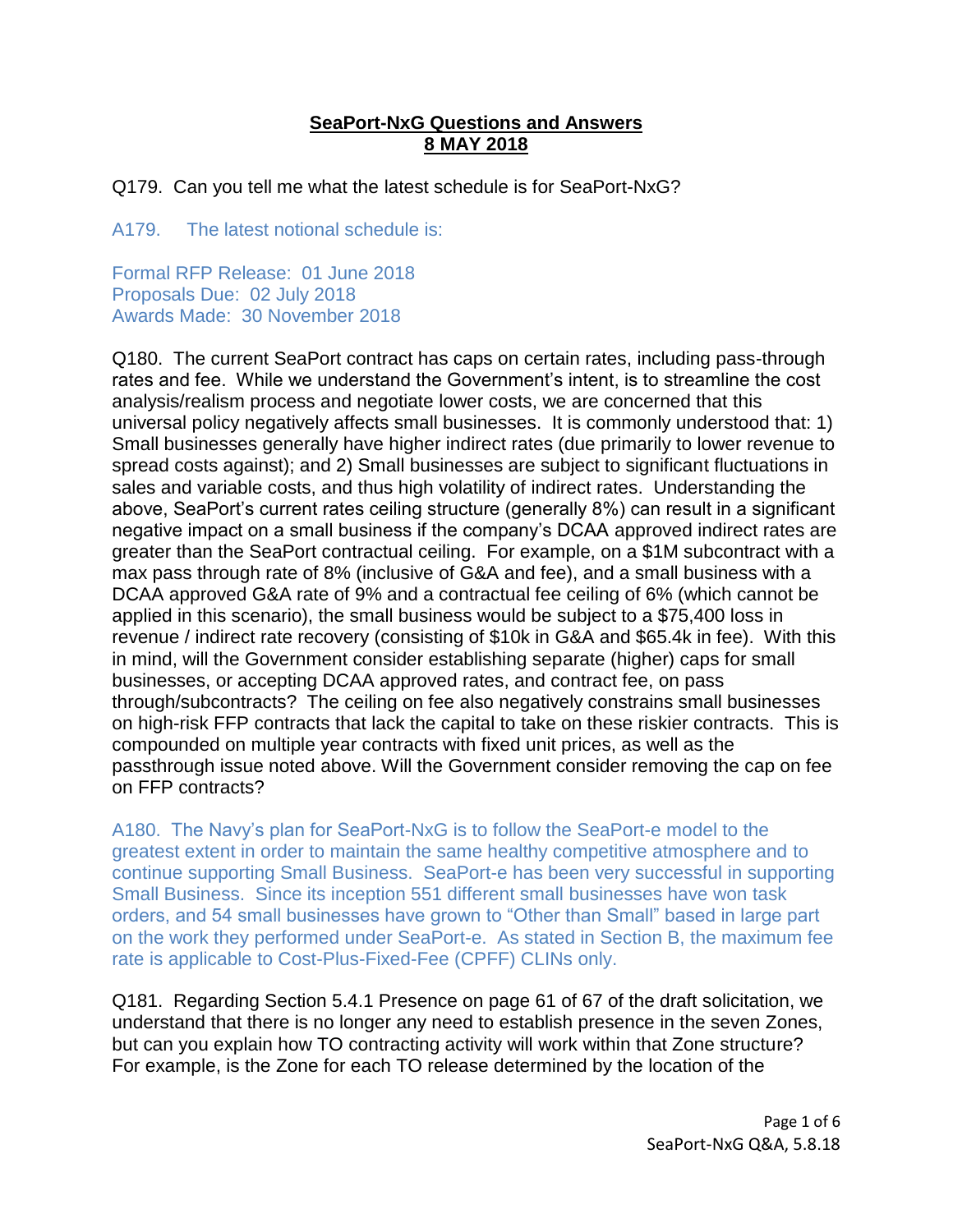contracting office or primary place of performance? Also, will OCONUS contracting offices such as Yokosuka, Sigonella, etc., be able to use SeaPort-NxG?

A181. All awardees will receive all 7 zones. The zones are associated with the ordering office's location; individual task order solicitations may identify personnel location requirements.

Q182. Given the amount of required information that is to be contained in the cover letter, will the Government consider a 2-page limit for the cover letter instead of 1 page as outlined in the Draft RFP?

## A182. One page is sufficient.

Q183. Will the final RFP allow for the inclusion of a title page on the file submissions to ensure proper reference to proprietary information restrictions on the proposal submission? Will the Government also please identify that the title pages are excluded from the page limits?

## A183. Proposals are not to include any proprietary data.

Q184. Regarding the proposal validity, page 58, 1.0 provides: Proposals submitted shall be valid for 365 days from the date of submittal. Page 62, 5.2 #6 provides: Proposal validity for 365 days after issuance date of the RFP. Will the Government please clarify the validity requirement?

## A184. The proposal validity period for all offers shall be 365 days from the closing date of the RFP. Pages 58 and 61 of the RFP will be corrected.

Q185. A144 states that "It is preferred that all team members are identified at time of award of the MAC. Team members can be added after award; however, untimely request and the resultant delay in the approval process could impact Task Order proposal submission." For large businesses with many task orders under Seaport-e, this could involve including 30+ subcontractors who may or may not also be submitting their own bid as prime. a) Will the Government please clarify that the Government wants offerors to include all possible subcontractors with the MAC proposal submission? b) For contractors to provide timely requests for the addition of team members after award, will SeaPort NxG use a similar timeframe as Seaport-e which provides that contractors must allow no less than 3 to 4 business days for team member addition requests to be reviewed?

A185. Yes, the Government does prefer that all potential team members/future subcontractors be identified with the MAC proposal submission. Team members may be added post-award and the MAC PCO will process them as expeditiously as possible but the Government cannot estimate how long it may take to add team members postaward because we expect there will be numerous requests. Therefore, it would be in the offeror's best interest to include all potential team members in their MAC proposal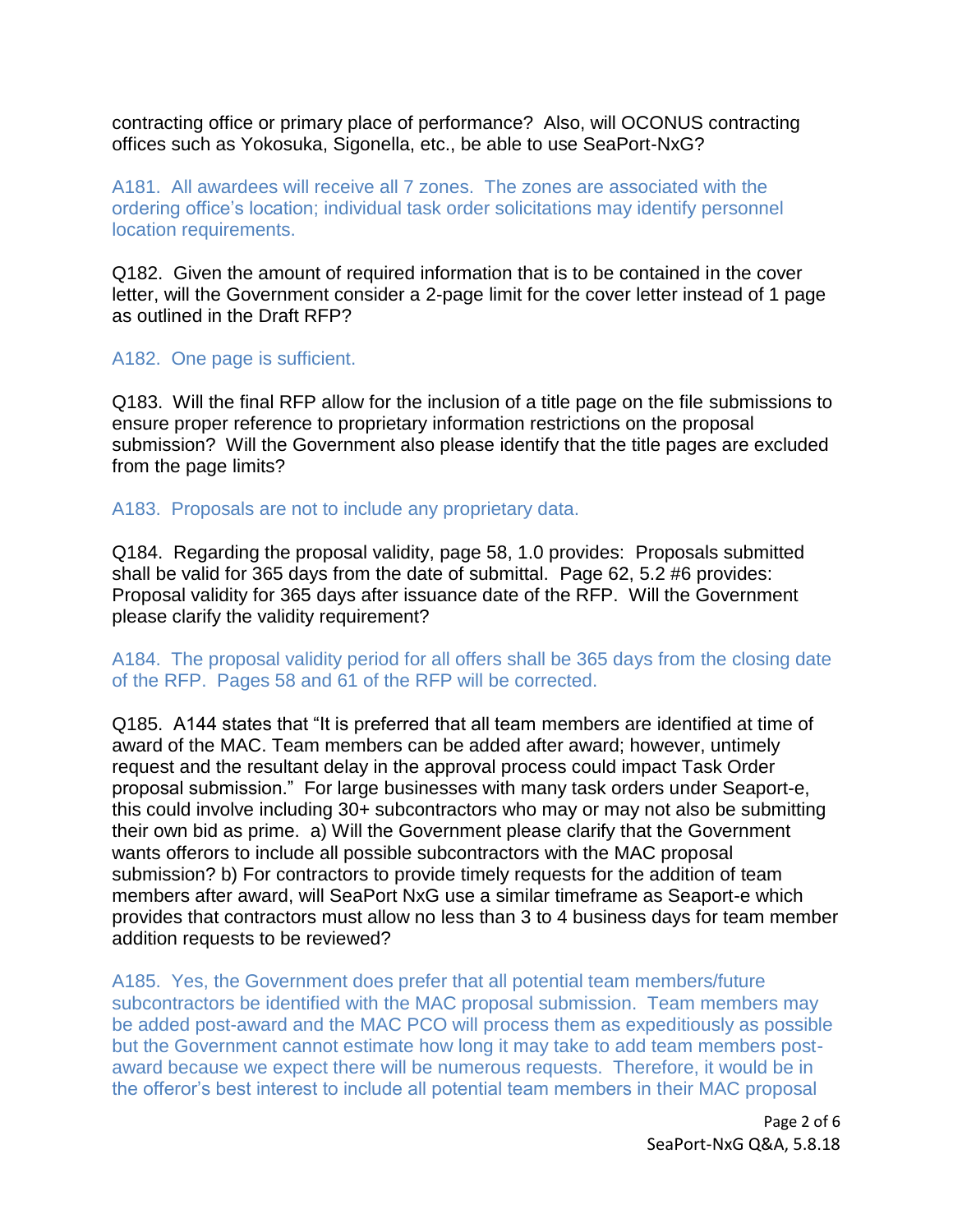submission. A spreadsheet will be provided with the formal RFP for offerors to identify potential team members.

Q186. Section L para 2.2 and 5.4.2 require the offeror to show proof of recent and relevant DoN experience with a contract number (prime) or copy of subcontract (sub). If the offeror is proposing DoN experience where work is performed under a classified prime DoD contract (prime) to which the Navy will not have access for verification, will unclassified copies of the Technical Task Order suffice?

A186. The contract number should still be provided. No classified material should be included in the proposal. Offers should provide an unclassified description of work performed and the name, phone number, and email address of the Government contract Point-of-Contact.

A187. If a company is a Small Business under the governing NAICS code but the company did not include this NAICS code in its last SAM update, will said company be allowed to assert its Small Business status via other means? The last sentence in 52.204-8 Annual Representations and Certifications, paragraph (d), appears to accommodate an amendment to SAM with our proposal without revising SAM, and this question would arise if the bidder did not include 541330 in its SAM certification but has pending business under a lower NAICS code threshold that may be impacted if the bidder is forced to update its SAM registration early in order to bid for the SeaPort NxG MAC. Such small businesses may not be able to bid on the SeaPort NxG MAC if certification updates are not permitted by other means.

A187. Offerors must have SAM certification under NAICS 541330 to receive a SeaPort-NxG award. Offerors will be determined to be small businesses or other than small businesses based on what is registered in SAM. The referenced sentence of FAR 52.204-8 (d) does not apply to size standards. It only applies to other representations and certifications promulgated by FAR clauses.

Q188. Will Enterprise-Wide Contractor Manpower Reporting Application (ECMRA) be a requirement in NxG?

A188. It will be incorporated at the task order level.

Q189. Will Electronic Cost Reporting and Financial Tracking (eCRAFT) System be a requirement in NxG?

A189. No, eCRAFT is only applicable to NAVSEA Warfare Center Task Orders.

Q190. Will each IDIQ holder be required to maintain a publicly available Webpage throughout the period of performance of the NxG as currently required in the current Seaport-e?

A190. No, this will not be a requirement under SeaPort-NxG.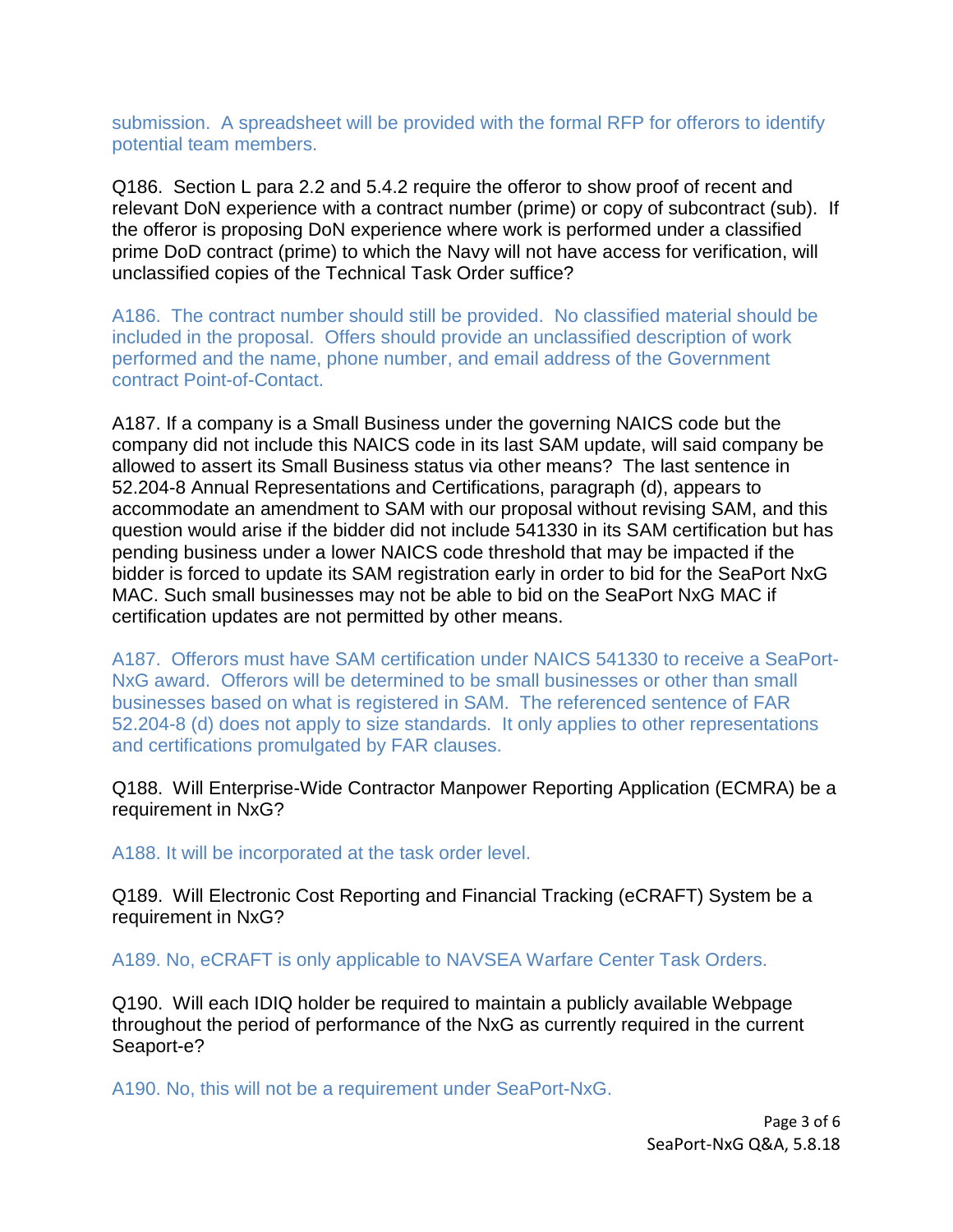Q191. Section I, Page 32 of 67, FAR Clause 52.232-16 PROGRESS PAYMENTS (APR 2012). Is the Government only allowing Progress Payments as defined by this FAR for reimbursement of costs under NxG?

A191. FAR clause 522.232-16 will be deleted in the final RFP. Clauses governing payment are listed on page 21 of the draft RFP. The decision to provide for progress payments will be made at the task order level.

Q192. Why is FAR Clause 52.232-40 PROVIDING ACCELERATED PAYMENTS TO SMALL BUSINESS SUBCONTRACTORS (DEC 2013) excluded from NxG? We are a small company and depend upon accelerated payments. Why is the Clause LIMITATION OF COST OR LIMITATION OF FUNDS LANGUAGE (FAR 52.232-20 & FAR 52.232-22) excluded from NxG? Why is Clause PAYMENTS OF FEE(S) (COMPLETION) (NAVSEA) (MAY 1993) & Clause PAYMENTS OF FEE(S) (LEVEL OF EFFORT – ALTERNATE 1) (NAVSEA) (MAY 2010) excluded from NxG?

A192. SeaPort-NxG is a vehicle available across the DON ordering activities listed in Section C and as such, NAVSEA clauses are not applicable at the MAC level. As noted throughout the draft RFP, each ordering activity will insert their own component clauses at the Task Order level as appropriate.

Q193. We will be identifying the past performance of a former wholly-owned subsidiary. However, while the subsidiary still exists as a shell company, the past performance, which is an ongoing contract, now belongs to the corporate offeror. Therefore, our interpretation of L.5.4.2.c. is that we do not have to submit a Meaningful Relationship Commitment Letter since we will not be taking credit for the work of a parent company, affiliate, division, and/or subsidiary. Can the Government please confirm that our interpretation of L.5.4.2.c. is correct?

A193. Since the contract belongs to the company that would be the prime offeror, a meaningful relationship letter is not required. The Government requires either a Meaningful Relationship letter or a contract that has been fully novated to the new name.

Q194. Will the Government please clarify that the "maximum pass through rates" are only applicable for task order bidding purposes and not applicable during task order execution?

A194. As stated in Section B of the draft RFP, the maximum pass through rate is the maximum rate than can be charged against subcontract cost.

Q195. Page 63 or 67, b. Subcontracting. Will the Seaport NxG contract require Small Business Subcontracting reporting at the task order level in the Seaport NxG portal?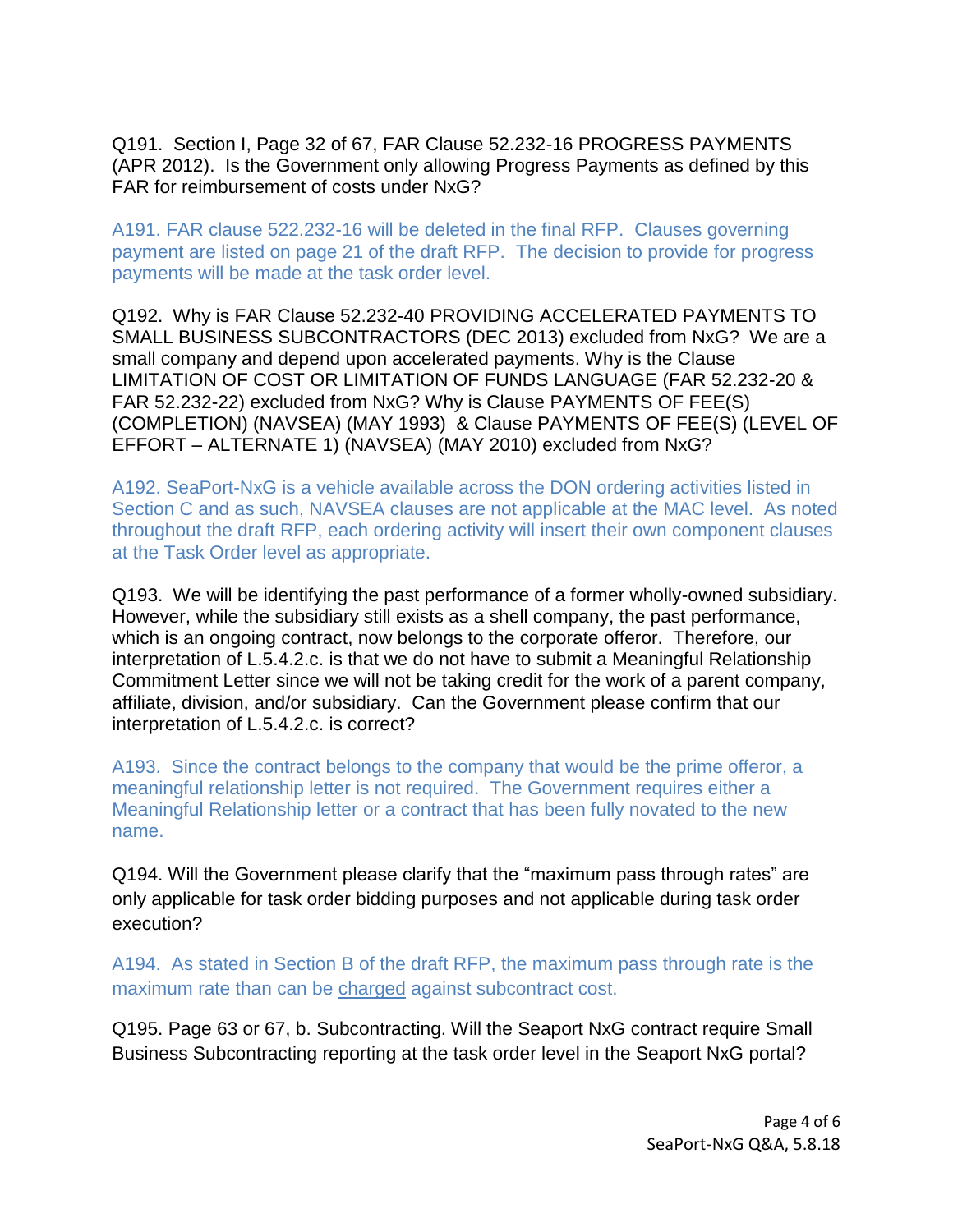# A195. Task Order Offerors may be required to address planned subcontracting goals but reporting of actual subcontracting experience will be at the MAC level.

Q196. Will the Government please clarify how the small business size status will be determined in the situation where all the CAGE codes of wholly owned subsidiaries of a Holding Company are included under the SeaPort-NxG MAC? Will the Government please clarify how the 8(a) status will be determined in the situation where all the CAGE codes of wholly owned subsidiaries of a Holding Company are included under the SeaPort-NxG MAC? Will the Govt please clarify the conditions under which a subsidiary can bid on a task order under the MAC held by its corporate entity? For example, if the MAC holder is a graduated 8(a), but the subsidiary bidding on the TO is an active 8(a), does that allow the subsidiary to bid on 8(a) set aside TO? If one of the subsidiaries and cage codes declared by a holding company is a Joint Venture (JV), will the JV be allowed to bid on a Seaport NxG TO on the basis of its parent company being a MAC holder?

# A196. Business size is determined by the company that has been awarded the MAC.

Q197. Your answer to question 32 stated that "If a company is a small business at the time they are awarded a SeaPort-NxG MAC…". I believe the small business certification will be at the time of proposal submission, therefore, if a company was a SB at time of proposal submission but became a LB at time of award, it would still be classified as a SB. Please address.

A197. Size status will be verified by the Government after closing of the RFP. Given the volume of proposals expected, it is not possible to definitively predict when SAM will be checked.

Q198. Page 9 of 67, C.4, "Any change to the status of the SeaPort-NxG awardee does not alleviate the contractual responsibilities including but not limited to: 3) Any CAF not paid in full from the acquired contractor." As there are no other references to Contract Access Fee (CAF) in the draft RFP, will the government please remove item 3?

# A198. Page 9 of the RFP will be updated to remove "3) Any CAF not paid in full from the acquired contractor."

Q199. Under SeaPort NexGen will the Government require Small Business to re-certify on a solicitation basis? Small businesses must continually struggle to compete against large business who graduated out of their SB Status. Yet, these now large businesses are still allowed to compete as a small business until the MAC has expired. There are contractors with 100 million dollars in annual revenue. yet when a small business setaside solicitation is released and a question is raised about re-certification the answer is always, "No."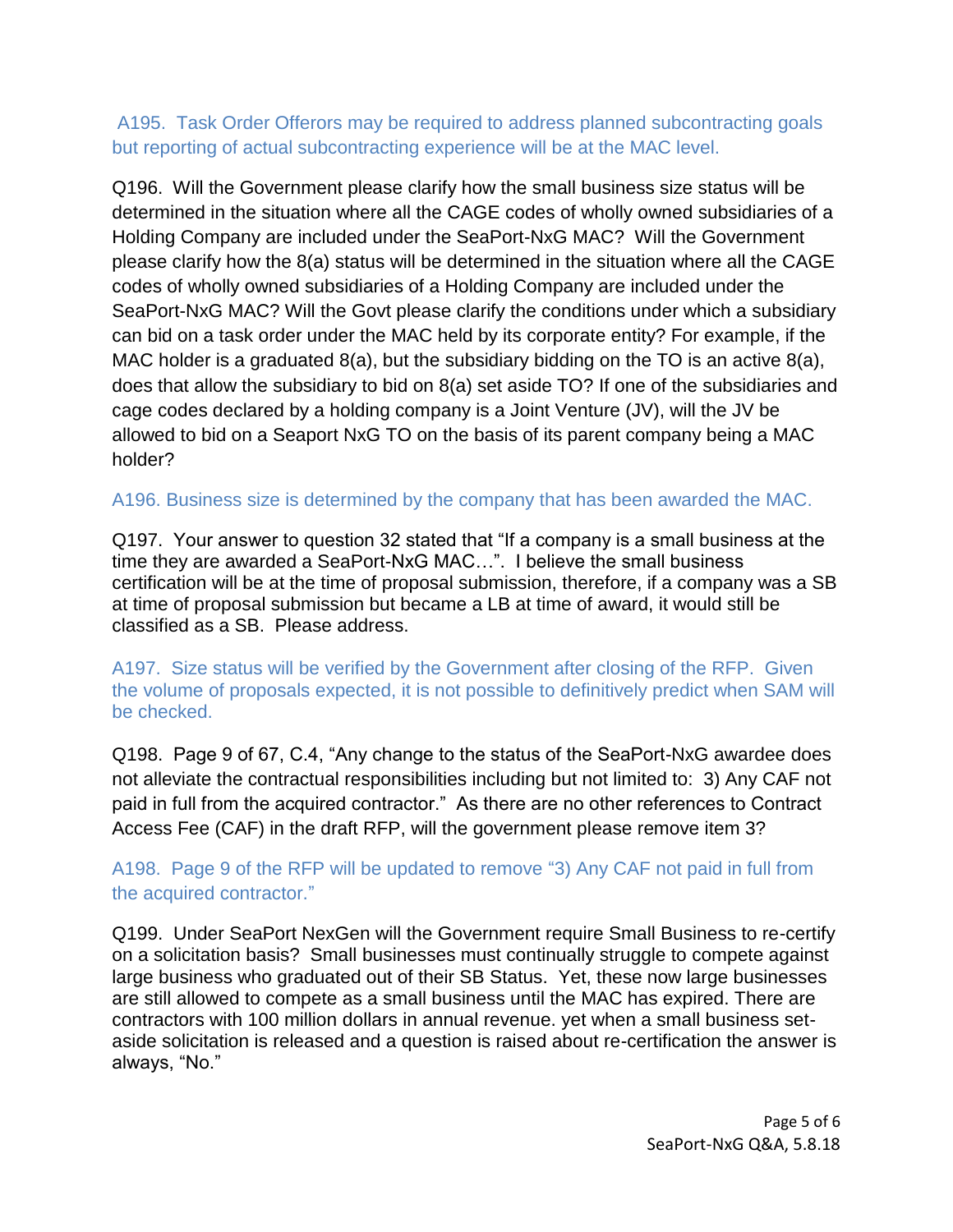A199. SeaPort-NxG MACs will require awardees to recertify their size status at the end of the base five year ordering period and prior to option exercise of the option five year ordering period. At the task order level, only socio-economic small business set-aside RFPs will require offerors to recertify their size status and their socio-economic status in SAM to ensure they are eligible for award. For non-socio-economic small business setaside task order competitions (i.e., just a small business set-aside), offerors will not be required to recertify their size status in accordance with FAR 52.219-28 Post-Award Small Business Program Representation.

Q200. I just wanted to take a second to say thank you to whomever the people are who have the patience to answer all the questions. 178 questions for a proposal limited to three pages where virtually everyone will be accepted? Kudos to you all!

A200. Thank you. The Government will continue to accept questions on the draft RFP and answer as many as we can prior to issuance of the formal RFP, however, when the formal RFP is released, the Government will no longer answer questions on the draft RFP. Any unanswered questions will have to be resubmitted referencing the formal RFP.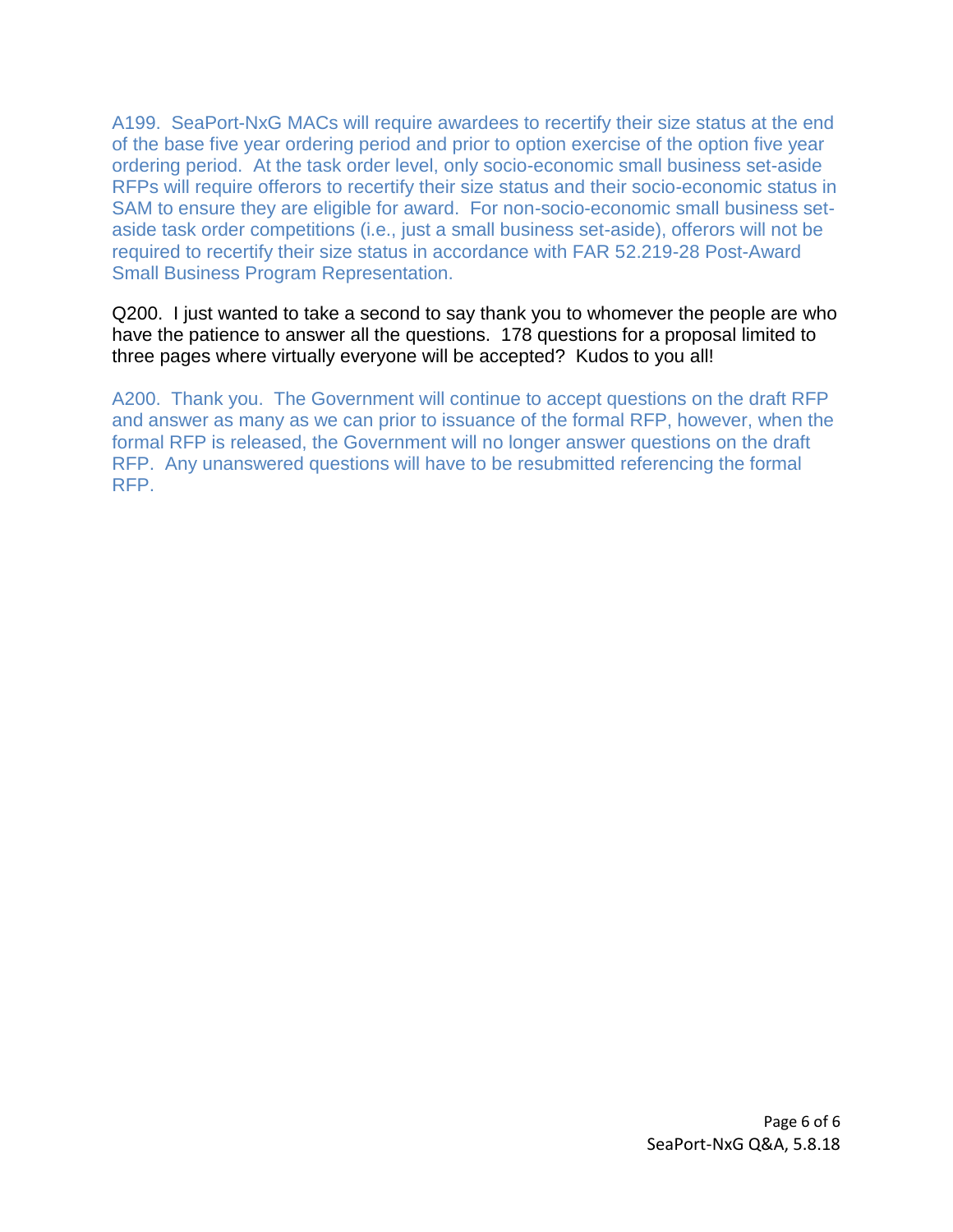# **SeaPort-NxG Questions and Answers 5/15/18**

Q201. Q142 of the Q/A indicates that "Large Business Offerors are to subcontract at least 20% of the total dollars obligated under the contract." As part of the small business subcontracting plan, the offeror is required to present their small business goals as a percentage of the estimated contract value. For the purposes of the submission, will the Government please confirm that the 20% subcontracting goal is intended to be calculated against the Section B values shown for all CLINs.

A201. The goals presented in the Subcontracting Plan should be expressed as percentages only, not dollar values. The minimum percentages required are stated in Section L, paragraph 5.4.2.b. The Subcontracting Plan must state that the proposed goals are based on the total planned subcontracting dollars under the contract (not per task order). Since Offerors have no way of knowing exactly how much work will be won under the contract, dollar values are not required. The dollar values shown in Section B per CLIN are the maximum dollar amounts that shall not be exceeded over the life of the contract and therefore do not represent the expected amount to be obligated. Large businesses should review the statement of work and determine what work scope they plan on proposing for in task order competitions. Based on that, they should then determine what amount of meaningful work scope they plan on subcontracting to various types of small businesses which must be at least 20%. Within the 20% (or greater percentage), the following minimums are required: Small Disadvantaged Businesses (5%), Women-Owned Small Businesses (5%), Hub-Zones (3%) and Service Disabled Veteran-Owned Small Businesses (3%). See A31, A97, A113, A124, A126, A142, A164, A166, A171, A177, and A195.

Q202. Q144 of the Q/A indicates that "it is preferred that all team members are identified at time of award of the MAC." Q177 of the Q/A indicates however, "at the MAC level, Offerors are required to only provide subcontracting goal percentages without identifying specific names of prospective subcontractors." Will the Government please confirm that team members are required to be identified in the submission?

A202. As part of their proposal, Offerors are to provide a list of their team members; see A143. However, the Subcontracting Plan required by FAR 52.219-9 should not include specific names of prospective subcontractors.

Q203. There has been certain Q&A discussions about teaming partners. Will the government require copies of teaming agreements to be included our submission? If not, what will be required about subcontractor and teaming information?

A203. No, copies of teaming agreements are not to be provided with an Offeror's proposal submission. Team members are not considered to be subcontractors at the MAC level, only at the task order level. See A143.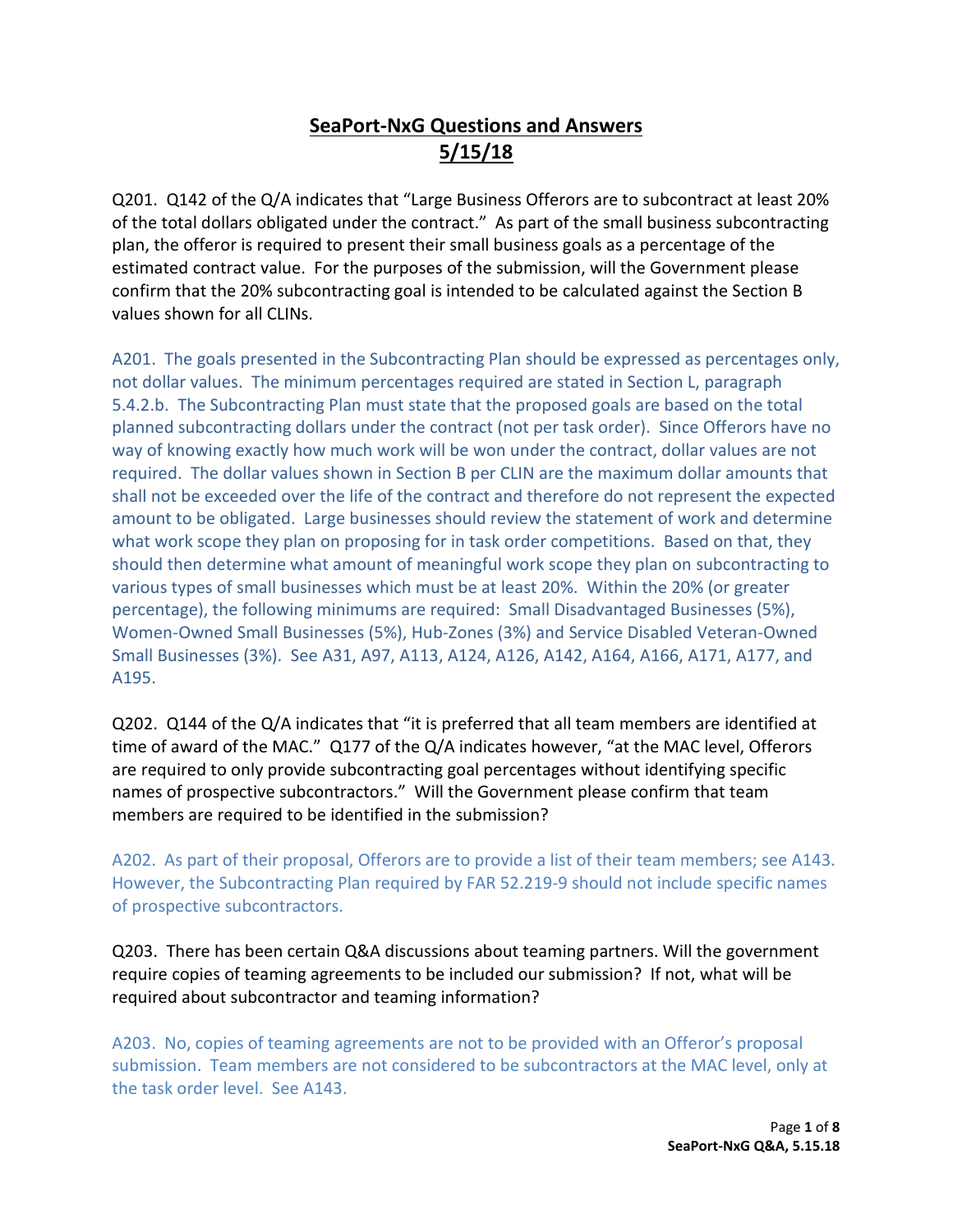Q204. Section L, Page 61, Section 5.3.2 states, "Section K: All fill-ins to be completed by the offeror". A146 stated that regarding the fill-ins, at a minimum 529.204-8(b)(2) is to be completed by the Offeror. A155 confirms that for Small Businesses offerors assume that no "\*" fill-ins apply to them as the Clause is not applicable or required for completion by Small Businesses. What about Section K, Page 51, Section 52.209-5 Certification Regarding Responsibility Matters (Oct 2015) – should this be included along with the 52.204-8(b)(2) fill-in as a minimum fill-in even for Small Businesses? Also, in the response, can we cut and paste the applicable Section K fill-in requirements or does the USG want us to include the entire Section K in the response?

A204. The certification at FAR 52.209-5 is covered by FAR 52.204-8(b)(2), and does not need to be provided separately by the Offeror if their SAM Representation and Certifications are current. Offerors may provide only the section(s) of Section K that they are required to provide.

Q205. CLINs 2000 and 6000 each have a dollar ceiling of \$4.75B and an hours ceiling of 8,000,000 hours for a 5-year period. While the dollar ceiling is sufficient, we believe the hours ceiling is not and recommend a 35,000,000 hour labor ceiling per cost plus CLIN. An analysis shows that the top 8 Seaport-e vendors each exceed 8,000,000 in any 5-year rolling period for the last three years, with the highest exceeding 25,000,000 hours. The analysis used data from the Seaport-e Task Order Award Report and assumed 2% of the award value was ODC and an average rate of \$75/hr. We believe these are reasonable assumptions for demonstrating that 8,000,000 hours for any rolling 5-year period is not sufficient. Will the government consider increasing the hours ceiling for CLINs 2000 and 6000 to 35,000,000 hours, which is in-line with current Seaport-e Cost Plus CLIN hours ceilings?

## A205. Yes, CLINs 2000 and 6000 of the RFP will be revised to 16,000,000.

Q206. This is a question from an earlier Government slide presentation (Dec-2017), if Government users are going to be able to "further restrict set-asides to any designation under NAICS", will that include the ability to set aside a task order solicitation for VOSB (in addition to WOSB, 8(a), SDVOSB)?

A206. Ordering offices will be able to further restrict set-asides for WOSB, 8(a), SDVOSB, and HUB Zone designations. However, there will not be set-asides for VOSB as this type of setasides is limited to the Veteran's Administration.

## Q207. Will large businesses be required to include copies of their subcontracting agreements with teammates as part of their Subcontracting Plan submissions?

A207. No. Offerors are only required to provide subcontracting goal percentages without identifying specific names of prospective subcontractors as part of their Subcontracting Plan. Subcontracts are not established at the MAC level, only at the Task Order level. However, Offerors should identify to the greatest extent possible all of their team members with their MAC proposal. (A177)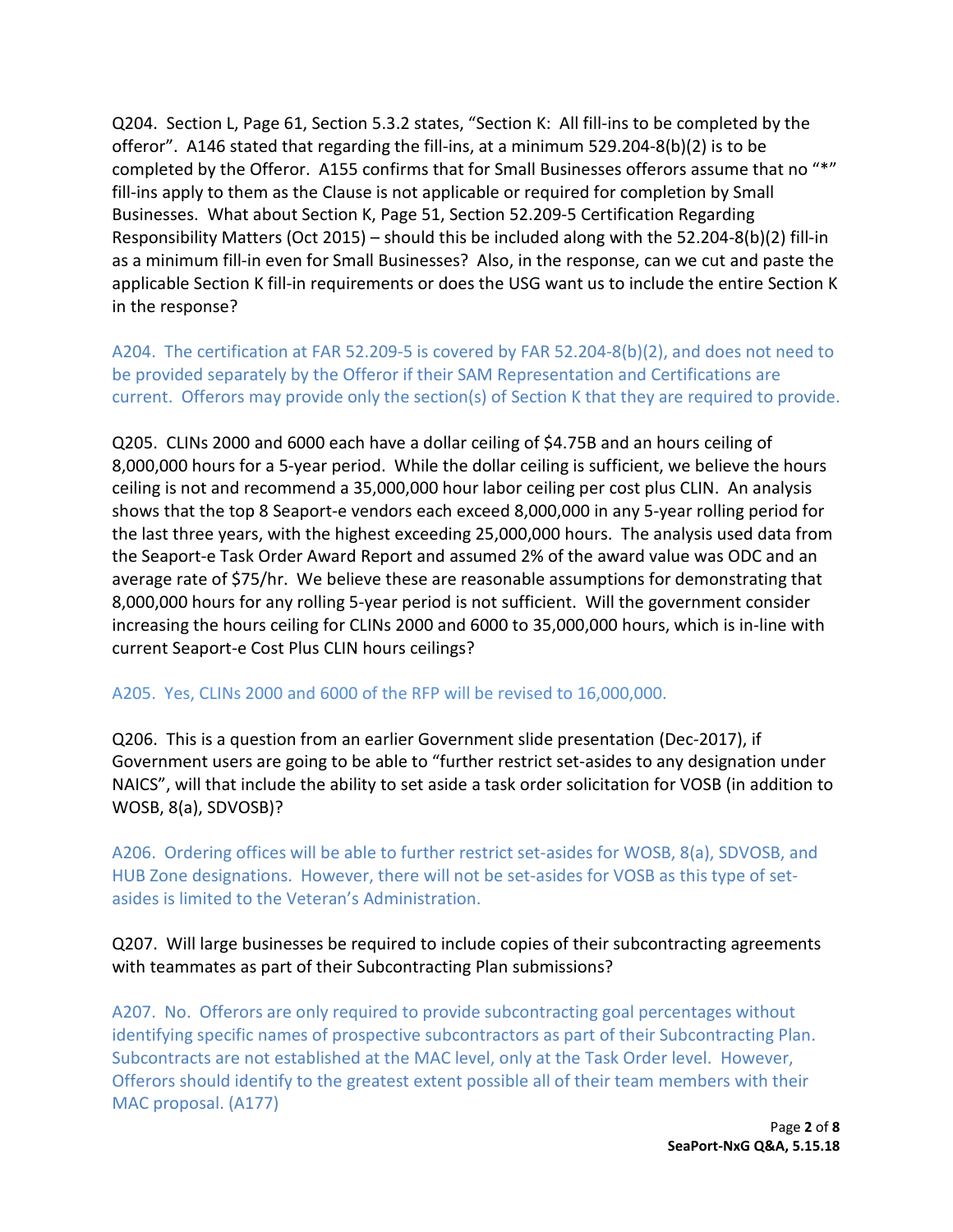Q208. Offerors using experience that was garnered as a subcontractor should include a copy of the subcontract and SOW. Does that subcontract need to include the most recent modification, or will the original subcontract suffice?

A208. The original subcontract will suffice, but the most recent conformed copy of the subcontract is desired.

Q209. Our company – currently a large business – will be selling its government contracts to a WOSB, inclusive of our past direct support of the Navy. This sale will likely not occur prior to the deadline for Seaport-NxG. If we are awarded a MAC as a large business, can the WOSB novate the contract post sale to compete as a small business?

A209. The contracts would have to be novated prior to the closing of the SeaPort-NxG solicitation in order for the qualifying experience to belong to the WOSB. See A66.

Q210. If a company wins an FY18 or FY19 multiple year task order under SeaPort-E, could the period of performance extend through the SeaPort NXG kickoff? Or would there be a recompete under SeaPort NXG?

A210. SeaPort-e Task Orders can be awarded through 31 December 2019 with a period of performance of 5 years. SeaPort-NxG MACs are planned to be awarded by December 2018; therefore, there will be an overlap between SeaPort-e and SeaPort-NxG. However, SeaPort-e and SeaPort-NxG are completely separate MACs. Task Orders awarded under SeaPort-e will remain under SeaPort-e until complete.

Q211. Would N00178-18-R-7000 Section C.3. work performed for the Military Sealift Command (MSC) be considered in "direct support to the Department of the Navy?"

A211. Military Sealift Command (MSC) is part of the DON.

Q212. What exactly is the content desired in the Technical Proposal? Are offerors to describe "… recent and relevant experience in direct support of the DON **in at least one** of the subcategories …" or "… submit a description of **no more than one** of the subcategories …?

A212. The Technical Proposal shall provide a description of recent and relevant experience in direct support of the DON in one of the subcategories in one of the functional areas. See A92.

Q213. Is correct to conclude the SF-33 and fill-ins will not count toward a Technical Proposal page limit?

A213. The SF 33 and Section K fill-ins WILL NOT count as part of the Technical Proposal 3-page limit. The proposal shall be limited to the following separate email attachments, identified by the identified Naming Convention and page limitations shown below: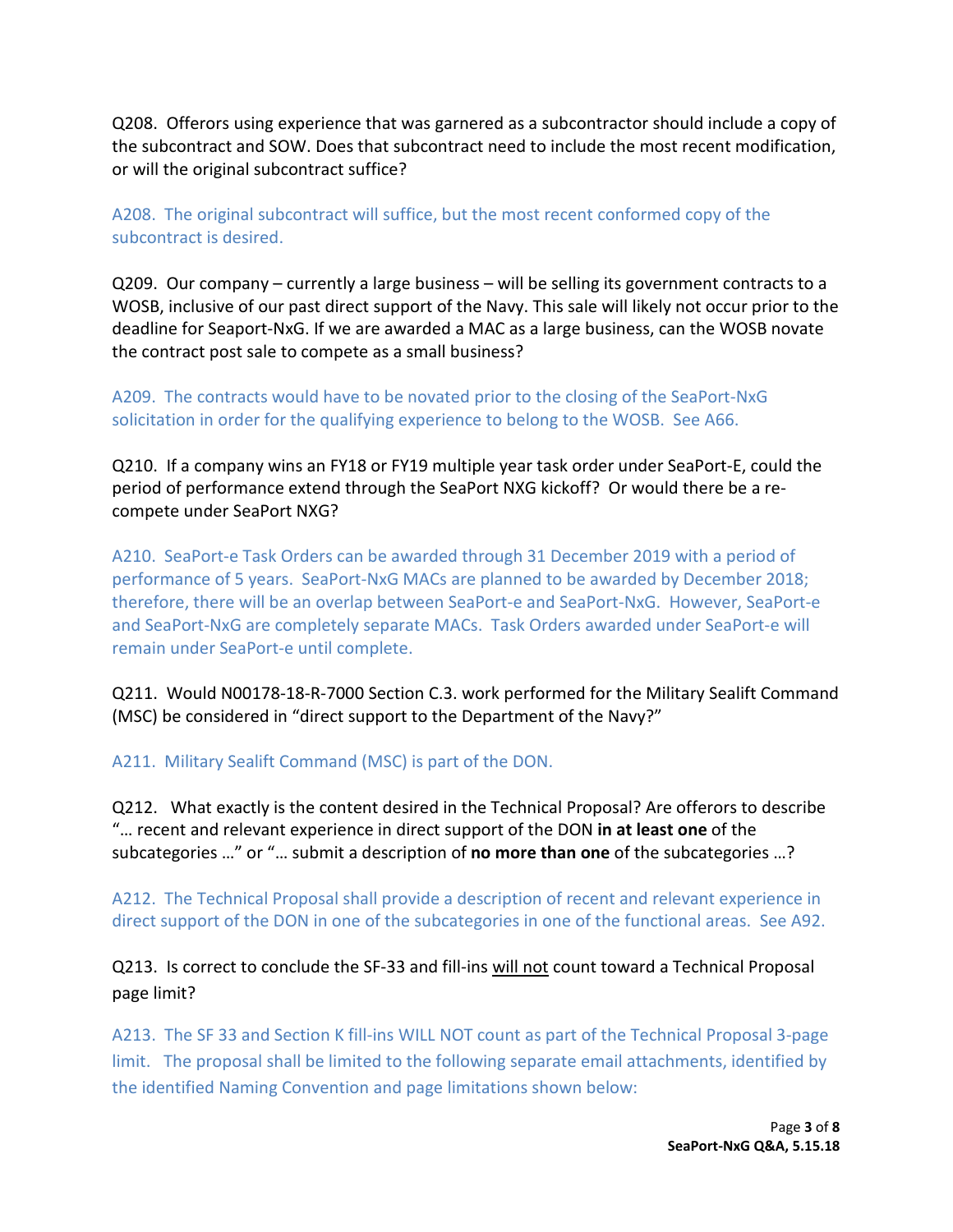| <b>Submission Identification</b>    | <b>Document Name</b>                  | Page Limit |
|-------------------------------------|---------------------------------------|------------|
| Cover Letter                        | Company Name CAGE Cover Letter        |            |
| <b>Technical Proposal</b>           | Company Name CAGE Technical Proposal  |            |
| *Subcontract SOW (if applicable)    | Company Name CAGE Subcontract SOW     | N/A        |
| SF33 (Cover Page)                   | Company Name CAGE SF33                |            |
| <b>Section K</b>                    | Company Name CAGE SectionK            | N/A        |
| <b>List of Team Members</b>         | Company Name CAGE Teaming             | N/A        |
| Subcontracting Plan (if applicable) | Company Name CAGE Subcontracting Plan | N/A        |

#### Q214. Can the Government provide an updated Draft RFP that incorporates all of the answers to questions? This will enable industry to have an accurate and up-to-date Draft RFP.

A214. The Government will continue to revise the draft RFP based on Industry questions up until the final RFP is issued in early June. Once released, Offerors' questions shall reference the final RFP document. Any unanswered questions submitted against the draft RFP will have to be resubmitted referencing the formal RFP.

Q215. Is there a dollar value threshold for a project that a contractor needs to show for a prime contract with the Navy to qualify?

## A215. No, there is no minimum dollar threshold for DON experience to qualify.

Q216. I'm writing because a number of businesses have contacted us about being "on their team" for the NXG proposal. My understanding is anyone who 1) has been a prime and 2) won some awards doing Navy work 3) in the two work scope areas of NXG 4) in the last 5 years will be qualified to compete on their own. Isn't this true? More specifically: is there ANY advantage to having a team member in our proposal if we've met the requirements on our own?

A216. Yes, it is true based on your description that companies with attributes 1-4 in your question would be qualified to compete on their own and win a prime MAC assuming they don't owe any federal taxes, are not debarred, etc. (See A7) with one correction – in number 3 above you reference two work scope areas, only one is required. Having team members does not provide any advantage to winning a MAC award. However, if you are going to propose on task order solicitations and you are going to propose subcontractors, it would be advantageous if those subcontractors had been identified as team members in your SeaPort-NG proposal so that they could get access to the portal in a timely fashion. Team members can be added after award; however, untimely request and the resultant delay in the approval process could impact Task Order proposal submission. See A144 and A18.

Q217. According to the draft RFP there is a discrepancy regarding the page limitation for the Technical Capability/Technical Proposal. Within the Draft RFP on Page 60 of 67, the instructions state the Technical Proposal is limited to 3-pages, while on Page 62 of 67, the Evaluation Criteria states Technical Capability/Technical Proposal is limited to 5-pages. Will the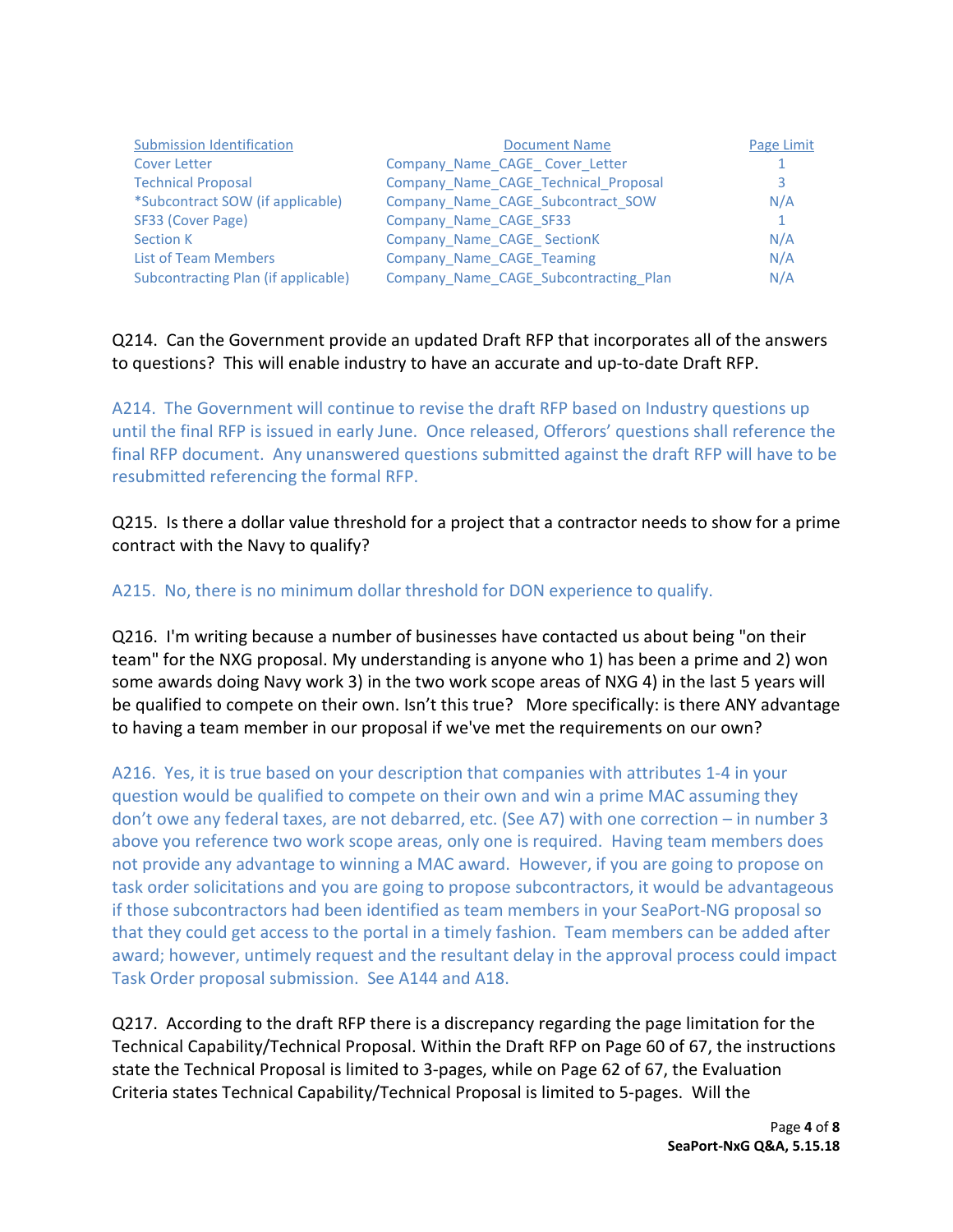Government please clarify the following: a.) what is the correct page limitation for the Technical Capability/Technical Proposal section and b.) please confirm the name of this section, is it "Technical Capability" or "Technical Proposal"?

A217. The first part of your question has already been answered; see A91. Offerors are reminded to review previous Q&A attachments to the FBO announcement, as their question may have already been answered. "Technical Proposal" is the volume of the Offeror's proposal that addresses their recent and relevant experience in direct support of the DON. "Technical Capability" is the evaluation criteria the Government will use to determine an Offeror has qualifying experience.

Q218. We are the prime contract for a Navy BPA. However, there have been no task orders issued nor awarded. Will the fact that we are prime on the BPA constitute direct Navy Experience?

A218. Simply holding a Navy BPA is not sufficient. A company would have had to actually perform work (services), i.e., been awarded/issued an order.

Q219. We have been receiving individual TOs under an IDIQ under SEAPORTe. Is each TO considered individually as recent and relevant under section L, 2.2a, of the SEAPORT NXG solicitation?

A219. Yes, recent and relevant experience in direct support of the DON can be demonstrated by individual SeaPort-e Task Order awards.

Q220. Upon reviewing the NAVY's solicitation SEAPORT-NXG N00178-18-R-7000, it is clear that our company by itself cannot meet the experience requirement. While our company has very good commercial experience and could easily succeed in providing the Navy the required service (in selected areas) we do not have the required "direct" Navy experience. The only way to move forward and overcome this obstacle is to either partner with a prime contractor and work as a subcontractor until we obtain the requisite experience (not ideal given our experience with prime contractors) or convince SEAPORT-NXG to drop the requirement – this is not likely. Perhaps either the PTAC, SBA or SEAPORT resources, who are copied on the email, know of a current and reliable seaport-e prime contractor looking for a new subcontractor otherwise our company is not in a position to proceed.

A220. As stated in the RFP (L.5.4.2), it is recommended that your company pursue direct Navy experience by teaming with a company that does qualify for SeaPort-NxG. The PTAC can advise on how to locate SeaPort MAC holders and companies that hold prime contracts with the DON in the areas your company is interested in pursuing.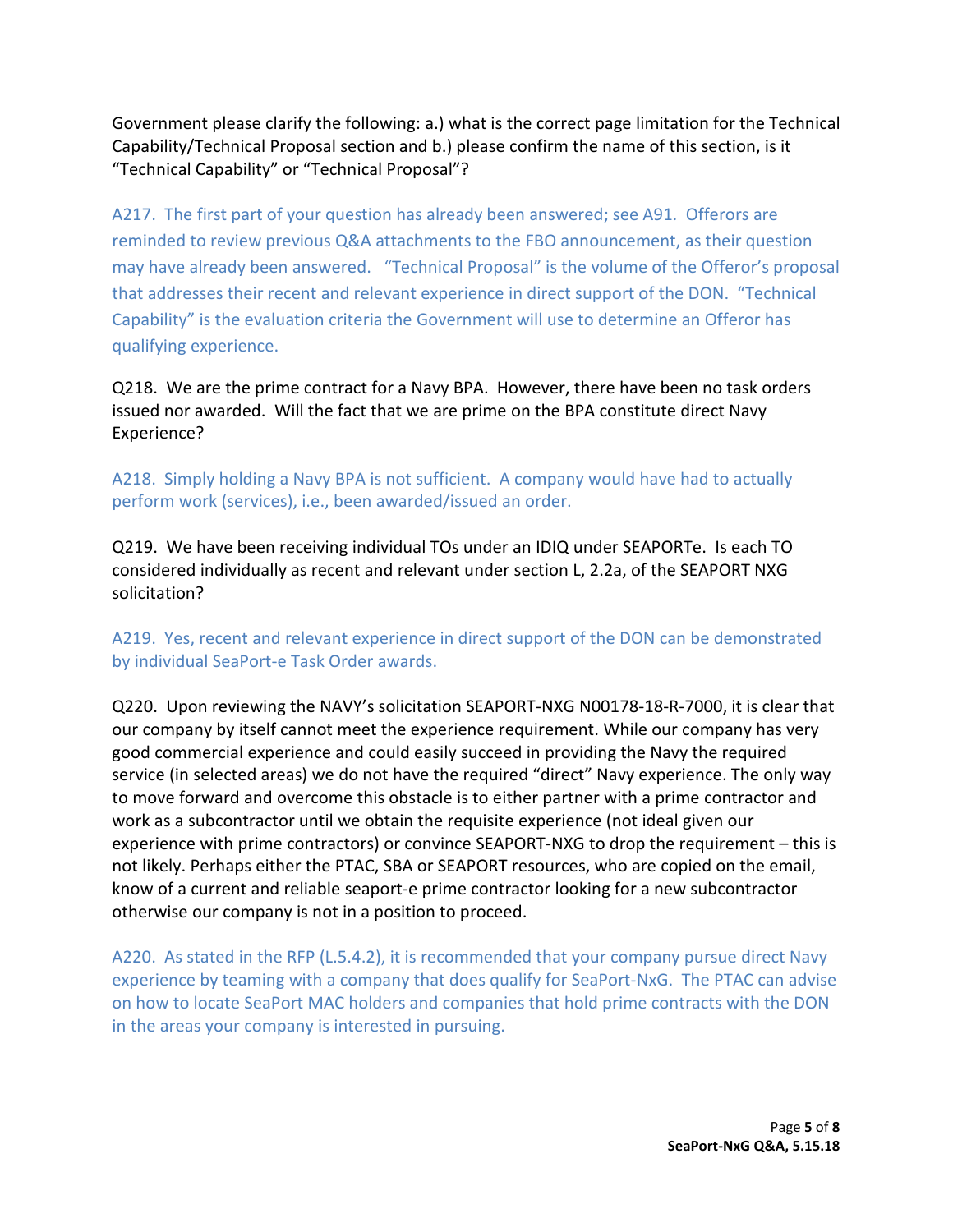Q221. Section L.5.4.2.b requires a subcontracting plan for large business Offerors. Should responses include both a Small Business Subcontracting Plan and a Small Business Participation Plan?

A221. Large businesses are required to submit a Small Business Subcontracting Plan only with their proposals for SeaPort-NxG in accordance with FAR 19.702. See A31. Small Business Participation plans are required at the task order level.

Q222. We understand that offerors must have SAM certification under NAICS 541330 to receive a SeaPort-NxG award (Q&A document, Answer #187). Can NAICS code 541330 be one of several NAICS codes we possess or does it need to be our primary NAICS code on SAM?

A222. An offeror can be certified in more than one NAICS code; however, in order to receive award of a SeaPort-NxG MAC, offerors must be certified in NAICS 541330. This does not need to be the primary NAICS. The Government will verify an offeror's certification in SAM.

Q223. Given the Government's responses to Questions 37 143, 144, 147 and 185, would the Government confirm that the spreadsheet that will be provided with the formal RFP for offerors to identify potential teammates as part of their proposal submission will ONLY require the company name, address, DUNs, CAGE, size standard and socio-economic status, and NO other team member information will be needed? 2. A143 states: "At the time of award, all successful Offerors will be emailed information regarding access to the registration site within the SeaPort-NxG portal and information on how to register themselves and their team members. Successful Offerors will need to formally submit the information provided as part of the proposal within the registration site." Would the Government please confirm that this action is just to allow the proposed team members access to the portal, and that these team members would be considered approved team members at this point (as their company name, address, DUNs, CAGE, size standard and socio-economic status would have been evaluated in the proposal) and therefore NO additional information for these team members would need to be entered at that time except POC information to establish their access to the portal? 3. Would the Government please confirm that the ONLY information that will EVER be needed by Primes for their team members at the NxG contract level during proposal preparation, submission, and post award actions to establish portal access will be the company name, address, DUNs, CAGE, size standard and socio-economic status, and that other information such as past performance information, capabilities, will NOT be necessary simply to get team members approved at the contract level?

A223. For the SeaPort-NxG MAC, Offerors are to provide the team member information described in A143. All MAC awardees will then be responsible for registering all of their team members in the SeaPort-NxG portal which will require additional information such as email addresses, etc. Post- award addition of team members to the MAC requires the SeaPort-NxG Contracting Officer's approval. Requests for team member additions are submitted through the portal and will require additional information. Only those entities that are approved as MAC team members may be Task Order subcontractors. Task Order post-award additions of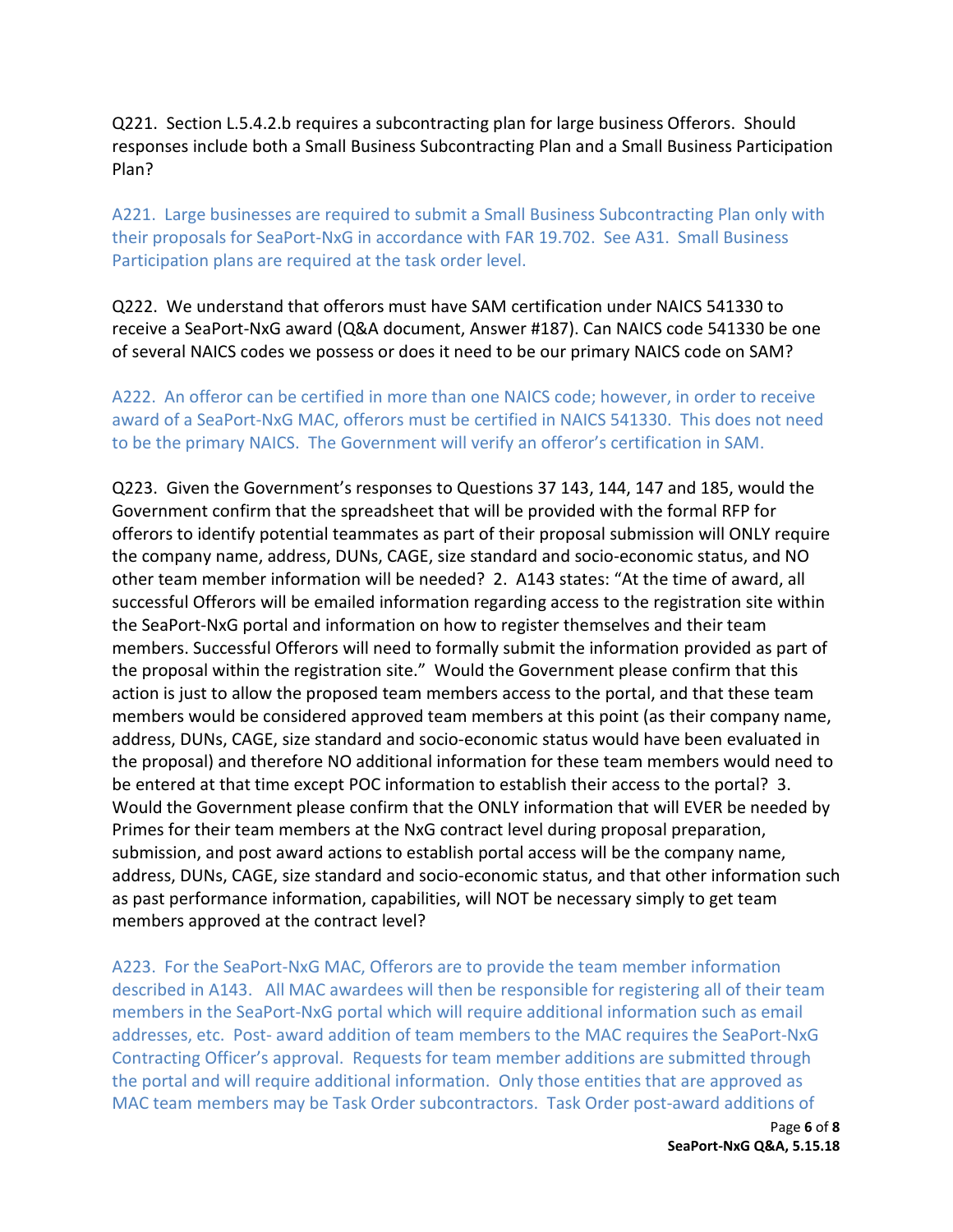subcontractors requires Task Order Contracting Officer approval. Information required for subcontractor additions may include past performance information, capabilities, cost information and justification for the need to add the subcontractor after the competitive award of the Task Order.

Q224. A. This question addresses Seaport-e task orders (issued by NAVSEA HQs or its field activities) with level of effort requirements, to include fee per hour payment based upon the clause HQ B-2-0015 PAYMENTS OF FEE(S) (LEVEL OF EFFORT ALTERNATE 1) (NAVSEA) (MAY 2010). The RFP for these task orders sometimes allow for offerors to propose Uncompensated Time, but it is not clear if the Government will pay fee/hour for uncompensated time. Can these RFPs and resulting task order awards clarify whether the Government is paying fee on both compensated hours AND uncompensated hours? Or paying fee on just compensated hours?

B. In CY 2010 NAVSEA HQs issued two new clauses regarding hours on level of effort task orders and payment of fee, a) HQ B-2-0015 PAYMENTS OF FEE(S) (LEVEL OF EFFORT ALTERNATE 1) (NAVSEA) (MAY 2010) and b) NAVSEA 5252.216-9122 LEVEL OF EFFORT - ALTERNATE I (MAY 2010). It is my understanding that these two clauses are supposed to be used together. If these two clauses are supposed to be paired together, can NAVSEA HQs change the first paragraph of each clause to cross-reference its sister clause, and say something to the effect that "This clause is to be used in conjunction with XXX clause." Or is it possible to combine the language into one clause? Since there is no NAVSEA clause book accessible to the general public, this suggestion is really for the benefit of industry. We have encountered situations where, during execution of a task order that had the two CY 2000 clauses, contracting officers replaced only one CY 2000 clause with the CY 2010 version. The end result was a task order with the CY 2000 clause and the CY 2010 clause, thus creating confusion for years regarding payment of fee and delivery. Somehow the task order needs to state the binding relationship between the two clauses.

C. Seaport-e task orders typically include the NAVSEA 5252.216-9122 LEVEL OF EFFORT - ALTERNATE I (MAY 2010) clause, which says "…performance may be extended and the estimated cost may be increased in order to permit the Contractor to provide all of the manhours listed in paragraph (a) above. The Contractor shall continue to be paid fee for each manhour performed in accordance with the terms of the contract." This is an open ended commitment, and the Government has used this clause to extend a five-year period of performance into task orders with six, seven, eight and nine years of performance (e.g., 2009 – 2018). Since the Government develops the LOE estimate in the RFP and ultimately controls the burn rate for the expenditure of hours based upon the amount of funding provided, the prime contractor is at the mercy of the Government, and is forced to perform for years past the original POP. In short, NAVSEA has inadvertently given itself the ability to extend services for years past the original POP until all hours are expended. By comparison, FAR 52.217-8 "Option to Extend Services", on the other hand, limits extensions to six months.

D. This is a follow-on question to c) above. While FAR 52.217-8 "Option to Extend Services" limits extensions to six months, it also allows the Government to use "the rates in the contract."